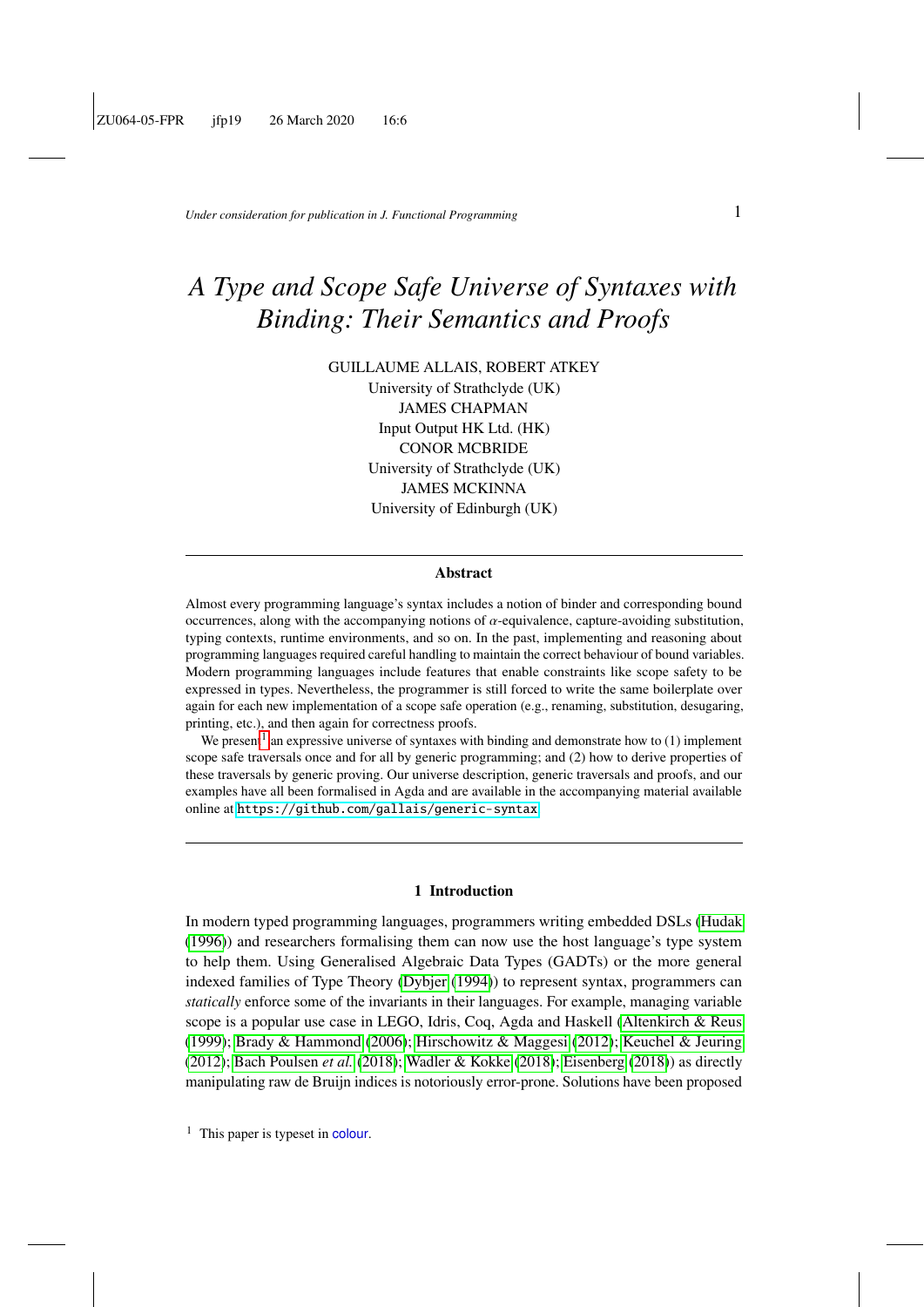that range from enforcing well scopedness of variables to ensuring full type correctness. In short, these techniques use the host languages' types to ensure that "illegal states are unrepresentable", where illegal states correspond to ill scoped or ill typed terms in the object language.

Despite the large body of knowledge in how to use types to define well formed syntax (see the related work in Section [10\)](#page-49-0), it is still necessary for the working DSL designer or formaliser to redefine essential functions like renaming and substitution for each new syntax, and then to reprove essential lemmas about those functions. To reduce the burden of such repeated work and boilerplate, in this paper we apply the methodology of datatype-genericity to programming and proving with syntaxes with binding.

To motivate our approach, let us look at the formalisation of an apparently straightforward program transformation: the inlining of let-bound variables by substitution together with a soundness lemma proving that reductions in the source languages can be simulated by reductions in the target one. There are two languages: the source (S), which has let-bindings, and the target  $(T)$ , which only differs in that it does not:

$$
S ::= x | S S | \lambda x.S | let x = S in S \qquad T ::= x | T T | \lambda x.T
$$

Breaking the task down, an implementer needs to define an operational semantics for each language, define the program transformation itself, and prove a correctness lemma that states each step in the source language is simulated by zero or more steps of the transformed terms in the target language. In the course of doing this, they will discover that there is actually a large amount of work:

- 1. To define the operational semantics, one needs to define substitution, and hence renaming. This needs to be done separately for both the source and target languages, even though they are very similar;
- 2. In the course of proving the correctness lemma, one needs to prove eight lemmas about the interactions of renaming, substitution, and transformation that are all remarkably similar, but must be stated and proved separately (e.g, as observed by Benton, Hur, Kennedy and McBride [\(2012\)](#page-55-2)).

Even after doing all of this work, they have only a result for a single pair of source and target languages. If they were to change their languages  $S$  or  $T$ , they would have to repeat the same work all over again (or at least do a lot of cutting, pasting, and editing).

The main contribution of this paper is this: using the universe of syntaxes with binding we present in this paper, we are able to solve this repetition problem *once and for all*.

Content and Contributions. To introduce the basic ideas that this paper builds on, we start with primers on scoped and sorted terms (Section [2\)](#page-2-0), scope and sort safe programs acting on them (Section [3\)](#page-5-0), and programmable descriptions of data types (Section [4\)](#page-12-0). These introductory sections help us build an understanding of the problem at hand as well as a toolkit that leads us to the novel content of this paper: a universe of scope safe syntaxes with binding (Section [5\)](#page-14-0) together with a notion of scope safe semantics for these syntaxes (Section [6\)](#page-18-0). This gives us the opportunity to write generic implementations of renaming and substitution (Section [6.2\)](#page-20-0), a generic let-binding removal transformation (generalising the problem stated above) (Section [7.5\)](#page-31-0), and normalisation by evaluation (Section [7.7\)](#page-36-0).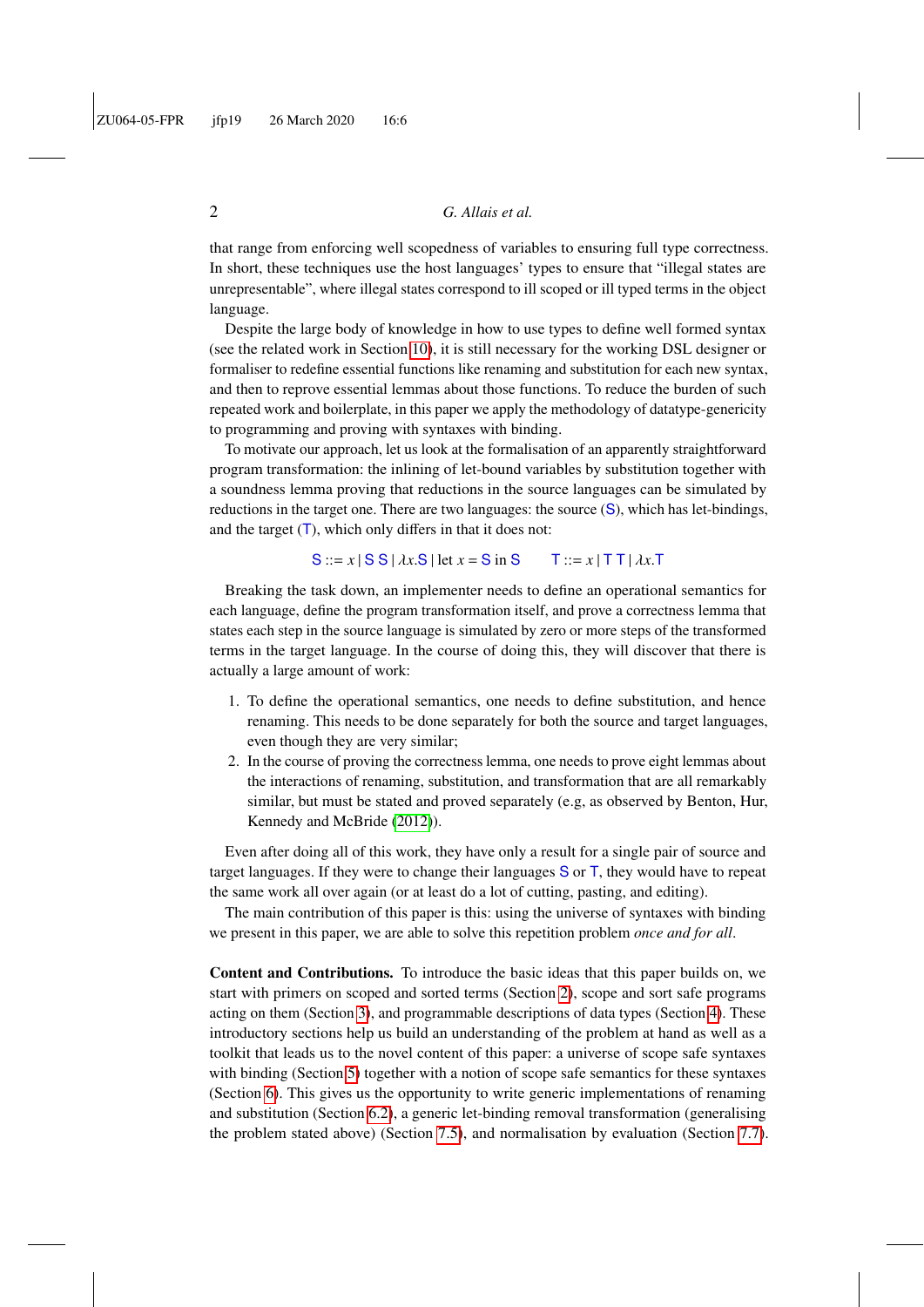Further, we show how to construct generic proofs by formally describing what it means for one semantics to simulate another (Section [9.2\)](#page-43-0), or for two semantics to be fusible (Section [9.3\)](#page-45-0). This allows us to prove the lemmas required above for renaming, substitution, and desugaring of let binders generically, for *every* syntax in our universe.

Our implementation language is Agda [\(Norell](#page-59-0) [\(2009\)](#page-59-0)). However, our techniques are language independent: any dependently typed language at least as powerful as Martin-Löf Type Theory [\(Martin-Löf](#page-59-1) [\(1982\)](#page-59-1)) equipped with inductive families [\(Dybjer](#page-57-0) [\(1994\)](#page-57-0)) such as Coq [\(The Coq Development Team](#page-59-2) [\(2017\)](#page-59-2)), Lean [\(de Moura](#page-57-2) *et al.* [\(2015\)](#page-57-2)) or Idris [\(Brady](#page-56-1)  $(2013)$ ) ought to do.

Changes with respect to the ICFP 2018 version This paper is a revised and expanded version of a paper of the same title that appeared at ICFP 2018. This extended version of the paper includes many more examples of the use of our universe of syntax with binding for writing generic programs in Section [7:](#page-21-0) pretty printing with human readable names (Section [7.1\)](#page-21-1), scope checking (Section [7.2\)](#page-24-0), type checking (Section [7.3\)](#page-26-0), elaboration (Section [7.4\)](#page-28-0), inlining of single use let-bound expressions (shrinking reductions) (Section [7.6\)](#page-33-0), and normalisation by evaluation (Section [7.7\)](#page-36-0). We have also included a discussion of how to define generic programs for deciding equality of terms. Additionally, we have elaborated our descriptions and examples throughout, and expanded our discussion of related work in Section [10.](#page-49-0)

#### 2 A Primer on Scope And Sort Safe Terms

<span id="page-2-0"></span>From Inductive Types to Inductive Families for Abstract Syntax A reasonable way to represent the abstract syntax of the untyped  $\lambda$ -calculus in a typed functional programming language is to use an inductive type:

> data Lam : Set where 'var : N → Lam 'lam : Lam → Lam  $'app$  : Lam  $\rightarrow$  Lam  $\rightarrow$  Lam

We have used de Bruijn [\(1972\)](#page-57-3) indices to represent variables by the number of 'lam binders one has to pass up through to reach the binding occurrence. The de Bruijn representation has the advantage that terms are automatically represented up to  $\alpha$ -equivalence. If the index goes beyond the number of binders enclosing it, then we assume that it is referring to some context, left implicit in this representation.

This representation works well enough for writing programs, but the programmer must constantly be vigilant to guard against the accidental construction of ill scoped terms. The implicit context that accompanies each represented term is prone to being forgotten or muddled with another, leading to confusing behaviour when variables either have dangling pointers or point to the wrong thing.

To improve on this situation, previous authors have proposed to use the host language's type system to make the implicit context explicit, and to enforce well scopedness of variables. Scope safe terms follow the discipline that every variable is either bound by some binder or is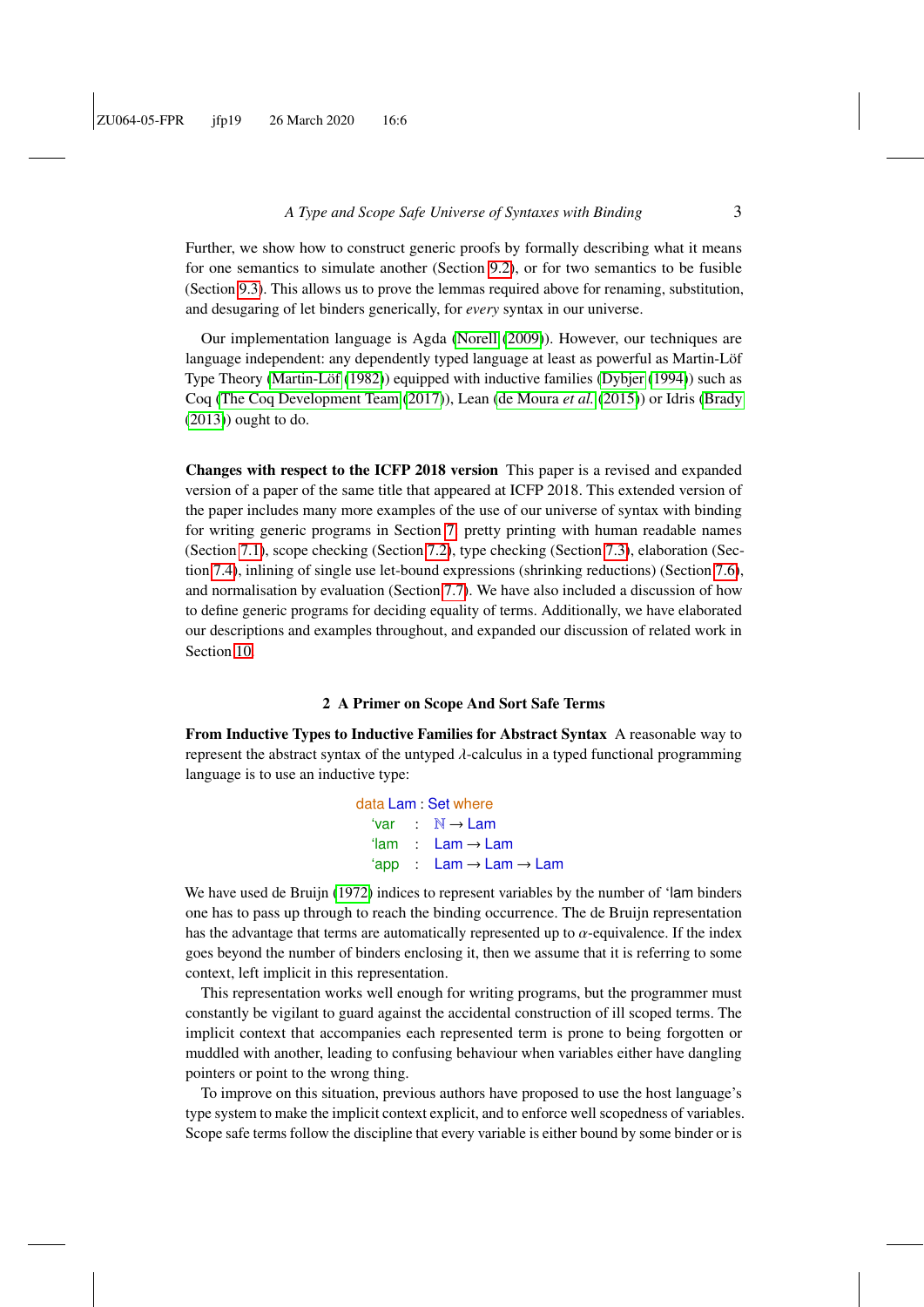explicitly accounted for in a context. Bellegarde and Hook [\(1994\)](#page-55-3), Bird and Patterson [\(1999\)](#page-56-2), and Altenkirch and Reus [\(1999\)](#page-55-0) introduced the classic presentation of scope safety using inductive *families* [\(Dybjer](#page-57-0) [\(1994\)](#page-57-0)) instead of plain inductive types to represent abstract syntax. Indeed, using a family indexed by a **Set**, we can track scoping information at the type level. The empty Set represents the empty scope. The type constructor  $1 + ($ the running scope with an extra variable.

> data Lam : Set  $\rightarrow$  Set where  $\text{Var}$  :  $X \rightarrow \text{Lam } X$  $\text{Iam}$  : Lam  $(1+X) \rightarrow \text{Lam } X$  $'app$  : Lam  $X \to$  Lam  $X \to$  Lam  $X$

Implicit generalisation of variables in Agda The careful reader may have noticed that we use a seemingly out-ot-scope variable *X* of type Set. The latest version of Agda allows us to declare variables that the system should implicitly quantify over if it happens to find them used in types. This allows us to lighten the presentation by omitting a large number of prenex quantifiers. The reader will hopefully be familiar enough with ML-style polymorphic types that this will seem natural to them.

The Lam type is now a family of types, indexed by the set of variables in scope. Thus, the context for each represented term has been made visible to the type system, and the types enforce that only variables that have been explicitly declared can be referenced in the 'variable' constructor. We have made illegal terms unrepresentable.

Since Lam is defined to be a function Set  $\rightarrow$  Set, it makes sense to ask whether it is also a functor and a monad. Indeed it is, as Altenkirch and Reus showed. The functorial action corresponds to renaming, the monadic 'return' corresponds to the use of variables (the 'var constructor), and the monadic 'bind' corresponds to substitution. The functor and monad laws correspond to well known properties from the equational theories of renaming and substitution. We will revisit these properties, for our whole universe of syntax with binding, in Section [9.3.](#page-45-0)

<span id="page-3-0"></span>A Typed Variant of Altenkirch and Reus' Calculus There is no reason to restrict this technique to inductive families indexed by Set. The more general case of inductive families in Set*<sup>J</sup>* can be endowed with similar functorial and monadic operations by using Altenkirch, Chapman and Uustalu's relative monads [\(2015b;](#page-55-4) [2014\)](#page-55-5).

We pick as our index type *J* the category whose objects are inhabitants of List *I* (*I* is a parameter of the construction) and whose morphisms are thinnings (permutations that may forget elements, see Section [7\)](#page-7-0). Values of type List *I* are intended to represent the list of the sorts (or kinds, or types, depending on the application) of the de Bruijn variables in scope. We can recover an unsorted approach by picking *I* to be the unit type. Given this sorted setting, our functors take an extra *I* argument corresponding to the sort of the expression being built. This is captured by the large type *I* −Scoped:

\_−Scoped : Set → Set<sup>1</sup>  $I$  –Scoped =  $I \rightarrow$  List  $I \rightarrow$  Set

We use Agda's mixfix operator notation where underscores denote argument positions.

To lighten the presentation, we exploit the observation that the current scope is either passed unchanged to subterms (e.g. in the application case) or extended (e.g. in the  $\lambda$ -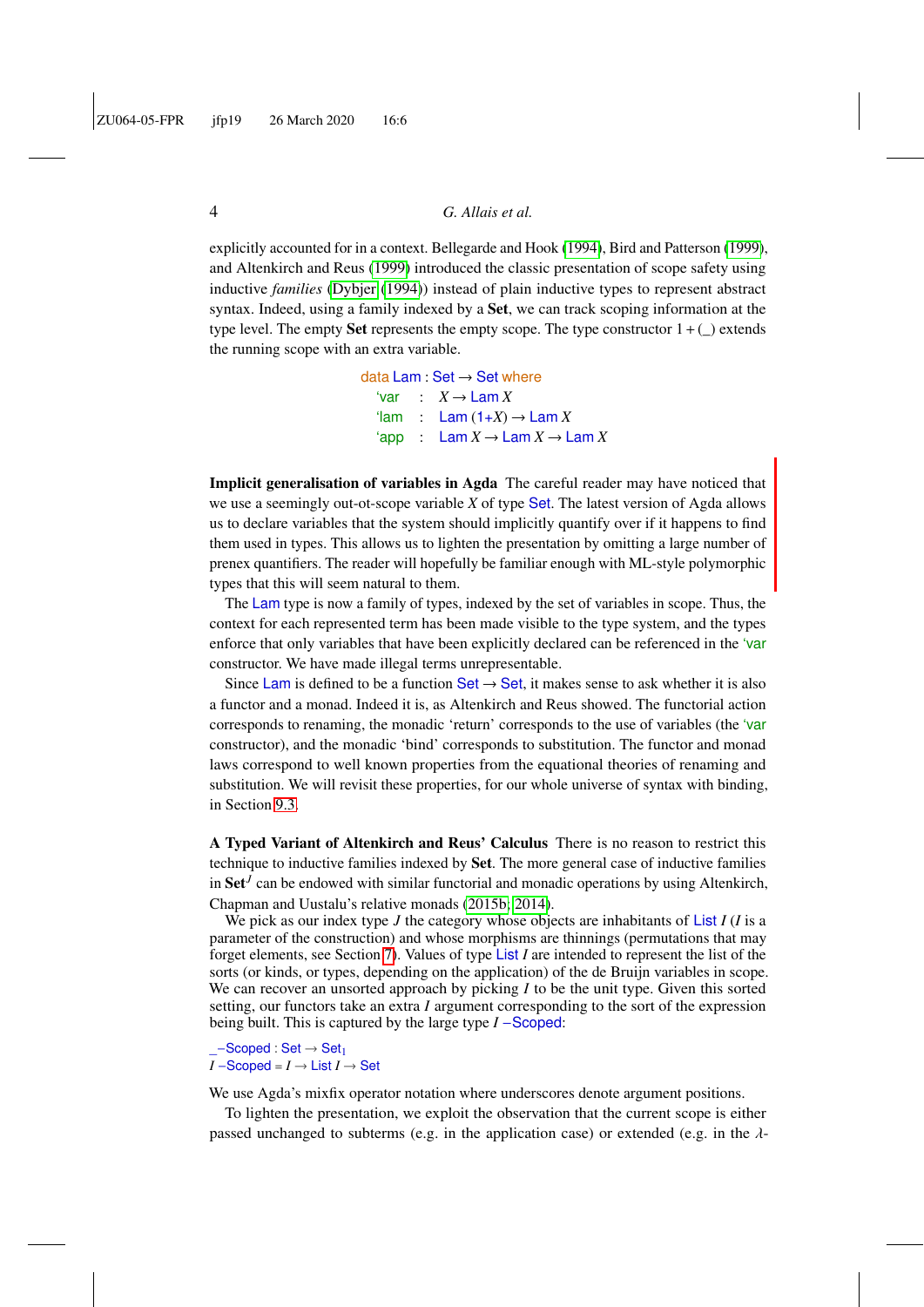abstraction case) by introducing combinators to build indexed types. We conform to the convention (see e.g. [Martin-Löf](#page-59-1) [\(1982\)](#page-59-1)) of mentioning only context *extensions* when presenting judgements. That is to say that we aim to write sequents with an *implicit* ambient context. Concretely: we would rather use the rule  $app<sub>i</sub>$  than  $app<sub>e</sub>$  as the inference rule for application in STLC.

$$
\frac{f: \sigma \to \tau \qquad t: \sigma}{f t: \tau} app_i \qquad \frac{\Gamma \vdash f: \sigma \to \tau \qquad \Gamma \vdash t: \sigma}{\Gamma \vdash f t: \tau} app_e
$$

In this discipline, the turnstile is used in rules which are binding fresh variables. It separates the *extension* applied to the ambient context on its left and the judgment that lives in the thus extended context on its right. Concretely: we would rather use the rule *lam<sup>i</sup>* than  $lam_e$  as the inference rule for  $\lambda$ -abstraction in STLC.

$$
\frac{x:\sigma \vdash b:\tau}{\lambda x.t:\sigma \rightarrow \tau} lam_i
$$
\n
$$
\frac{\Gamma, x:\sigma \vdash b:\tau}{\Gamma \vdash \lambda x.t:\sigma \rightarrow \tau} lam_e
$$

This observation that an ambient context is either passed around as is or extended for subterms is critical to our whole approach to syntax with binding, and will arise again in our generic formulation of syntax traversals in Section [6.](#page-18-0)

| $\Rightarrow$ : $(P Q : A \rightarrow Set) \rightarrow (A \rightarrow Set)$ | $\vdash$ : $(A \rightarrow B) \rightarrow (B \rightarrow Set) \rightarrow (A \rightarrow Set)$ |
|-----------------------------------------------------------------------------|------------------------------------------------------------------------------------------------|
| $(P \Rightarrow Q) x = P x \rightarrow Q x$                                 | $(f \rhd P) x = P(fx)$                                                                         |
| const: Set $\rightarrow$ (A $\rightarrow$ Set)                              | $\forall$ [ ] : (A $\rightarrow$ Set) $\rightarrow$ Set                                        |
| const $P x = P$                                                             | $\forall \Box P = \forall \ \{x\} \rightarrow P \ x$                                           |



We lift the function space pointwise with  $\Rightarrow$ , silently threading the underlying scope. The  $\perp$  makes explicit the *adjustment* made to the index by a function, a generalisation of the idea of *extension*. We write  $f \vdash T$  where  $f$  is the adjustment and  $T$  the indexed Set it operates on. Although it may seem surprising at first to define binary infix operators as having arity three, they are meant to be used partially applied, surrounded by  $\forall$ [ $\parallel$  which turns an indexed Set into a Set by implicitly quantifying over the index. Lastly, const is the constant combinator, which ignores the index.

We make  $\Rightarrow$  associate to the right as one would expect and give it the highest precedence level as it is the most used combinator. These combinators lead to more readable type declarations. For instance, the compact expression  $\forall$ [ (const *P*  $\Rightarrow$  s  $\vdash Q$ )  $\Rightarrow$  *R* ] desugars to the more verbose type  $\forall$  {*i*}  $\rightarrow$  (*P*  $\rightarrow$  *Q* (s *i*))  $\rightarrow$  *R i*.

As the context argument comes second in the definition of  $\overline{\phantom{a}}$  –Scoped, we can readily use these combinators to thread, modify, or quantify over the scope when defining such families, as for example in Figure [2.](#page-5-1)

The inductive family Var represents well scoped and well sorted de Bruijn indices. Its z (for zero) constructor refers to the nearest binder in a non-empty scope. The s (for successor)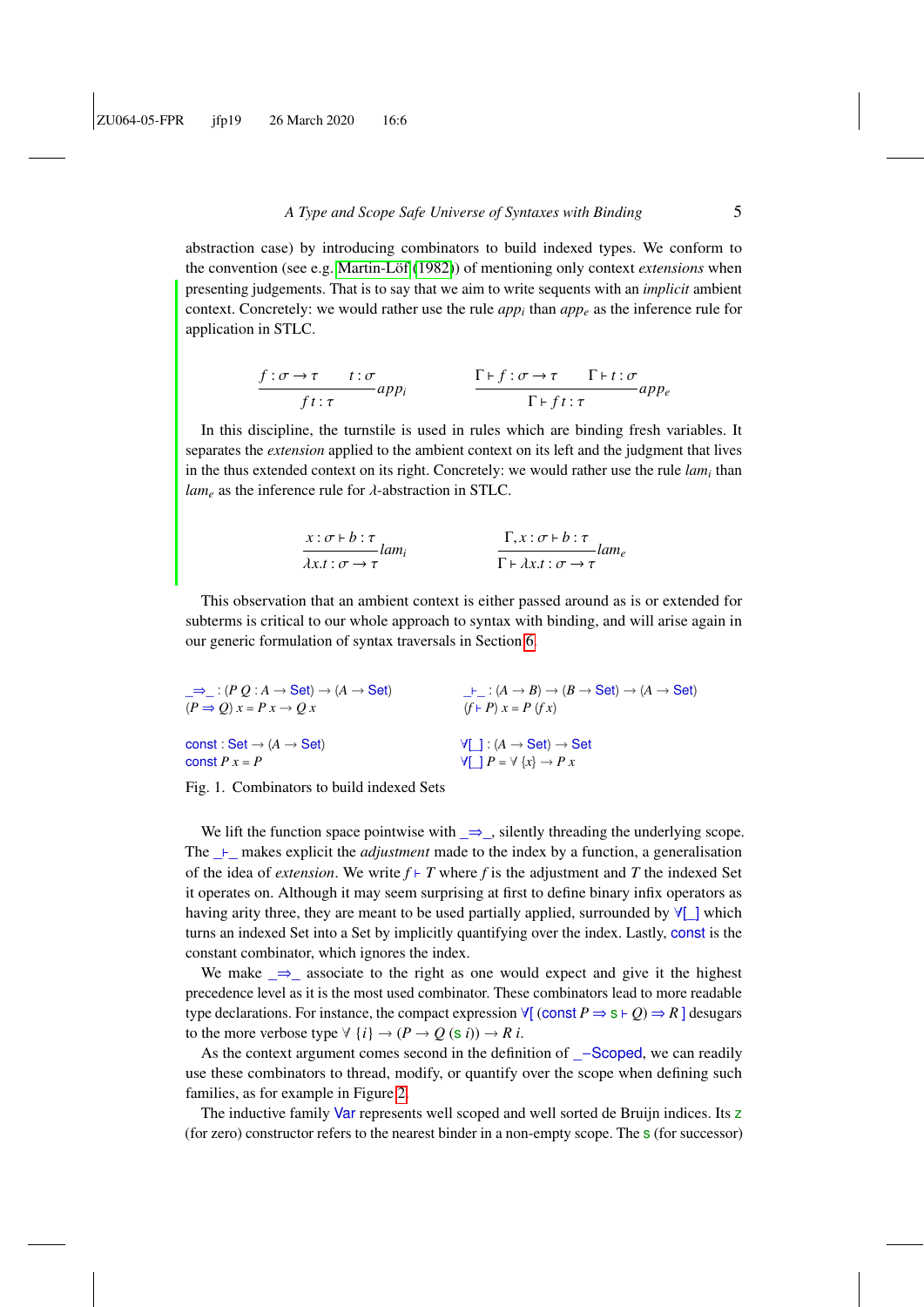```
data Var : I −Scoped where
  z : \forall[ (\sigma ::_) \vdash Var \sigma ]
  s : \forall[ Var \sigma \Rightarrow (\tau ::=) \vdash \text{Var } \sigma ]
```
#### Fig. 2. Scope and Kind Aware de Bruijn Indices

constructor lifts a a variable in a given scope to the extended scope where an extra variable has been bound. Both of the constructors' types have been written using the combinators defined above. They respectively normalise to:

z :  $\forall$  { $\sigma \Gamma$ }  $\rightarrow$  Var  $\sigma$  ( $\sigma :: \Gamma$ ) s :  $\forall$  { $\sigma \tau \Gamma$ }  $\rightarrow$  Var  $\sigma \Gamma \rightarrow$  Var  $\sigma$  ( $\tau :: \Gamma$ )

We will reuse the Var family to represent variables in all the syntaxes defined in this paper.

Fig. 3. Simple Types and Intrinsically Typed definition of STLC

The Type –Scoped family Lam is Altenkirch and Reus' intrinsically typed representation of the simply typed  $\lambda$ -calculus, where Type is the Agda type of simple types. We can readily write well scoped-and-typed terms such as e.g. application, a closed term of type  $((\sigma \rightarrow \tau)$  $\rightarrow$  ( $\sigma$   $\rightarrow$   $\tau$ )) ({- and -} delimit comments meant to help the reader see which binder the de Bruijn indices are referring too):

> apply : Lam  $((\sigma \rightarrow \tau) \rightarrow (\sigma \rightarrow \tau))$ apply = 'lam  $\{-f -\}$  ('lam  $\{-x -\}$ ('app ('var (s z)  $\{-f -\}$ ) ('var z  $\{-x -\}$ )))

#### 3 A Primer on Type and Scope Safe Programs

<span id="page-5-0"></span>The scope- and type- safe representation described in the previous section is naturally only a start. Once the programmer has access to a good representation of the language they are interested in, they will want to write programs manipulating terms. Renaming and substitution are the two typical examples that are required for almost all syntaxes. Now that well typedness and well scopedness are enforced statically, all of these traversals have to be implemented in a type and scope safe manner. These constraints show up in the types of renaming and substitution defined in Figure [4.](#page-6-0)

We have intentionally hidden technical details behind some auxiliary definitions left abstract here: var and extend. Their implementations are distinct for ren and sub but they serve the same purpose: var is used to turn a value looked up in the evaluation environment into a term and extend is used to alter the environment when going under a binder. This presentation highlights the common structure between ren and sub which we will exploit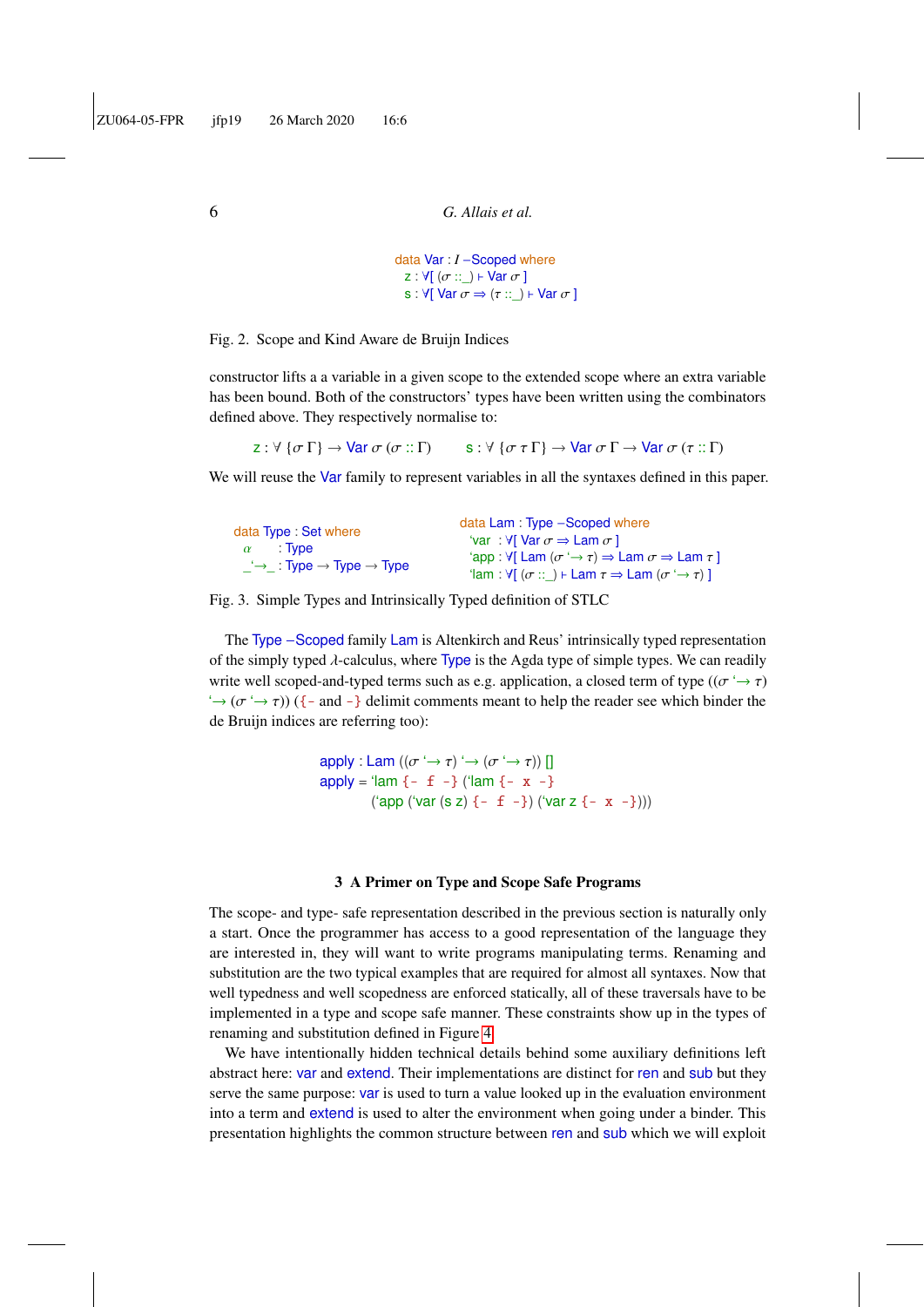```
A Type and Scope Safe Universe of Syntaxes with Binding 7
```

```
ren : (Γ −Env) Var \Delta \rightarrow Lam \sigma \Gamma \rightarrow Lam \sigma \Delta\text{ren } \rho \text{ ('var } k) = \text{var }_r \text{ (lookup } \rho \text{ } k)ren ρ ('app f t) = 'app (ren ρ f) (ren ρ t)
\text{ren } \rho \text{ ('lam } b) = \text{ 'lam (ren (extend, \rho) } b)sub : (Γ – Env) Lam \Delta \to Lam \sigma \Gamma \to Lam \sigma \Delta\mathsf{sub}\,\rho ('var k) = var<sub>s</sub> (lookup \rho k)
                                                                                  \textsf{sub}\,\rho ('app f t) = 'app (sub \rho f) (sub \rho t)
                                                                                  \mathsf{sub}\,\rho ('lam b) = 'lam (sub (extend<sub>s</sub> \rho) b)
```
Fig. 4. Type and Scope Preserving Renaming and Substitution

later in this section, particularly in Section [3.2](#page-8-0) where we define an abstract notion of semantics and the corresponding generic traversal.

#### <span id="page-6-0"></span>*3.1 A Generic Notion of Environments*

<span id="page-6-1"></span>Both renaming and substitution are defined in terms of *environments*. We typically call Γ-environment an environment that associates values to each variable in Γ. This informs our notation choice: we write ( $(\Gamma - \text{Env}) \mathcal{V}(\Delta)$  for an environment that associates a value  $\mathcal{V}$ (variables for renaming, terms for substitution) well scoped and typed in ∆ to every entry in Γ. Formally, we have the following record structure (using a record helps Agda's type inference reconstruct the type family  $\mathcal V$  of values for us):

> <span id="page-6-2"></span>record \_−Env (Γ : List *I*) (V : *I* −Scoped) (∆ : List *I*) : Set where constructor pack field lookup : Var *i* Γ → V *i* ∆

Fig. 5. Well Typed and Scoped Environments of Values

Record syntax in Agda As with (all) other record structures defined in this paper, we are able to profit from Agda's *copattern* syntax, as introduced in [\(Abel](#page-54-0) *et al.* [\(2013\)](#page-54-0)) and showcased in [\(Thibodeau](#page-59-3) *et al.* [\(2016\)](#page-59-3)). That is, when defining an environment  $\rho$ , we may either use the constructor pack, packaging a function *r* as an environment  $\rho =$  pack *r*, or else define  $\rho$  in terms of the underlying function obtained from it by projecting out the (in this case, unique) lookup field, as lookup  $\rho = r$ . Examples of definition in this style are given in Figure [6](#page-7-1) below, and throughout the rest of the paper. A value of a record type with more than one field requires each of its fields to be given, either by a named constructor (or else Agda's default record syntax), or in copattern style. By analogy with record/object syntax in other languages, Agda further supports 'dot' notation, so that an equivalent definition here could be expressed as  $\rho$  .lookup = *r*.

We can readily define some basic building blocks for environments in Figure [6.](#page-7-1) The empty environment  $(\varepsilon)$  is implemented by remarking that there can be no variable of type (Var  $\sigma$  []) and to correspondingly dismiss the case with the impossible pattern (). The function  $\bullet$  extends an existing Γ-environment with a new value of type  $\sigma$  thus returning a ( $\sigma$  :: Γ)-environment. We also include the definition of  $\langle$ \$ >, which lifts in a pointwise manner a function acting on values into a function acting on environment of such values.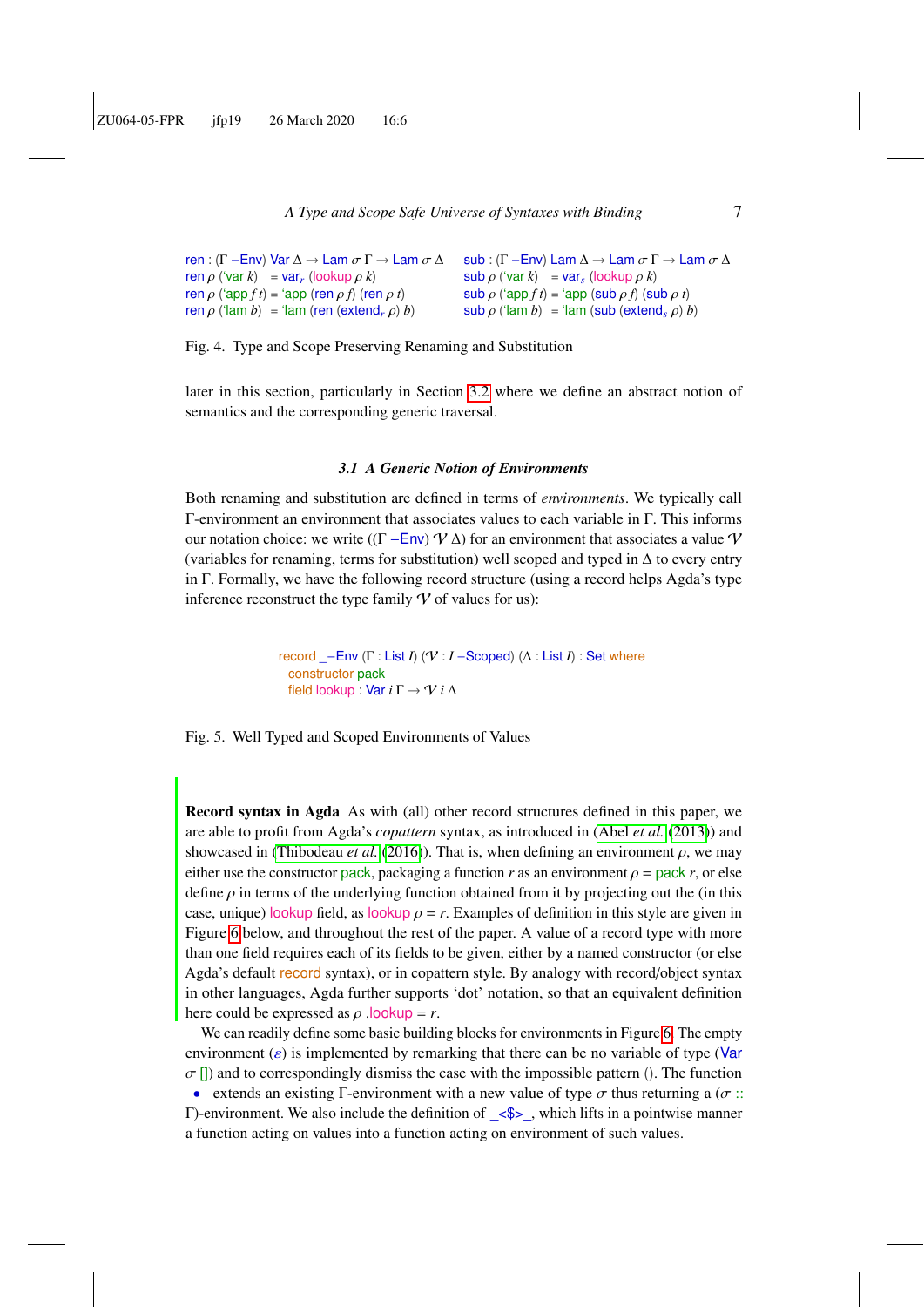```
8 G. Allais et al.
```

```
ε : ([] – Env) V Δ
lookup \varepsilon ()
                                                            \frac{1}{\pi} : (Γ – Env) \mathcal{V} \Delta \rightarrow \mathcal{V} \sigma \Delta \rightarrow ((\sigma :: \Gamma) - \text{Env}) \mathcal{V} \Delta<br>lookup (\rho \bullet v) z = vlookup (ρ • v) zlookup (ρ • v) (s k) = lookup ρ k
```

```
_<$>_ : (∀ {i} → V i ∆ → W i Θ) → (Γ −Env) V ∆ → (Γ −Env) W Θ
lookup (f <$> ρ) k = f (lookup ρ k)
```
Fig. 6. Combinators to Build Environments

As we have already observed, the definitions of renaming and substitution have very similar structure. Abstracting away this shared structure would allow for these definitions to be refactored, and their common properties to be proved in one swift move.

Previous efforts in dependently typed programming [\(Benton](#page-55-2) *et al.* [\(2012\)](#page-55-2); [Allais](#page-55-6) *et al.* [\(2017\)](#page-55-6)) have achieved this goal and refactored renaming and substitution, but also normalisation by evaluation, printing with names or CPS conversion as various instances of a more general traversal. As we will show in Section [7.3,](#page-26-0) typechecking in the style of Atkey [\(2015\)](#page-55-7) also fits in that framework. To make sense of this body of work, we need to introduce three new notions: Thinning, a generalisation of renaming; Thinnables, which are types that permit thinning; and the  $\Box$  functor, which freely adds Thinnability to any indexed type. We use  $\Box$ , and our compact notation for the indexed function space between indexed types, to crisply encapsulate the additional quantification over environment extensions which is typical of Kripke semantics.

> <span id="page-7-0"></span>Thinning : List  $I \rightarrow$  List  $I \rightarrow$  Set Thinning  $\Gamma \Delta = (\Gamma - \text{Env}) \text{ Var } \Delta$

Fig. 7. Thinnings: A Special Case of Environments

The Special Case of Thinnings Thinnings subsume more structured notions such as the Category of Weakenings [\(Altenkirch](#page-55-8) *et al.* [\(1995\)](#page-55-8)) or Order Preserving Embeddings [\(Chap](#page-56-3)[man](#page-56-3) [\(2009\)](#page-56-3)), cf. Figure [8](#page-7-2) for some examples of combinators. In particular, they do not prevent the user from defining arbitrary permutations or from introducing contractions although we will not use such instances. However, such extra flexibility will not get in our way, and permits a representation as a function space which grants us monoid laws "for free" as per Jeffrey's observation [\(2011\)](#page-58-3).

```
identity : Thinning Γ Γ
lookup identity k = kextend : Thinning \Gamma (\sigma :: \Gamma)
                                                                    lookup extend v = s vselect : Thinning \Gamma \Delta \rightarrow (\Delta - \text{Env}) \, \mathcal{V} \, \Theta \rightarrow (\Gamma - \text{Env}) \, \mathcal{V} \, \Thetalookup (select ren ρ) k = lookup ρ (lookup ren k)
```
Fig. 8. Identity Thinning, context extension, and (generalised) transitivity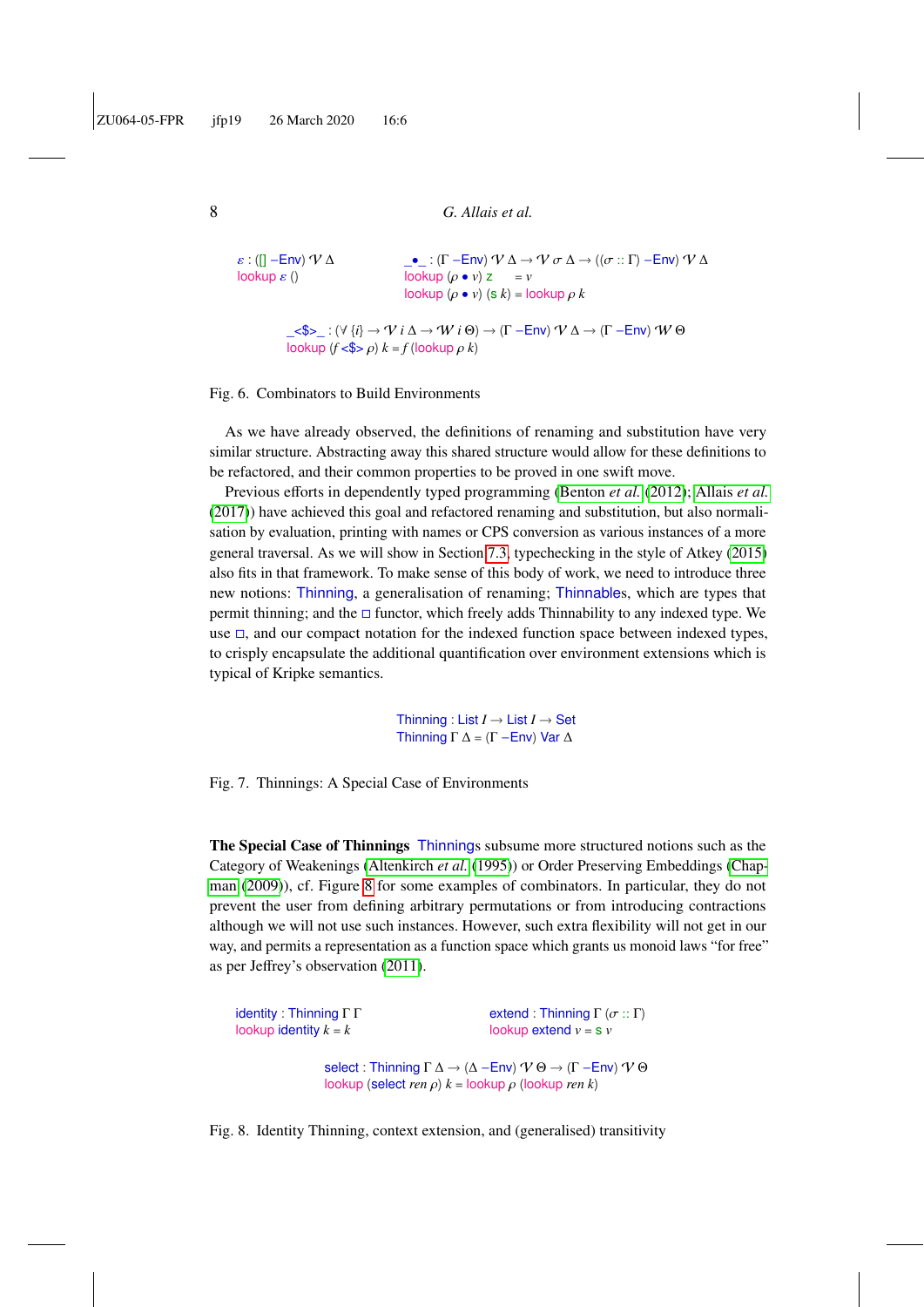The  $\Box$  combinator turns any (List *I*)-indexed Set into one that can absorb thinnings. This is accomplished by abstracting over all possible thinnings from the current scope, akin to an S4-style necessity modality. The axioms of S4 modal logic incite us to observe that the functor  $\Box$  is a comonad: extract applies the identity Thinning to its argument, and duplicate is obtained by composing the two Thinnings we are given. The expected laws hold trivially thanks to Jeffrey's trick mentioned above.

The notion of Thinnable is the property of being stable under thinnings; in other words Thinnables are the coalgebras of  $\Box$ . It is a crucial property for values to have if one wants to be able to push them under binders. From the comonadic structure we get that the  $\Box$ combinator freely turns any (List I)-indexed Set into a Thinnable one.

| $\Box$ : (List $I \rightarrow$ Set) $\rightarrow$ (List $I \rightarrow$ Set)<br>$(\Box T)$ $\Gamma = \forall$ Thinning $\Gamma \Rightarrow T$ T |                                                                     | Thinnable $T = \forall T \Rightarrow \Box T$ | Thinnable: (List $I \rightarrow$ Set) $\rightarrow$ Set   |
|-------------------------------------------------------------------------------------------------------------------------------------------------|---------------------------------------------------------------------|----------------------------------------------|-----------------------------------------------------------|
| extract: $\forall$ [ $\Box$ $T \Rightarrow T$ ]                                                                                                 | duplicate : $\forall$ [ $\Box$ $T \Rightarrow \Box$ ( $\Box$ $T$ )] |                                              | th <sup><math>\wedge</math></sup> : Thinnable ( $\Box$ T) |
| extract $t = t$ identity                                                                                                                        | duplicate $t \rho \sigma = t$ (select $\rho \sigma$ )               |                                              | th $\Delta$ = duplicate                                   |

<span id="page-8-2"></span>Fig. 9. The  $\Box$  comonad, Thinnable, and the cofree Thinnable.

#### *3.2 A Generic Notion of Semantics*

<span id="page-8-0"></span>As we show in our previous work (ACMM) [\(2017\)](#page-55-6), equipped with these new notions we can define an abstract concept of semantics for our scope- and type- safe language. Provided that a set of constraints on two (Type –Scoped) families  $\mathcal V$  and C is satisfied, we will obtain a traversal of the following type:

#### semantics : (Γ – Env)  $\mathcal{V} \Delta \rightarrow$  (Lam  $\sigma \Gamma \rightarrow C \sigma \Delta$ )

Broadly speaking, a semantics turns our deeply embedded abstract syntax trees into the shallow embedding of the corresponding parametrised higher order abstract syntax term. We get a choice of useful scope- and type- safe traversals by using different 'host languages' for this shallow embedding.

Semantics, specified in terms of a record Semantics, are defined in terms of a choice of values  $\mathcal V$  and computations C. A semantics must satisfy constraints on the notions of values  $\mathcal V$  and computations  $\mathcal C$  at hand.

In the following paragraphs, we interleave the definition of the record of constraints Semantics with explanations of our choices. It is important to understand that all of the indented Agda snippets are part of the record's definition. Some correspond to record fields (highlighted in pink) while others are mere auxiliary definitions (highlighted in blue) as permitted by Agda.

#### record Semantics ( $VC$  : Type  $-$ Scoped) : Set where

First of all, values  $\mathcal V$  should be Thinnable so that semantics may push the environment under binders. We call this constraint th $\wedge^{\prime}V$ , using a caret to generate a mnemonic name: the refers to *th*innable and  $\mathcal V$  clarifies the family which is proven to be thinnable<sup>[2](#page-8-1)</sup>.

<span id="page-8-1"></span>We use this convention consistently throughout the paper, using names such as  $vl^{\Delta}Tm$  for the proof that terms are VarLike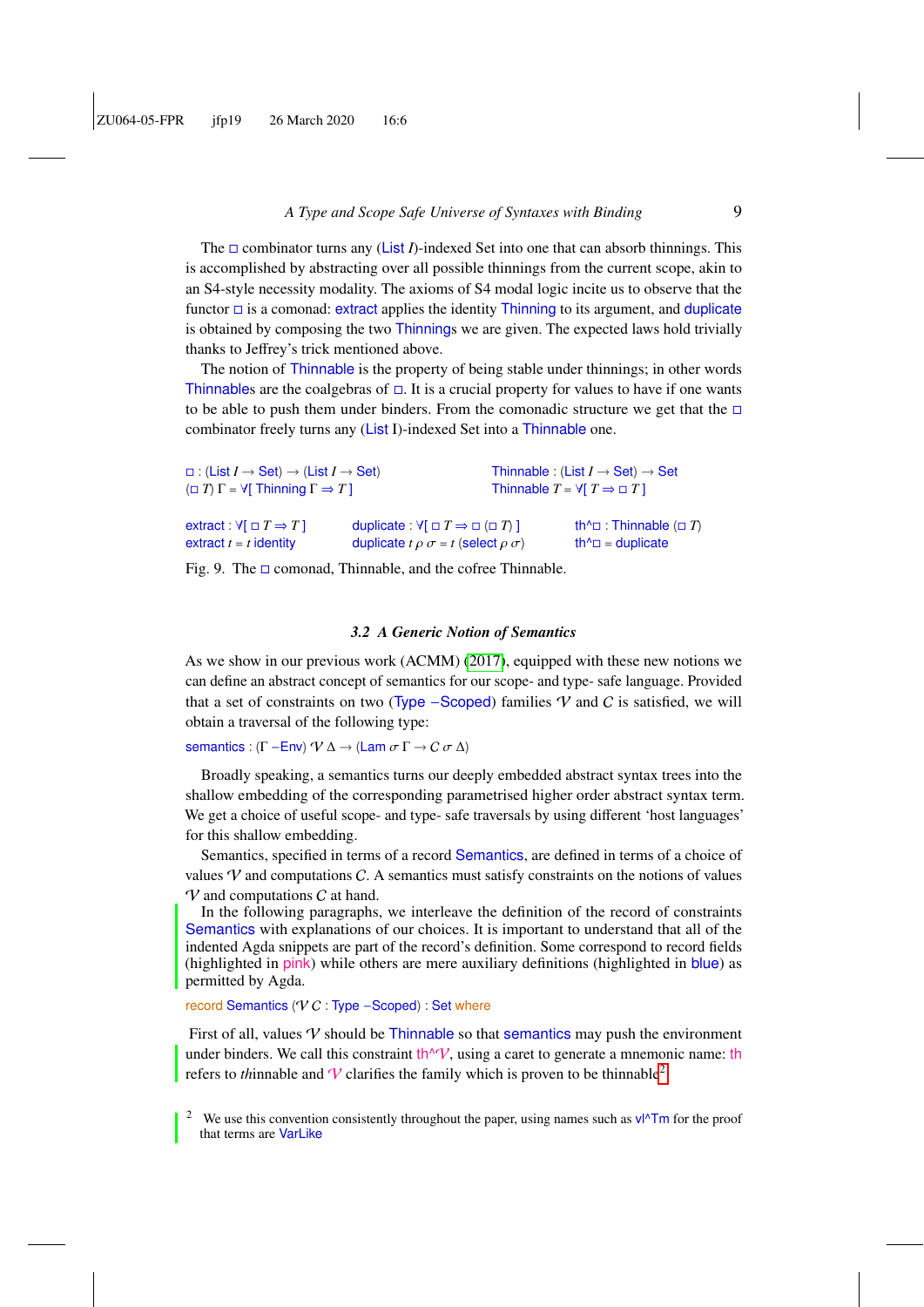#### th $\sqrt{\mathcal{V}}$  : Thinnable ( $\mathcal{V}$   $\sigma$ )

This constraint allows us to define extend, the generalisation of the two auxiliary definitions we used in Figure [4,](#page-6-0) in terms of the building blocks introduced in Figure [6.](#page-7-1) It takes a context extension from  $\Delta$  to  $\Theta$  in the form of a thinning, an existing evaluation environment mapping Γ variables to  $\Delta$  values and a value living in the extended context  $\Theta$  and returns an evaluation environment mapping ( $\sigma$  :: Γ) variables to  $\Theta$  values.

extend : Thinning  $\Delta \Theta \to (\Gamma - \text{Env}) \, \mathcal{V} \, \Delta \to \mathcal{V} \, \sigma \, \Theta \to ((\sigma :: \Gamma) - \text{Env}) \, \mathcal{V} \, \Theta$ extend  $\sigma \rho v = ((\lambda t \rightarrow th \sqrt{\nu} t \sigma) \ll \sqrt{2} \rho) \bullet v$ 

Second, the set of computations needs to be closed under various combinators which are the semantical counterparts of the language's constructors. For instance in the variable case we obtain a value from the evaluation environment but we need to return a computation. This means that values should embed into computations.

var :  $\forall$ [  $\forall$   $\sigma \Rightarrow C \sigma$  ]

The semantical counterpart of application is an operation that takes a representation of a function and a representation of an argument and produces a representation of the result.

app :  $\forall [ C (\sigma \rightarrow \tau) \Rightarrow C \sigma \Rightarrow C \tau ]$ 

The interpretation of the  $\lambda$ -abstraction is of particular interest: it is a variant on the Kripke function space one can find in normalisation by evaluation [\(Berger & Schwichtenberg](#page-56-4) [\(1991\)](#page-56-4); [Berger](#page-56-5) [\(1993\)](#page-56-5); [Coquand & Dybjer](#page-56-6) [\(1997\)](#page-56-6); [Coquand](#page-56-7) [\(2002\)](#page-56-7)). In all possible thinnings of the scope at hand, it promises to deliver a computation whenever it is provided with a value for its newly bound variable. This is concisely expressed by the constraint's type:

lam :  $\forall [\Box (\mathcal{V} \sigma \Rightarrow \mathcal{C} \tau) \Rightarrow \mathcal{C} (\sigma \rightarrow \tau)]$ 

Agda allows us to package the definition of the generic traversal function semantics together with the fields of the record Semantics. This causes the definition to be specialised and brought into scope for any instance of Semantics the user will define. We thus realise the promise made earlier, namely that any given Semantics  $\vee C$  induces a function which, given a value in  $\mathcal V$  for each variable in scope, transforms a Lam term into a computation  $\mathcal C$ .

```
semantics : (Γ – Env) \mathcal{V} \Delta \rightarrow (Lam \sigma \Gamma \rightarrow C \sigma \Delta)
semantics \rho ('var k) = var (lookup \rho k)
semantics \rho ('app f t) = app (semantics \rho f) (semantics \rho t)
semantics \rho ('lam b) = lam (\lambda \sigma v \rightarrow semantics (extend \sigma \rho v) b)
```
Fig. 10. Fundamental Lemma of Semantics for Lam, relative to a given Semantics  $VC$ 

#### *3.3 Instances of* **Semantics**

Recall that each Semantics is parametrised by two families:  $V$  and  $C$ . During the evaluation of a term, variables are replaced by values of type  $V$  and the overall result is a computation of type C. Coming back to renaming and substitution, we see that they both fit in the Semantics framework. The family  $V$  of values is respectively the family of variables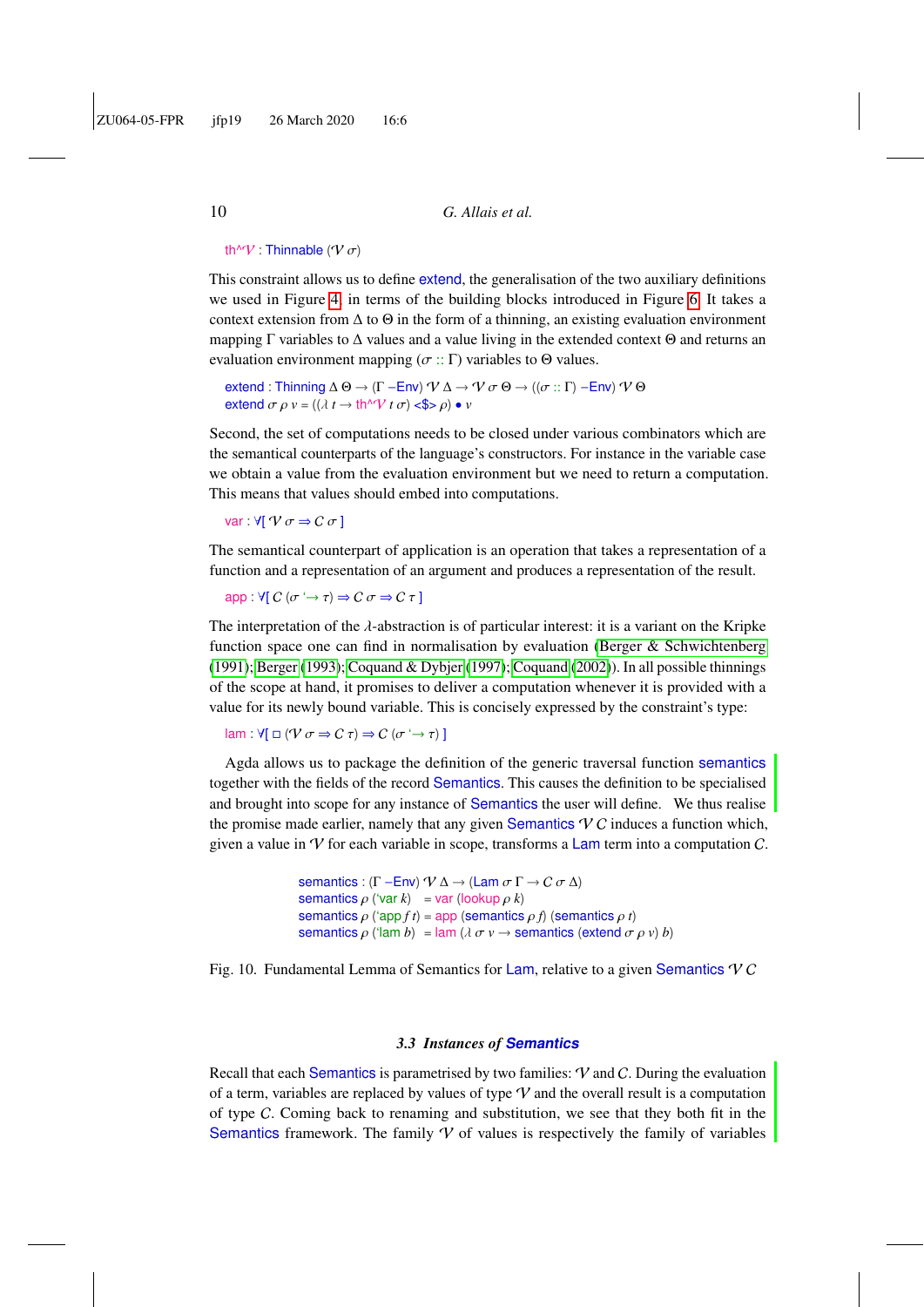for renaming, and the family of  $\lambda$ -terms for substitution. In both cases C is the family of  $\lambda$ -terms because the result of the operation will be a term. We notice that the definition of substitution depends on the definition of renaming: to be able to push terms under binder, we need to have already proven that they are thinnable.

```
Renaming : Semantics Var Lam
Renaming = record
  \{ \text{ th}^{\wedge}V = \text{ th}^{\wedge}Var; var = 'var; app = 'app
  ; lam = \lambda b \rightarrow 'lam (b extend z) }
ren : (Γ −Env) Var \Delta \rightarrow Lam \sigma \Gamma \rightarrow Lam \sigma \Deltaren = Semantics.semantics Renaming
                                                                     Substitution : Semantics Lam Lam
                                                                     Substitution = record
                                                                       \{ \text{th}^{\wedge} \mathcal{V} = \lambda \ t \rho \rightarrow \text{ren } \rho \ t; var = id; app = 'app
                                                                       ; \lvert \text{am} \rvert = \lambda b \rightarrow \text{ 'lam} (b \text{ extend ('var z)})sub : (Γ –Env) Lam \Delta \to Lam \sigma \Gamma \to Lam \sigma \Deltasub = Semantics.semantics Substitution
```


<span id="page-10-0"></span>In both cases we use (extend) defined in Figure [8](#page-7-2) as (pack s) (where pack is the constructor for environments and s, defined in Section [2,](#page-3-0) is the function lifting an existing de Bruijn variable into an extended scope) as the definition of the thinning embedding Γ into ( $\sigma$  :: Γ.

We also include the definition of a basic printer relying on a name supply to highlight the fact that computations can very well be effectful. The ability to generate fresh names is given to us by a monad that here we decide to call Fresh. Concretely, Fresh is implemented as an instance of the State monad where the state is a stream of distinct strings. The Printing semantics is defined by using Names (i.e. Strings) as values and Printers (i.e. monadic actions in Fresh returning a String) as computations. We use a Wrapper with a type and a context as phantom types in order to help Agda's inference propagate the appropriate constraints. We define a function fresh that fetches a name from the name supply and makes sure it is not available anymore.

<span id="page-10-1"></span>

| record Wrap $(A : Set)$ $(\sigma : I)$ $(\Gamma : List I)$ : Set where<br>constructor MkW; field getW : A |                          | Fresh: Set $\rightarrow$ Set<br>$Fresh = State (Stream String )$                   |
|-----------------------------------------------------------------------------------------------------------|--------------------------|------------------------------------------------------------------------------------|
| Name: $I$ –Scoped                                                                                         |                          | fresh: $\forall \sigma \rightarrow$ Fresh (Name $\sigma$ ( $\sigma$ :: $\Gamma$ )) |
| $Name = Wrap String$                                                                                      | fresh $\sigma$ = do      |                                                                                    |
|                                                                                                           | $names \leftarrow get$   |                                                                                    |
| Printer : $I$ –Scoped                                                                                     | put (tail <i>names</i> ) |                                                                                    |
| $Printer = Wrap$ (Fresh String)                                                                           |                          | pure (MkW (head <i>names</i> ))                                                    |

Fig. 12. Wrapper and fresh name generation

The wrapper Wrap does not depend on the scope  $\Gamma$  so it is automatically a thinnable functor, that is to say that we have the (used but not shown here) definitions map<sup> $\Delta$ </sup>Wrap witnessing the functoriality of Wrap and th<sup>o</sup>Wrap witnessing its thinnability. We jump straight to the definition of the printer.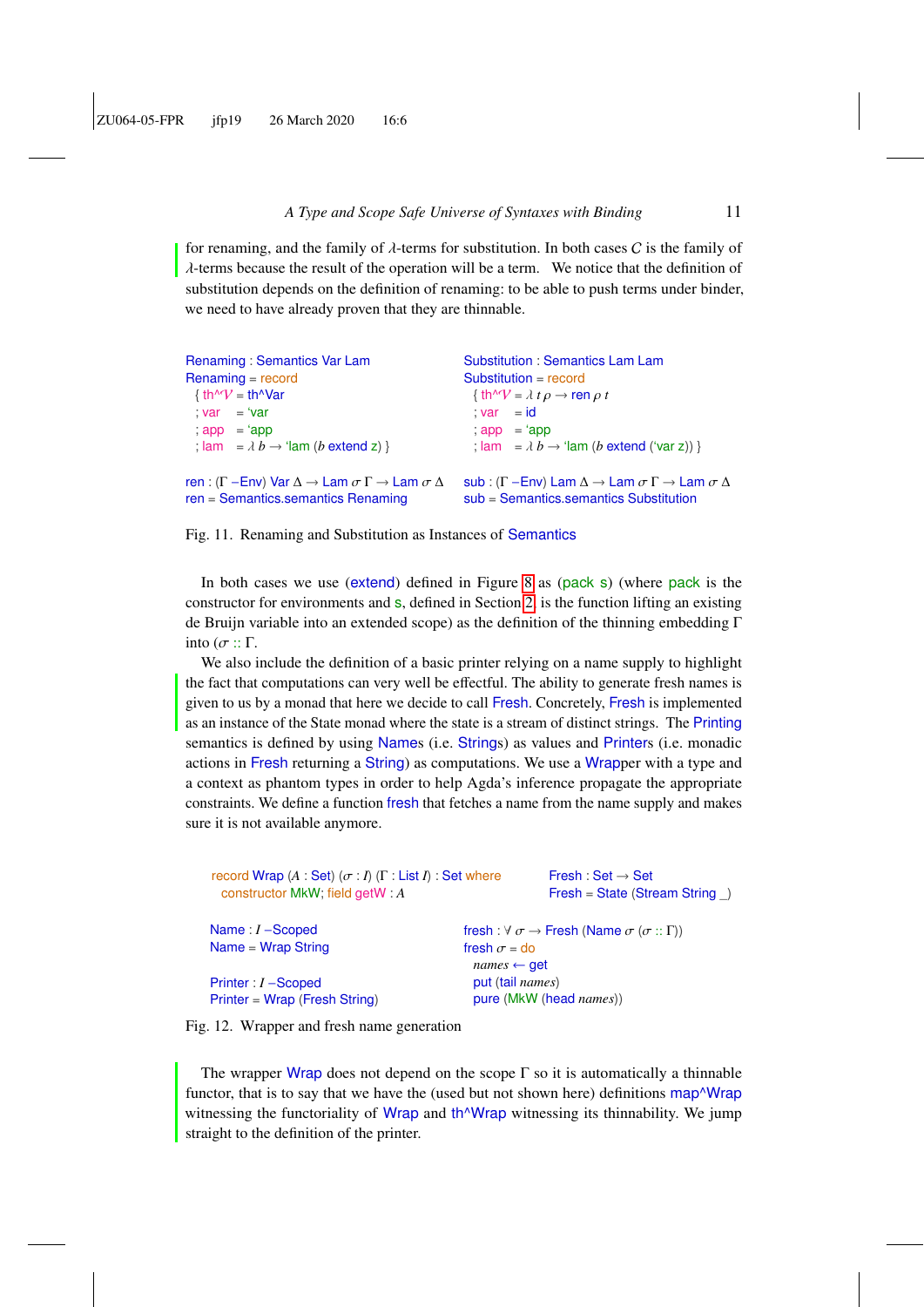To print a variable, we are handed the Name associated to it by the environment and return it immediately.

```
var : \forall[ Name \sigma \Rightarrow Printer \sigma ]
var = map^Wrap return
```
To print an application, we produce a string representation, *f*, of the term in function position, then one, *t*, of its argument and combine them by putting the argument between parentheses.

```
app : \forall[ Printer (\sigma \rightarrow \tau) \Rightarrow Printer \sigma \Rightarrow Printer \tau]
app mf mt = MkW do
 f \leftarrow getW mf
  t \leftarrow getW mtreturn (f ++ " (" ++ t ++ ")")
```
To print a λ-abstraction, we start by generating a fresh name, *<sup>x</sup>*, for the newly-bound variable, use that name to generate a string *b* representing the body of the function to which we prepend a "λ" binding the name *<sup>x</sup>*.

```
lam : \forall[ \Box (Name \sigma \Rightarrow Printer \tau) \Rightarrow Printer (\sigma \rightarrow \tau) ]
\text{lam } \{\sigma\} mb = MkW do
 x \leftarrow fresh \sigmab \leftarrow getW (mb extend x)
  return ("λ" ++ getW x ++ ". " ++ b)
```
Putting all of these pieces together, we get the Printing semantics shown in Figure [13.](#page-11-0)

```
Printing : Semantics Name Printer
Printing = record { th^V = th^Wrap; var = var; app = app; lam = lam }
```
Fig. 13. Printing as an instance of Semantics

We show how one can use this newly-defined semantics to implement print, a printer for closed terms assuming that we have already defined names, a stream of distinct strings used as our name supply. We show the result of running print on the term apply (first introduced in Figure [2\)](#page-5-2).

| print : Lam $\sigma$ $\Pi \rightarrow$ String        | apply : Lam $((\sigma \rightarrow \tau) \rightarrow (\sigma \rightarrow \tau))$ [] |
|------------------------------------------------------|------------------------------------------------------------------------------------|
| print $t = \text{proj}_1$ (getW printer names) where | $apply = 'lam ('lam ('app ('var (s z)) ('var z)))$                                 |
| empty: $(1 - Env)$ Name $1$                          | : print apply $\equiv$ " $\lambda$ a. $\lambda$ b. a (b)"                          |
| $empty = \varepsilon$                                | $=$ refl                                                                           |
| printer = semantics Printing empty $t$               |                                                                                    |

Both printing and renaming highlight the importance of distinguishing values and computations: the type of values in their respective environments are distinct from their type of computations.

All of these examples are already described at length by ACMM [\(2017\)](#page-55-6) so we will not spend any more time on them. In ACMM we have also obtained the simulation and fusion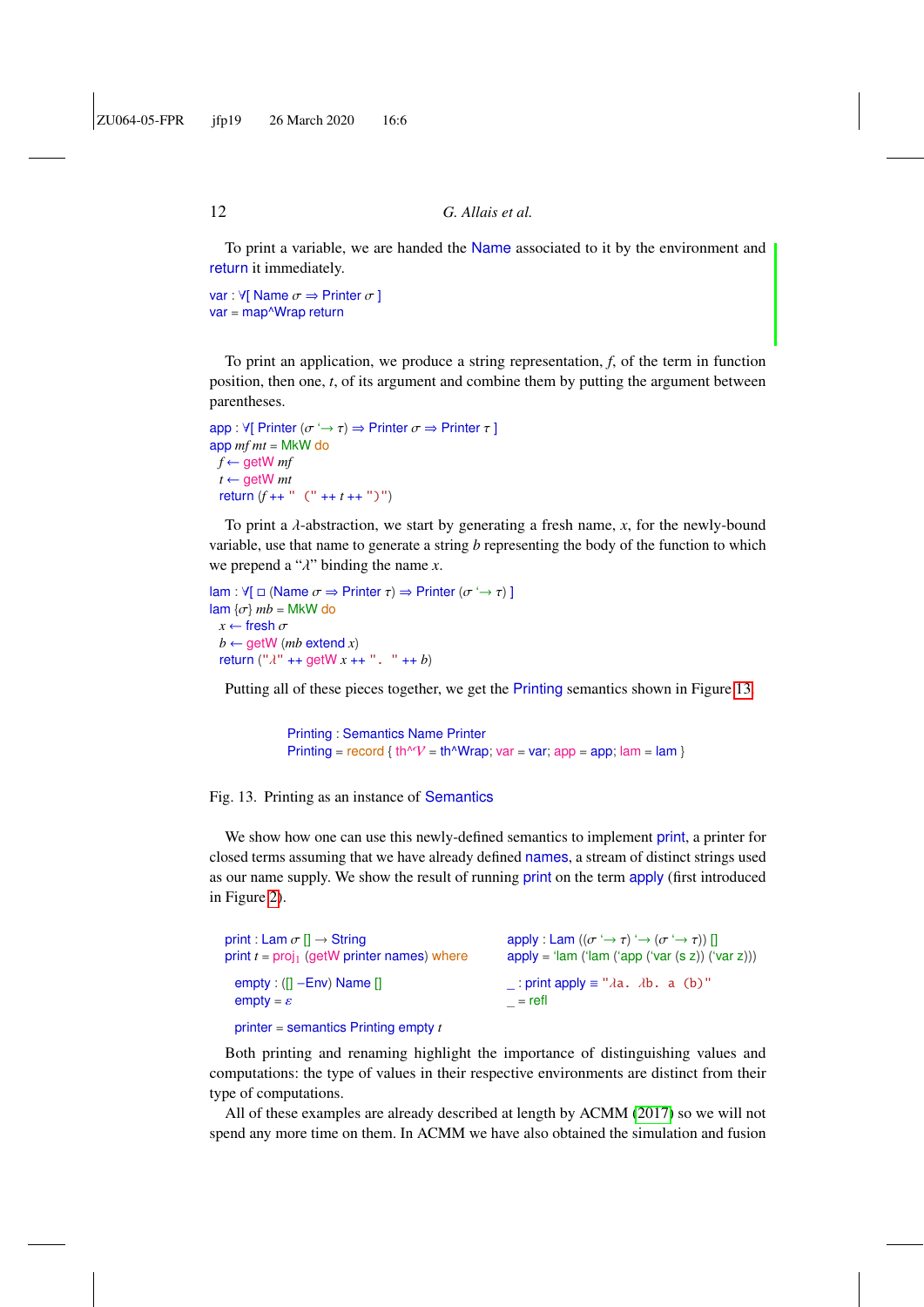theorems demonstrating that these traversals are well behaved as corollaries of more general results expressed in terms of semantics. We will come back to this in Section [9.2.](#page-43-0)

One important observation to make is the tight connection between the constraints described in Semantics and the definition of Lam: the semantical counterparts of the Lam constructors are obtained by replacing the recursive occurrences of the inductive family with either a computation or a Kripke function space depending on whether an extra variable was bound. This suggests that it ought to be possible to compute the definition of Semantics from the syntax description. Before doing this in Section [5,](#page-14-0) we need to look at a generic descriptions of datatypes.

#### 4 A Primer on Universes of Data Types

<span id="page-12-0"></span>Chapman, Dagand, McBride and Morris (CDMM) [\(2010\)](#page-56-8) defined a universe of data types inspired by Dybjer and Setzer's finite axiomatisation of inductive-recursive definitions [\(1999\)](#page-57-4) and Benke, Dybjer and Jansson's universes for generic programs and proofs [\(2003\)](#page-55-9). This explicit definition of *codes* for data types empowers the user to write generic programs tackling *all* of the data types one can obtain this way. In this section we recall the main aspects of this construction we are interested in to build up our generic representation of syntaxes with binding.

The first component of the definition of CDMM's universe (Figure [14\)](#page-12-1) is an inductive type of Descriptions of strictly positive functors from Set*<sup>J</sup>* to Set*<sup>I</sup>* . These functors correspond to *I*-indexed containers of *J*-indexed payloads. Keeping these index types distinct prevents mistaking one for the other when constructing the interpretation of descriptions. Later of course we can use these containers as the nodes of recursive datastructures by interpreting some payloads sorts as requests for subnodes [\(Altenkirch](#page-55-10) *et al.* [\(2015a\)](#page-55-10)).

The inductive type of descriptions has three constructors:  $\sigma$  to store data (the rest of the description can depend upon this stored value), 'X to attach a recursive substructure indexed by  $J$  and  $\bullet$  to stop with a particular index value.

The recursive function  $\llbracket \quad \rrbracket$  makes the interpretation of the descriptions formal. Interpretation of descriptions give rise right-nested tuples terminated by equality constraints.

<span id="page-12-1"></span>

| data Desc $(IJ:Set):Set_1$ where                                                                                    | $\mathbb{F}$ 1: Desc $IJ \to (J \to \mathsf{Set}) \to (I \to \mathsf{Set})$           |
|---------------------------------------------------------------------------------------------------------------------|---------------------------------------------------------------------------------------|
| $\forall \sigma : (A : \mathsf{Set}) \rightarrow (A \rightarrow \mathsf{Desc}\, IJ) \rightarrow \mathsf{Desc}\, IJ$ | $\int \int \sigma A d \parallel X i = \sum a \in A \mid (\parallel da \parallel X i)$ |
| $\forall X: J \rightarrow$ Desc $IJ \rightarrow$ Desc $IJ$                                                          | $\mathbf{X} \times \mathbf{i}$ $d \mathbf{X} \times \mathbf{j} \times \mathbf{k}$     |
| $\mathsf{I} \blacksquare : I \rightarrow \mathsf{Desc}\, I\, J$                                                     | $\mathbf{X} \mathbf{i} = i \mathbf{i}$                                                |

Fig. 14. Datatype Descriptions and their Meaning as Functors

These constructors give the programmer the ability to build up the data types they are used to. For instance, the functor corresponding to lists of elements in *A* stores a Boolean which stands for whether the current node is the empty list or not. Depending on its value, the rest of the description is either the "stop" token or a pair of an element in *A* and a recursive substructure i.e. the tail of the list. The List type is unindexed, we represent the lack of an index with the unit type  $\top$  whose unique inhabitant is tt.

Indices can be used to enforce invariants. For example, the type Vec *A n* of lengthindexed lists. It has the same structure as the definition of listD. We start with a Boolean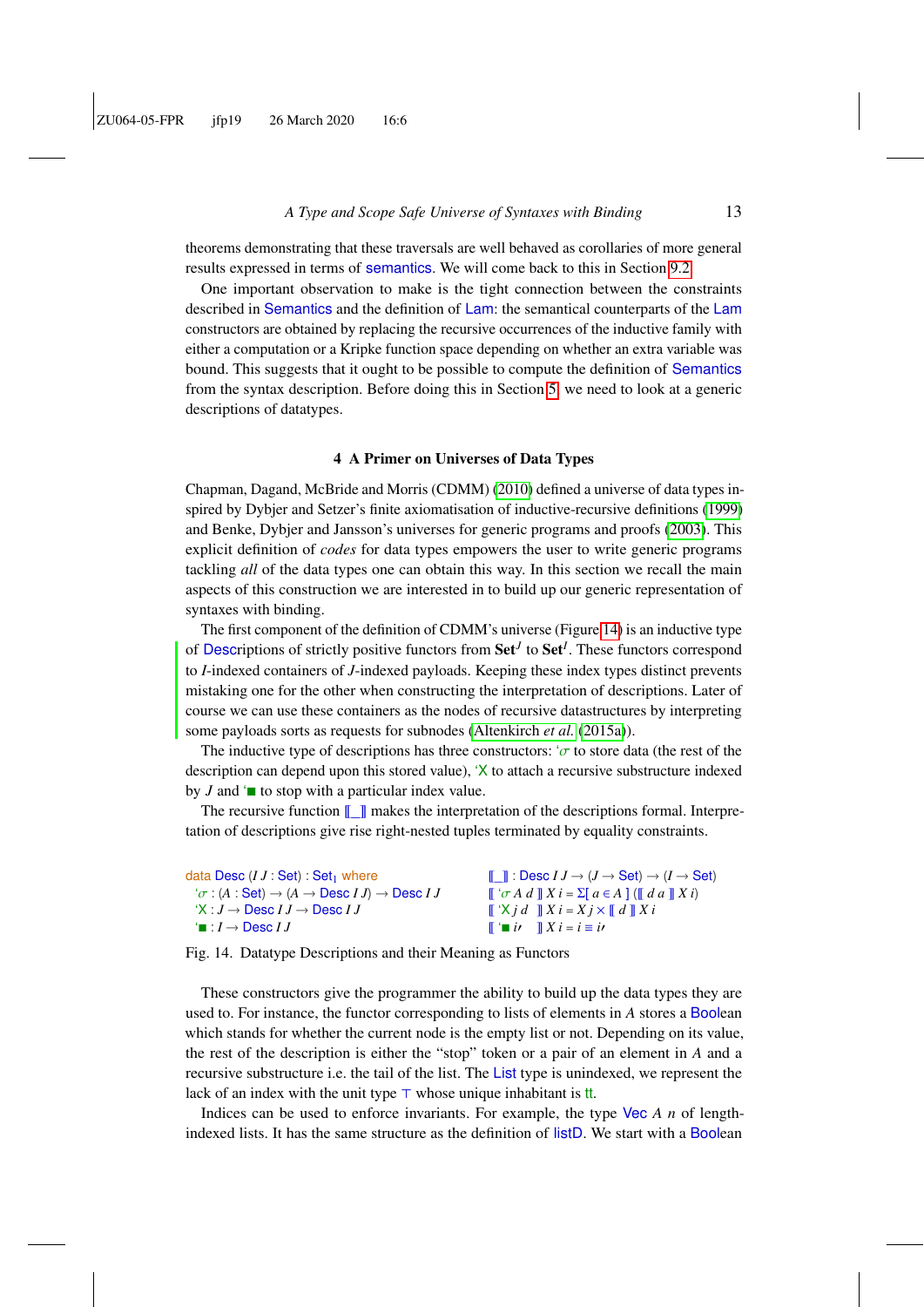```
listD : Set \rightarrow Desc \top \toplistD A = ' \sigma Bool $ \lambda isNil \rightarrowif isNil then '■ tt
               else '\sigma A (\lambda \rightarrow Y tt ('\blacksquare tt))
```
Fig. 15. The Description of the base functor for List *A*

distinguishing the two constructors: either the empty list (in which case the branch's index is enforced to be 0) or a non-empty one in which case we store a natural number *n*, the head of type *A* and a tail of size *n* (and the branch's index is enforced to be suc *n*).

```
vecD : Set → Desc N N
\text{vec} \mathsf{D} \, A = \text{d} \sigma \, \text{Bool} \, \text{S} \, \lambda \, \text{isNil} \rightarrowif isNil then \blacksquare 0
                      else '\sigma \mathbb{N} (\lambda n \rightarrow ' \sigma A (\lambda \rightarrow ' X n ('\blacksquare (suc n))))
```
Fig. 16. The Description of the base functor for Vec *A n*

The payoff for encoding our datatypes as descriptions is that we can define generic programs for whole classes of data types. The decoding function  $\llbracket \cdot \rrbracket$  acted on the objects of Set<sup>*I*</sup>, and we will now define the function fmap by recursion over a code *d*. It describes the action of the functor corresponding to  $d$  over morphisms in  $\mathbf{Set}^J$ . This is the first example of generic programming over all the functors one can obtain as the meaning of a description.

```
fmap : (d : \text{Desc } I J) \rightarrow \forall [X \Rightarrow Y] \rightarrow \forall [M \mathbb{Z} \Rightarrow M \mathbb{Z}]fmap ({^{\circ}\sigma A} d) f(a, v) = (a, \text{fmap } (d a) f v)fmap (X j d) f(r, v) = (fr, f) f(r, v)fmap (' \blacksquare i) ft = t
```
Fig. 17. Action on Morphisms of the Functor corresponding to a Description

All the functors obtained as meanings of Descriptions are strictly positive. So we can build the least fixpoint of the ones that are endofunctors (i.e. the ones for which *I* equals *J*). This fixpoint is called  $\mu$  and its iterator is given by the definition of fold  $d^3$  $d^3$ .<br>We can see in Figure 10 that we can recover the types we are used to

We can see in Figure [19](#page-14-1) that we can recover the types we are used to thanks to this least fixpoint. Pattern synonyms let us hide away the encoding: users can use them to pattern-match on lists and Agda conveniently resugars them when displaying a goal. Finally, we can get our hands on the types' eliminators by instantiating the generic fold.

The CDMM approach therefore allows us to generically define iteration principles for all data types that can be described. These are exactly the features we desire for a universe of

<span id="page-13-0"></span><sup>&</sup>lt;sup>3</sup> NB In Figure [18](#page-14-2) the Size [\(Abel](#page-54-1) [\(2010\)](#page-54-1)) index added to the inductive definition of  $\mu$  plays a crucial role in getting the termination checker to see that fold is a total function.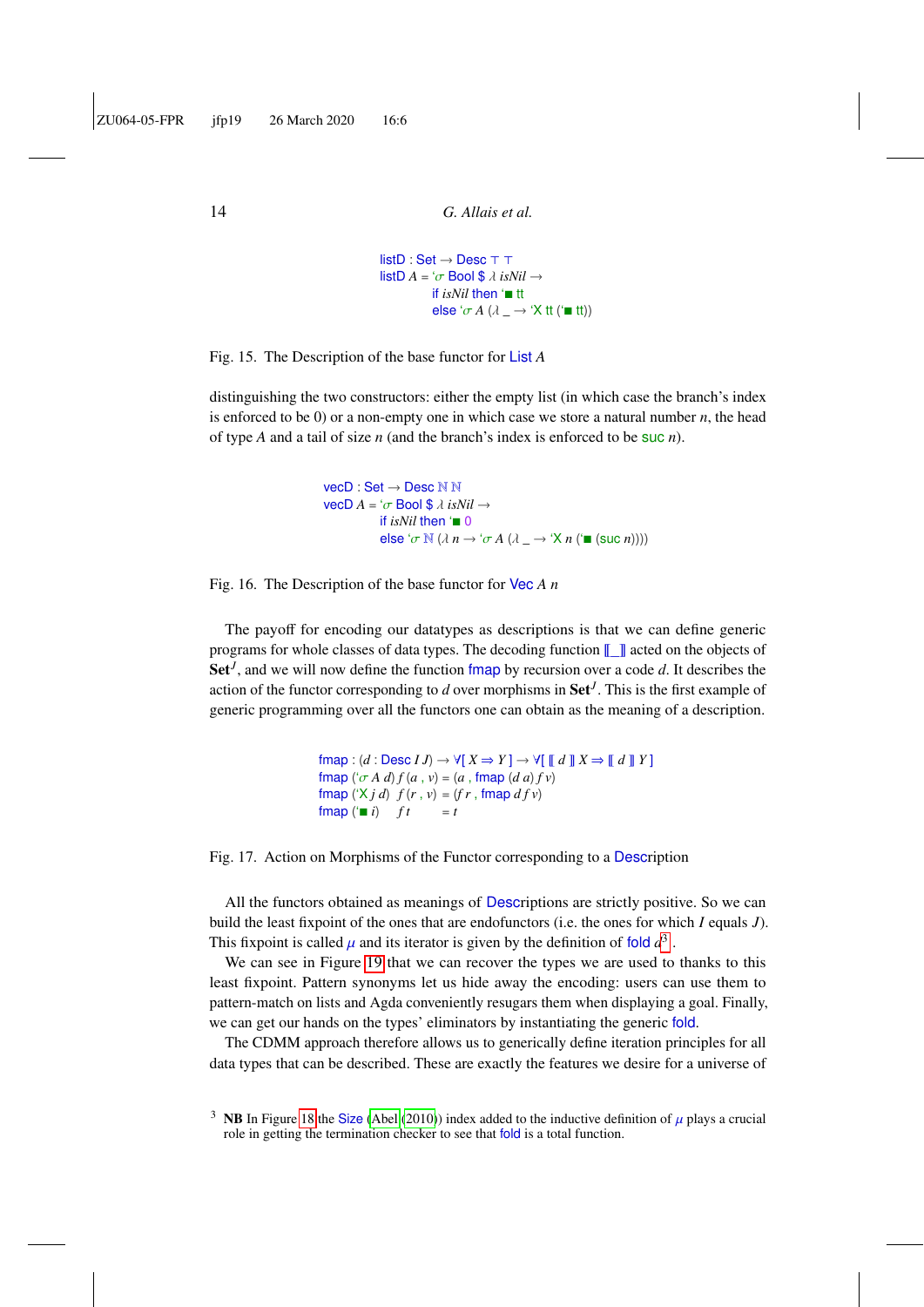<span id="page-14-2"></span>data  $\mu$  (*d* : Desc *II*) : Size  $\rightarrow$  *I*  $\rightarrow$  Set where  $\text{`con} : \llbracket d \rrbracket (\mu \, d \, s) \, i \rightarrow \mu \, d \, (\uparrow s) \, i$ 

 $\text{fold}: (d : \text{Desc } II) \rightarrow \forall \text{ } \text{ } \text{ } \text{ } \text{ } d \text{ } \text{ } \text{ } \text{ } \text{ } X \Rightarrow X \text{ } \text{ } \rightarrow \text{ } \forall \text{ } \text{ } \text{ } \text{ } \mu \text{ } d \text{ } s \Rightarrow X \text{ } \text{ } \text{ }$ fold  $d$   $alg$  ('con  $t$ ) =  $alg$  (fmap  $d$  (fold  $d$   $alg$ )  $t$ )



```
List : Set → Set
List A = \mu (list D A) \infty tt
pattern []' = (true, refI)pattern \left[\right] = \text{`con } \left[\right]pattern \therefore \therefore x \, xs = (false, \therefore xs, refl)
pattern :: x xs = 'con (x :: 'xs)foldr : (A \rightarrow B \rightarrow B) \rightarrow B \rightarrow List A \rightarrow Bfoldr c n = fold (listD \Box) $ \lambda where<br>[]' \longrightarrow n\rightarrow n(hd :: 'rec) \rightarrow c hd rec
```
Fig. 19. List, its constructors, and eliminator

data types with binding, so in the next section we will see how to extend CDMM's approach to include binding.

The functor underlying any well scoped and sorted syntax can be coded as some Desc  $(I \times$  List *I*)  $(I \times$  List *I*), with the free monad construction from CDMM uniformly adding the variable case. Whilst a good start, Desc treats its index types as unstructured, so this construction is blind to what makes the List *I* index a *scope*. The resulting 'bind' operator demands a function which maps variables in *any* sort and scope to terms in the *same* sort and scope. However, the behaviour we need is to preserve sort while mapping between specific source and target scopes which may differ. We need to account for the fact that scopes change only by extension, and hence that our specifically scoped operations can be pushed under binders by weakening.

#### 5 A Universe of Scope Safe and Well Kinded Syntaxes

<span id="page-14-0"></span>Our universe of scope safe and well kinded syntaxes (defined in Figures [20,](#page-15-0) [21\)](#page-15-1) follows the same principle as CDMM's universe of datatypes, except that we are not building endofunctors on Set<sup>*I*</sup> any more but rather on *I* −Scoped. We now think of the index type *I* as the sorts used to distinguish terms in our embedded language. The ' $\sigma$  and ' $\blacksquare$  constructors are as in the CDMM Desc type, and are used to represent data and index constraints respectively. What distinguishes this new universe **Desc** from that of Section [4](#page-12-0) is that the 'X constructor is now augmented with an additional List *I* argument that describes the new binders that are brought into scope at this recursive position. This list of the kinds of the newly-bound variables will play a crucial role when defining the description's semantics as a binding structure in Figures [21,](#page-15-1) [22](#page-15-2) and [23.](#page-16-0)

The meaning function  $\llbracket \cdot \rrbracket$  we associate to a description follows closely its CDMM equivalent. It only departs from it in the 'X case and the fact it is not an endofunctor on *I* −Scoped; it is more general than that. The function takes an *X* of type List *I* → *I* −Scoped

<span id="page-14-1"></span>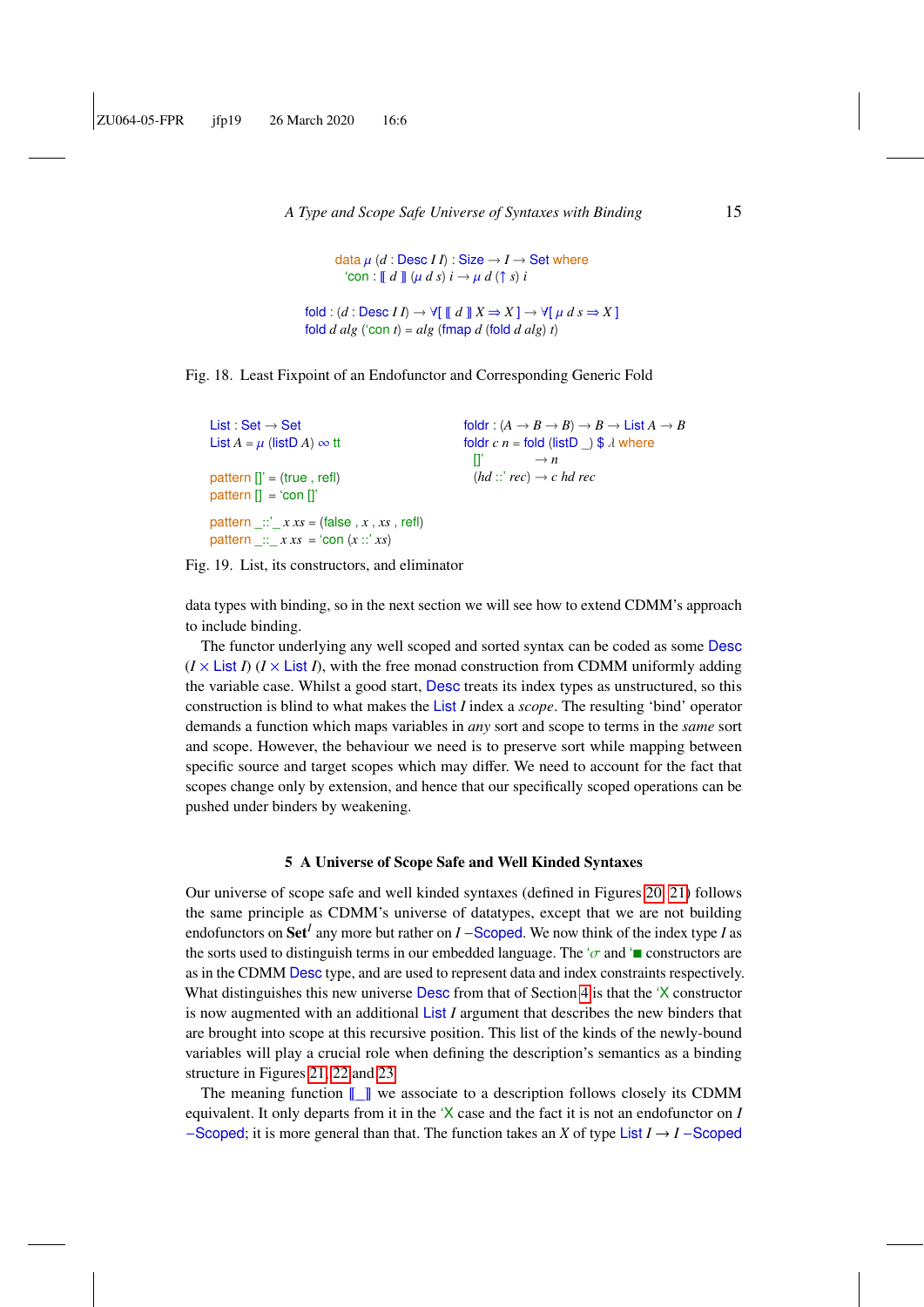```
data Desc (I : Set) : Set<sub>1</sub> where
    f \sigma : (A : \mathsf{Set}) \to (A \to \mathsf{Desc}\, I) \to \mathsf{Desc}\, I<br>f \times f \text{ list } I \to I \to \mathsf{Desc}\, I \longrightarrow \mathsf{Desc}\, I'X: List I \rightarrow I \rightarrow Desc I' = \cdot I \rightarrow Desc I
```
Fig. 20. Syntax Descriptions

to interpret 'X ∆ *j* (i.e. substructures of sort *j* with newly-bound variables in ∆) in an ambient scope Γ as *X* ∆ *j* Γ.

```
~_ : Desc I → (List I → I −Scoped) → I −Scoped
\int_a^b \sigma A d \quad \rVert X i \Gamma = \sum [a \in A] (\int d a \cdot \rVert X i \Gamma)\llbracket \forall X \Delta j d \rrbracket X i \Gamma = X \Delta j \Gamma \times \llbracket d \rrbracket X i \Gamma\llbracket \cdot \blacksquare j \rrbracket X i \Gamma = i \equiv j
```
### Fig. 21. Descriptions' Meanings

The astute reader may have noticed that  $\llbracket \quad \rrbracket$  is uniform in *X* and Γ; however refactoring ~\_ to use the partially applied *X* \_ \_Γ following this observation would lead to a definition harder to use with the combinators for indexed sets described in Section [2](#page-3-0) which make our types much more readable.

If we pre-compose the meaning function  $\llbracket \quad \rrbracket$  with a notion of 'de Bruijn scopes' (denoted Scope here) which turns any *I* −Scoped family into a function of type List *I* → *I* −Scoped by appending the two List indices, we recover a meaning function producing an endofunctor on *I* −Scoped. So far we have only shown the action of the functor on objects; its action on morphisms is given by a function fmap defined by induction over the description just as in Section [4.](#page-12-0)

> <span id="page-15-2"></span>Scope : *I* −Scoped → List *I* → *I* −Scoped Scope  $T \Delta i = (\Delta + \Delta) + T i$

Fig. 22. De Bruijn Scopes

The endofunctors thus defined are strictly positive and we can take their fixpoints. As we want to define the terms of a language with variables, instead of considering the initial algebra, this time we opt for the free relative monad [\(Altenkirch](#page-55-5) *et al.* [\(2014\)](#page-55-5)) (with respect to the functor Var): the 'var constructor corresponds to return, and we will define bind (also known as the parallel substitution sub) in the next section.

Coming back to our original examples, we now have the ability to give codes for the well scoped untyped  $\lambda$ -calculus and, just as well, the intrinsically typed simply typed  $\lambda$ -calculus. We add a third example to showcase the whole spectrum of syntaxes: a well scoped and well sorted but not well typed bidirectional language. In all examples, the variable case will be added by the free monad construction so we only have to describe the other constructors.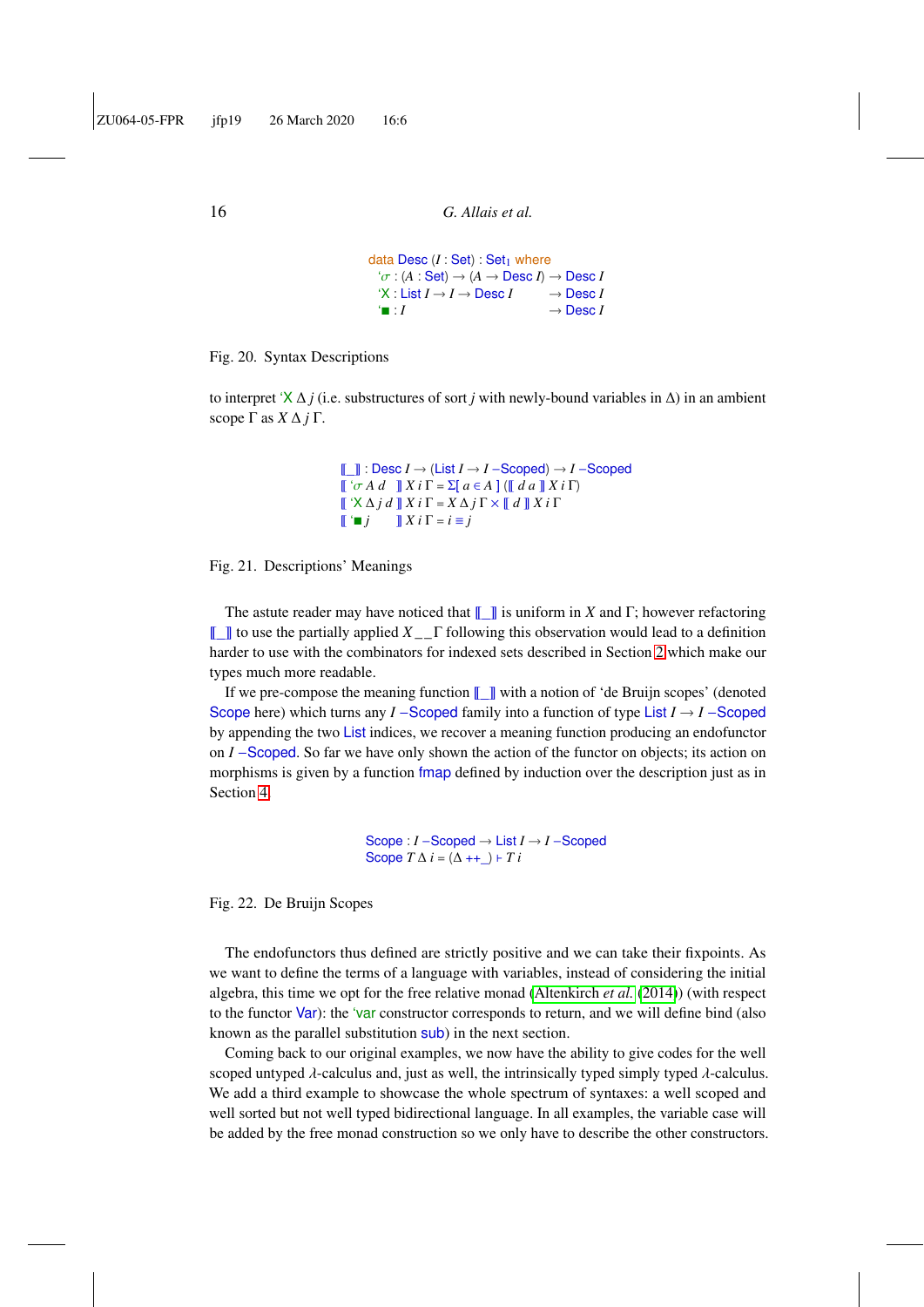```
A Type and Scope Safe Universe of Syntaxes with Binding 17
```

```
data Tm (d : Desc I) : Size \rightarrow I - Scoped where'var : \forall[ Var i ⇒ Tm d (↑ s) i ]
  \text{`con} : \forall [\llbracket d \rrbracket \text{ (Scope (Tm d s)) } i \Rightarrow \text{Tm d (} \uparrow s) i ]
```
Fig. 23. Term Trees: The Free Var-Relative Monads on Descriptions

Un(i)typed  $\lambda$ -calculus For the untyped case, the lack of type translates to picking the unit type  $(T)$  as our notion of sort. We have two possible constructors: application where we have two substructures which do not bind any extra argument and  $\lambda$ -abstraction which has exactly one substructure with precisely one extra bound variable. A single Boolean is enough to distinguish the two constructors.

> UTLC : Desc T UTLC =  $\sigma$  Bool \$  $\lambda$  *isApp*  $\rightarrow$  *if isApp* then 'X [] tt ('X [] tt ( $\equiv$  tt)) else ' $X$  (tt  $::$  []) tt ( $'$  tt)

Fig. 24. Description for the Untyped  $\lambda$ -calculus

<span id="page-16-1"></span>Bidirectional STLC Our second example is a bidirectional [\(Pierce & Turner](#page-59-4) [\(2000\)](#page-59-4)) language hence the introduction of a notion of Mode: each term is either part of the *Infer* or Check fraction of the language. This language has four constructors which we list in the ad-hoc 'Bidi type of constructor tags, its decoding Bidi is defined by a pattern-matching  $\lambda$ -expression in Agda. Application and  $\lambda$ -abstraction behave as expected, with the important observation that  $\lambda$ -abstraction binds an Inferrable term. The two remaining constructors correspond to changes of direction: one can freely Embbed inferrable terms as checkable ones whereas we require a type annotation when forming a Cut (we reuse the notion of Type introduced in Figure [3\)](#page-5-2).

| data Mode: Set where                                                          | Bidi: Desc Mode                                                                                                                                                                                                                                           |
|-------------------------------------------------------------------------------|-----------------------------------------------------------------------------------------------------------------------------------------------------------------------------------------------------------------------------------------------------------|
| Check Infer: Mode                                                             | Bidi = ' $\sigma$ 'Bidi \$ $\lambda$ where                                                                                                                                                                                                                |
| data 'Bidi : Set where<br>App Lam Emb: 'Bidi<br>Cut: Type $\rightarrow$ 'Bidi | App $\rightarrow$ 'X [] Infer ('X [] Check (' $\blacksquare$ Infer))<br>Lam $\rightarrow$ 'X (Infer :: []) Check ( $\equiv$ Check)<br>$(Cut \sigma) \rightarrow 'X \Pi$ Check (' $\blacksquare$ Infer)<br>Emb $\rightarrow$ 'X [] Infer ( $\equiv$ Check) |

Fig. 25. Description for the bidirectional STLC

<span id="page-16-2"></span>Intrinsically typed STLC In the typed case (for the same notion of Type defined in Figure [3\)](#page-5-2), we are back to two constructors: the terms are fully annotated and therefore it is not necessary to distinguish between Modes anymore. We need our tags to carry extra information about the types involved so we use once more and ad-hoc datatype 'STLC, and define its decoding STLC by a pattern-matching  $\lambda$ -expression.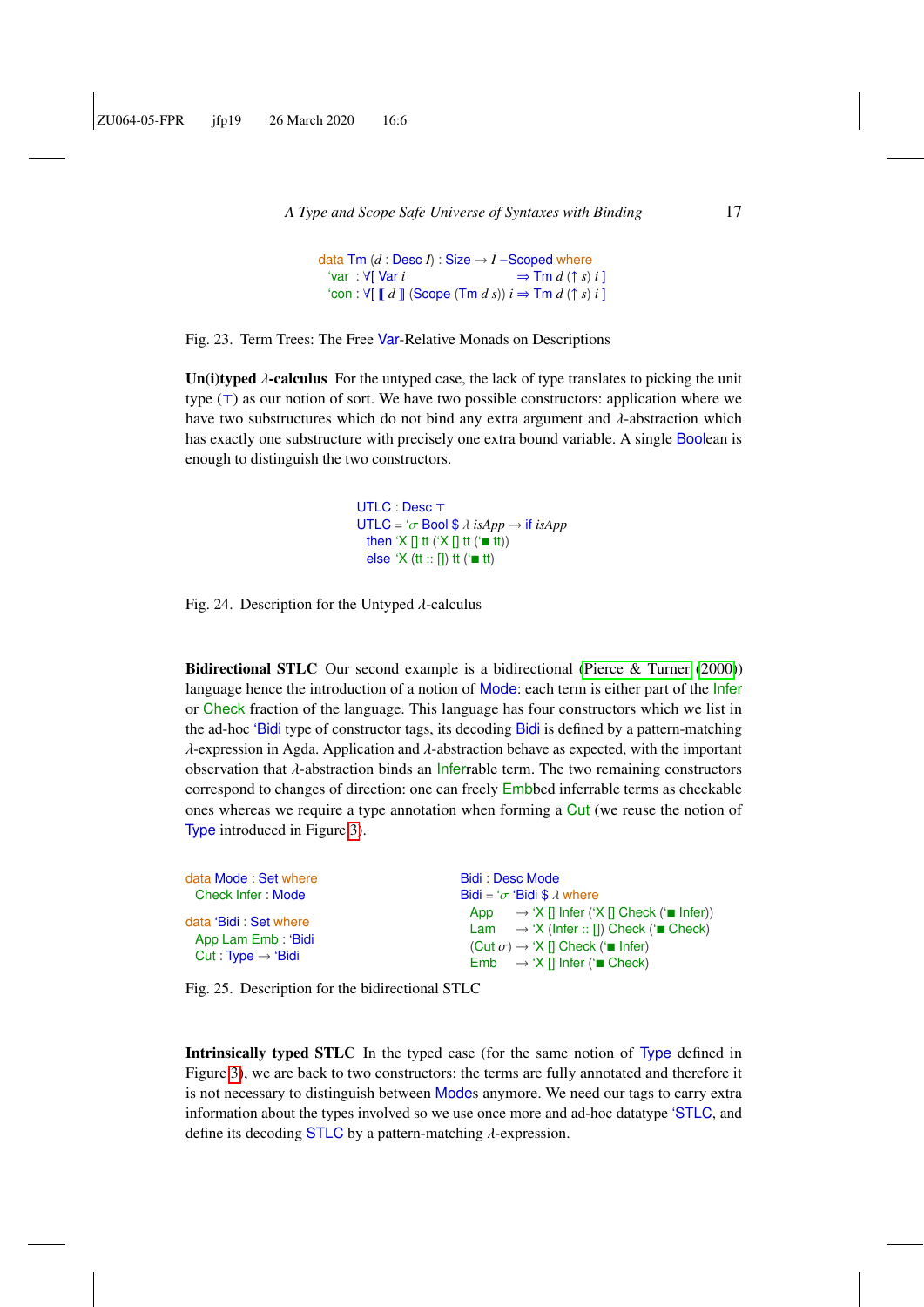```
data 'STLC : Set where
 App Lam : Type → Type → 'STLC
```
STLC : Desc Type  $STLC = 'σ 'STLC $ \lambda$  where  $(\mathsf{App}\; \sigma\; \tau) \rightarrow \mathsf{X} \mathsf{[]}\; (\sigma \hookrightarrow \tau) \; (\mathsf{X} \mathsf{[]}\; \sigma \; (\mathsf{I} \; \tau))$ (Lam  $\sigma \tau$ )  $\rightarrow$  'X ( $\sigma$  :: [])  $\tau$  (' $\blacksquare$  ( $\sigma \rightarrow \tau$ ))

Fig. 26. Description for the intrinsically typed STLC

For convenience we use Agda's pattern synonyms corresponding to the original constructors in Section [2.](#page-3-0) These synonyms can be used when pattern-matching on a term and Agda resugars them when displaying a goal. This means that the end user can seamlessly work with encoded terms without dealing with the gnarly details of the encoding. These pattern definitions can omit some arguments by using "\_", in which case they will be filled in by unification just like any other implicit argument: there is no extra cost to using an encoding! The only downside is that the language currently does not allow the user to specify type annotations for pattern synonyms. We only include examples of pattern synonyms for the two extreme examples, the definition for Bidi are similar.

| pattern 'app $ft = 'con$ (true , $f$ , $t$ , refl) | pattern 'app $ft =$ 'con (App _ _ , f, t, refl)   |
|----------------------------------------------------|---------------------------------------------------|
| pattern 'lam $b =$ 'con (false, b, refl)           | pattern 'lam $b =$ 'con (Lam $\_\_$ , $b$ , refl) |

Fig. 27. Respective Pattern Synonyms for UTLC and STLC.

As a usage example of these pattern synonyms, we define the identity function in all three languages in Figure [28,](#page-17-0) using the same caret-based naming convention we introduced earlier. The code is virtually the same except for Bidi which explicitly records the change of direction from Check to Infer.

<span id="page-17-0"></span>

| id^U : Tm UTLC $\infty$ tt [] | $id^B$ : Tm Bidi $\infty$ Check $[]$ | $id^{\wedge}S$ : Tm STLC $\infty$ ( $\sigma \rightarrow \sigma$ ) [] |
|-------------------------------|--------------------------------------|----------------------------------------------------------------------|
| id^U = 'lam ('var z)          | $id^B = 'lam ('emb ('var z))'$       | $id^S = 'lam ('var z)$                                               |

Fig. 28. Identity function in all three languages

It is the third time (the first and second times being the definition of listD and vecD in Figure [15](#page-13-1) and [16\)](#page-13-2) that we use a Bool to distinguish between two constructors. In order to avoid re-encoding the same logic, the next section introduces combinators demonstrating that descriptions are closed under finite sums.

<span id="page-17-1"></span>Common Combinators and Their Properties. As seen previously, we can use a dependent pair whose first component is a Boolean to take the coproduct of two descriptions: depending on the value of the first component, we will return one or the other. We can abstract this common pattern as a combinator \_'+\_ together with an appropriate eliminator case which, given two continuations, picks the one corresponding to the chosen branch.

A concrete use case for this combinator will be given in section [7.5](#page-31-0) where we explain how to seamlessly enrich an existing syntax with let-bindings and how to use the Semantics framework to elaborate them away.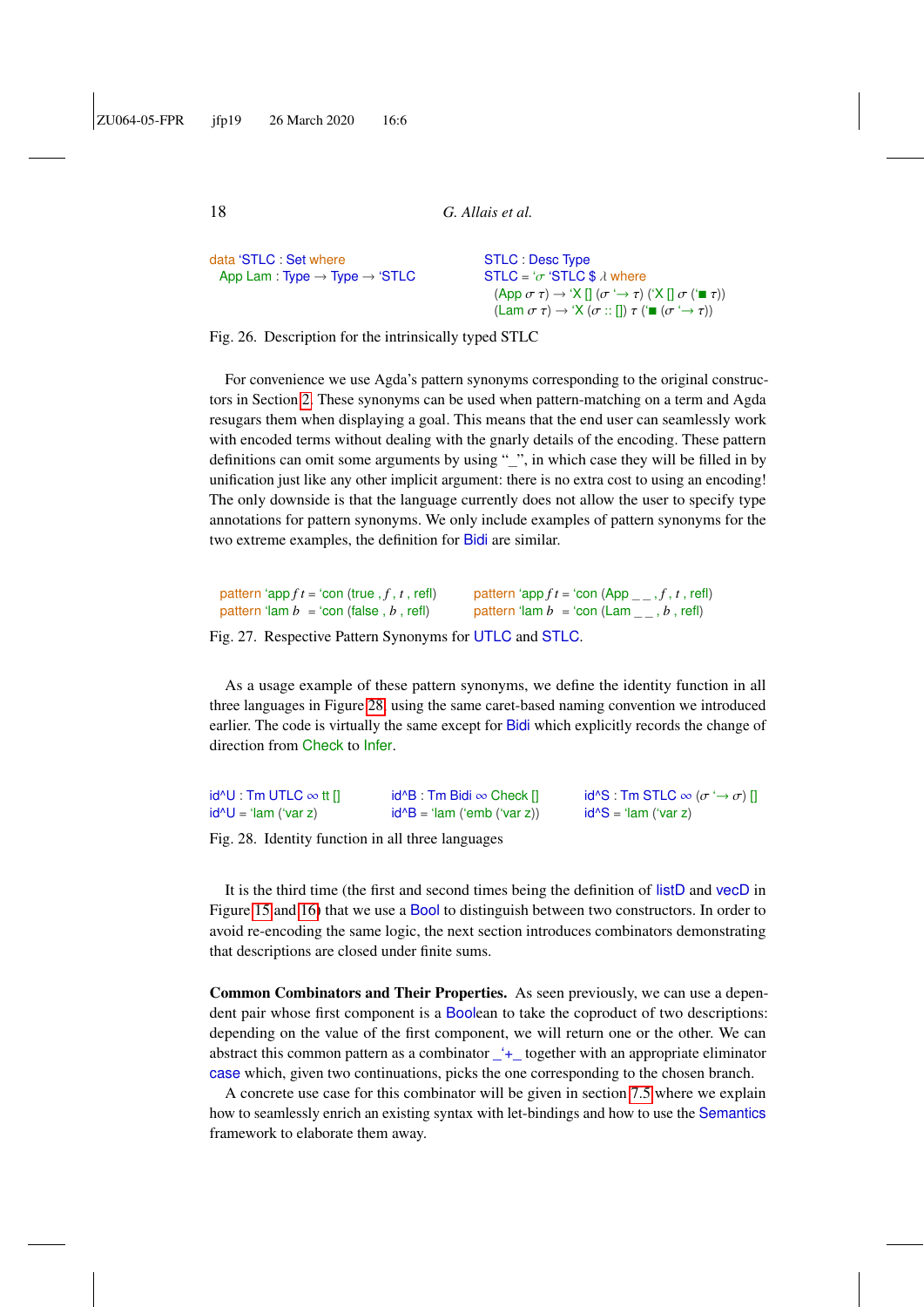```
\rightarrow : Desc I \rightarrow Desc I \rightarrow Desc I
d^4 + e = \sigma Bool $ \lambda is Left \rightarrowif isLeft then d else e
                                                                                        \case : (\ulcorner d \urcorner X \urcorner i \urcorner \rightarrow A) \rightarrow (\ulcorner e \urcorner X \urcorner i \urcorner \rightarrow A) \rightarrow(\llbracket d' + e \rrbracket X i \Gamma \rightarrow A)case l \, r (true , t) = l \, tcase l \, r (false, t) = r \, t
```
Fig. 29. Descriptions are closed under Sum

#### 6 Generic Scope Safe and Well Kinded Programs for Syntaxes

<span id="page-18-0"></span>Based on the Semantics type we defined for the specific example of the simply typed  $\lambda$ calculus in Section [3,](#page-5-0) we can define a generic notion of semantics for all syntax descriptions. It is once more parametrised by two *I*−Scoped families V and C corresponding respectively to *values* associated to bound variables and *computations* delivered by evaluating terms. These two families have to abide by three constraints:

- $\bullet$  th<sup> $\land\gamma$ </sup> Values should be thinnable so that we can push the evaluation environment under binders;
- var Values should embed into computations for us to be able to return the value associated to a variable as the result of its evaluation;
- alg We should have an algebra turning a term whose substructures have been replaced with computations (possibly under some binders, represented semantically by the Kripke type-valued function defined below) into computations

```
record Semantics (d : Desc I) (V C : I −Scoped) : Set where
 field th^V : Thinnable (V \sigma)
        var : \forall [\nabla \sigma \Rightarrow C \sigma]alg : \forall[ d ]] (Kripke \forall C) \sigma \Rightarrow C \sigma ]
```


Here we crucially use the fact that the meaning of a description is defined in terms of a function interpreting substructures which has the type List *I* → *I*−Scoped, i.e. that gets access to the current scope but also the exact list of the kinds of the newly bound variables. We define a function Kripke by case analysis on the number of newly bound variables. It is essentially a subcomputation waiting for a value associated to each one of the fresh variables.

- If it's 0 we expect the substructure to be a computation corresponding to the result of the evaluation function's recursive call;
- But if there are newly bound variables then we expect to have a function space. In any context extension, it will take an environment of values for the newly-bound variables and produce a computation corresponding to the evaluation of the body of the binder.

It is once more the case that the abstract notion of Semantics comes with a fundamental lemma: all *I* −Scoped families V and C satisfying the three criteria we have put forward give rise to an evaluation function. We introduce a notion of computation \_−Comp analogous to that of environments: instead of associating values to variables, it associates computations to terms.

<span id="page-18-1"></span>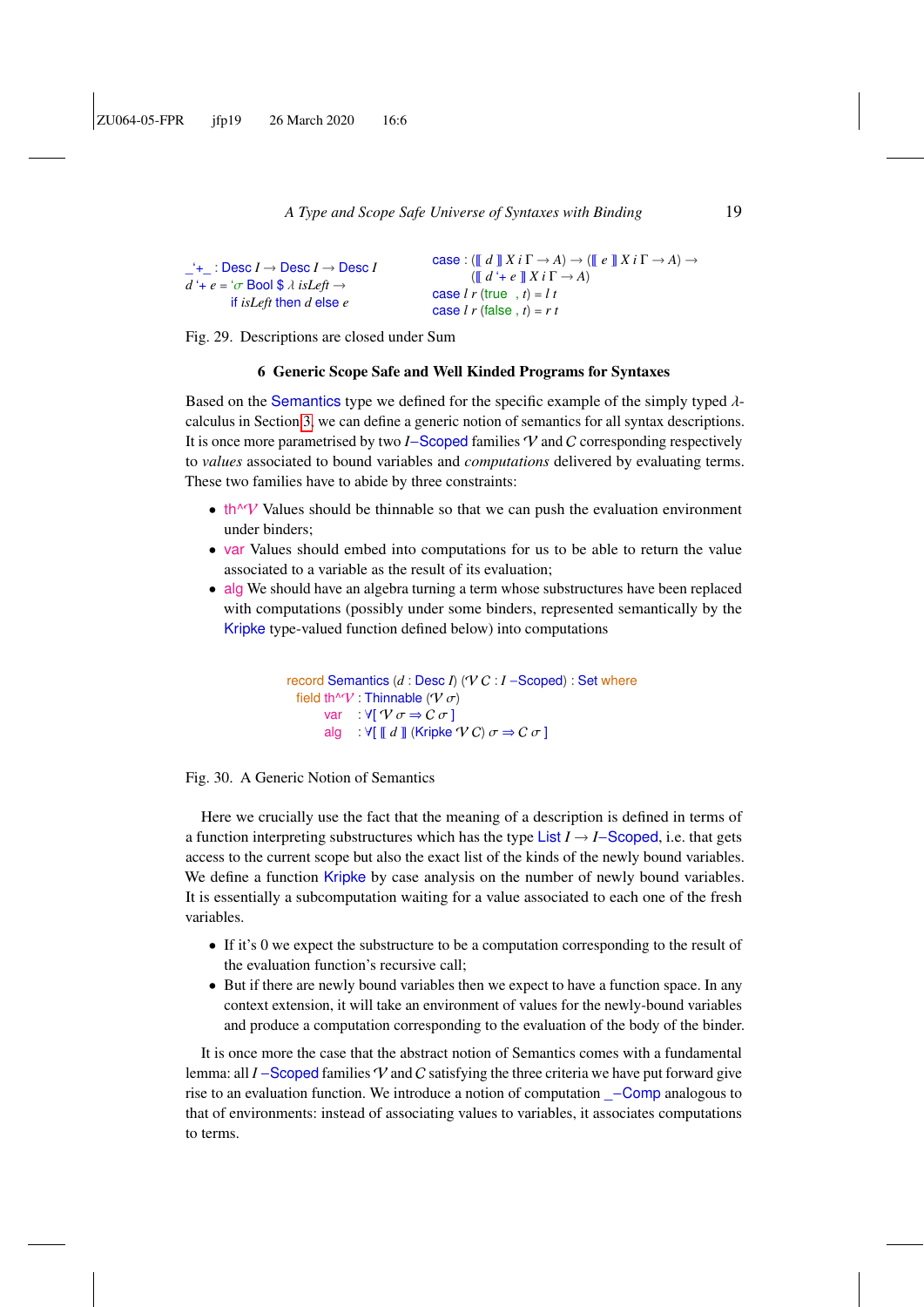Kripke :  $(\forall C : I - \text{Scoped}) \rightarrow (\text{List } I \rightarrow I - \text{Scoped})$ Kripke  $\forall C$   $\parallel$   $j = Cj$ Kripke  $\forall C \Delta j = \Box ((\Delta - \text{Env}) \, \forall \Rightarrow C j)$ 

Fig. 31. Substructures as either Computations or Kripke Function Spaces

\_−Comp : List *I* → *I* −Scoped → List *I* → Set (<sup>Γ</sup> <sup>−</sup>Comp) <sup>C</sup> <sup>∆</sup> <sup>=</sup> <sup>∀</sup> {*<sup>s</sup>* σ} <sup>→</sup> Tm *<sup>d</sup> <sup>s</sup>* σ <sup>Γ</sup> <sup>→</sup> <sup>C</sup> σ <sup>∆</sup>

#### *6.1 Fundamental Lemma of Semantics*

We can now define the type of the fundamental lemma (called semantics) which takes a semantics and returns a function from environments to computations. It is defined mutually with a function body turning syntactic binders into semantic binders: to each de Bruijn Scope (i.e. a substructure in a potentially extended context) it associates a Kripke (i.e. a subcomputation expecting a value for each newly bound variable).

> semantics : (Γ – Env)  $\mathcal{V} \Delta \rightarrow (\Gamma$  – Comp)  $C \Delta$ body : (Γ – Env)  $\mathcal{V} \Delta \rightarrow \forall \Theta \sigma \rightarrow$ Scope (Tm  $d$  *s*)  $\Theta$   $\sigma \Gamma \rightarrow$  Kripke  $\mathcal{V} \mathcal{C} \Theta$   $\sigma \Delta$

Fig. 32. Statement of the Fundamental Lemma of Semantics

The proof of semantics is straightforward now that we have clearly identified the problem structure and the constraints we need to enforce. If the term considered is a variable, we lookup the associated value in the evaluation environment and turn it into a computation using var. If it is a non variable constructor then we call fmap to evaluate the substructures using **body** and then call the **algebra** to combine these results.

> semantics  $\rho$  ('var  $k$ ) = var (lookup  $\rho$   $k$ ) semantics  $\rho$  ('con  $t$ ) = alg (fmap  $d$  (body  $\rho$ )  $t$ )

Fig. 33. Proof of the Fundamental Lemma of Semantics – semantics

The auxiliary lemma body distinguishes two cases. If no new variable has been bound in the recursive substructure, it is a matter of calling semantics recursively. Otherwise we are provided with a Thinning, some additional values and evaluate the substructure in the thinned and extended evaluation environment (thanks to a auxiliary function  $\gg$  which given two environments ( $\Gamma$  −Env)  $\mathcal V \Theta$  and ( $\Delta$  −Env)  $\mathcal V \Theta$  produces an environment (( $\Gamma$ ++  $\Delta$ ) –Env)  $\mathcal V$   $\Theta$ ).

Given that fmap introduces one level of indirection between the recursive calls and the subterms they are acting upon, the fact that our terms are indexed by a Size is once more crucial in getting the termination checker to see that our proof is indeed well founded.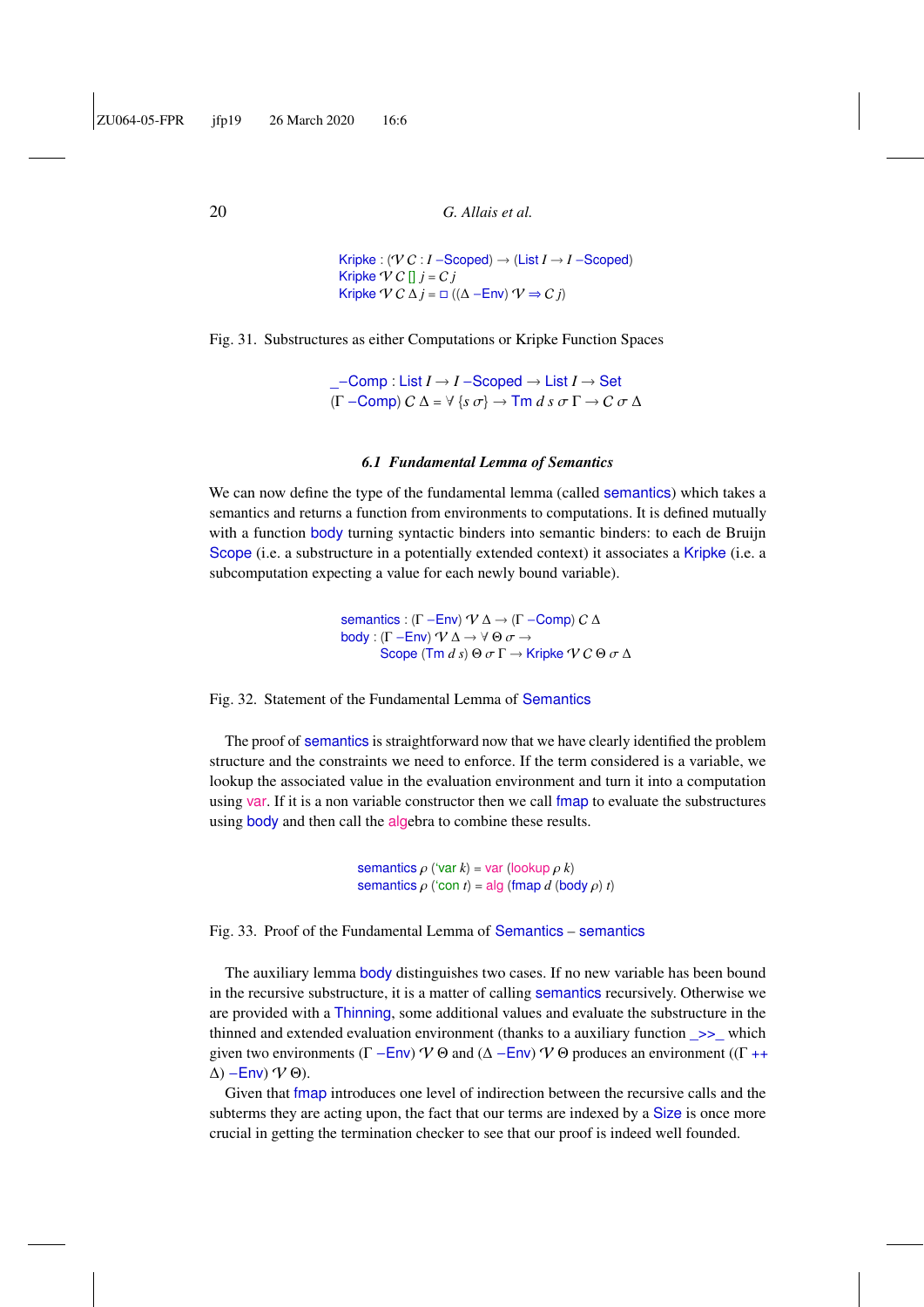```
body \rho [] i t = semantics \rho t hody \rho ( \cdots ) i t = \lambda \sigma v s \rightarrow sem
body \rho (_ :: _) i t = \lambda \sigma vs \rightarrow semantics (vs \gg th^Env th^V \rho \sigma) t
```
Fig. 34. Proof of the Fundamental Lemma of Semantics – body

We immediately introduce closed, a corollary of the fundamental lemma of semantics for the special cases of closed terms in Figure [35.](#page-20-1) Given a Semantics with value type  $V$ and computation type C, we can evaluate a closed term of type  $\sigma$  and obtain a computation of type  $(C \sigma ||)$  by kickstarting the evaluation with an empty environment.

> <span id="page-20-2"></span><span id="page-20-1"></span>closed : TM  $d \sigma \rightarrow C \sigma$  []  $closed =$ semantics  $\varepsilon$

Fig. 35. Corollary: evaluation of closed terms

#### *6.2 Our First Generic Programs: Renaming and Substitution*

<span id="page-20-0"></span>Similarly to ACMM [\(2017\)](#page-55-6) renaming can be defined generically for all syntax descriptions as a semantics with Var as values and Tm as computations. The first two constraints on Var described earlier are trivially satisfied. Observing that renaming strictly respects the structure of the term it goes through, it makes sense for the algebra to be implemented using fmap. When dealing with the body of a binder, we 'reify' the Kripke function by evaluating it in an extended context and feeding it placeholder values corresponding to the extra variables introduced by that context. This is reminiscent both of what we did in Section [3](#page-5-0) and the definition of reification in the setting of normalisation by evaluation (see e.g. Catarina Coquand's formal development [\(2002\)](#page-56-7)).

Substitution is defined in a similar manner with Tm as both values and computations. Of the two constraints applying to terms as values, the first one corresponds to renaming and the second one is trivial. The algebra is once more defined by using fmap and reifying the bodies of binders.

```
Ren : Semantics d Var (Tm d ∞)
Ren .th\sqrt{V} = th\sqrt{V}ar
Ren .var = 'varRen .alg = 'con ∘ fmap d (reify vl^Var)
ren : (Γ – Env) Var \Delta \rightarrow\overline{\text{Im } d} \otimes \sigma \Gamma \to \overline{\text{Im } d} \otimes \sigma \Deltaren ρ t = Semantics.semantics Ren ρ t
                                                                   Sub : Semantics d (Tm d \infty) (Tm d \infty)
                                                                   Sub .th\mathcal{W} = th\mathcal{T}m
                                                                   Sub .var = idSub .alg = 'con ∘ fmap d (reify vl^Tm)
                                                                   sub : (Γ −Env) (Tm d ∞) ∆ →
                                                                           \mathsf{Tm}\,d \infty \sigma\,\Gamma \rightarrow \mathsf{Tm}\,d \infty \sigma\,\Deltasub \rho t = Semantics.semantics Sub \rho t
```
Fig. 36. Generic Renaming and Substitution for All Scope Safe Syntaxes with Binding

The reification process mentioned in the definition of renaming and substitution can be implemented generically for Semantics families which have VarLike values, i.e. values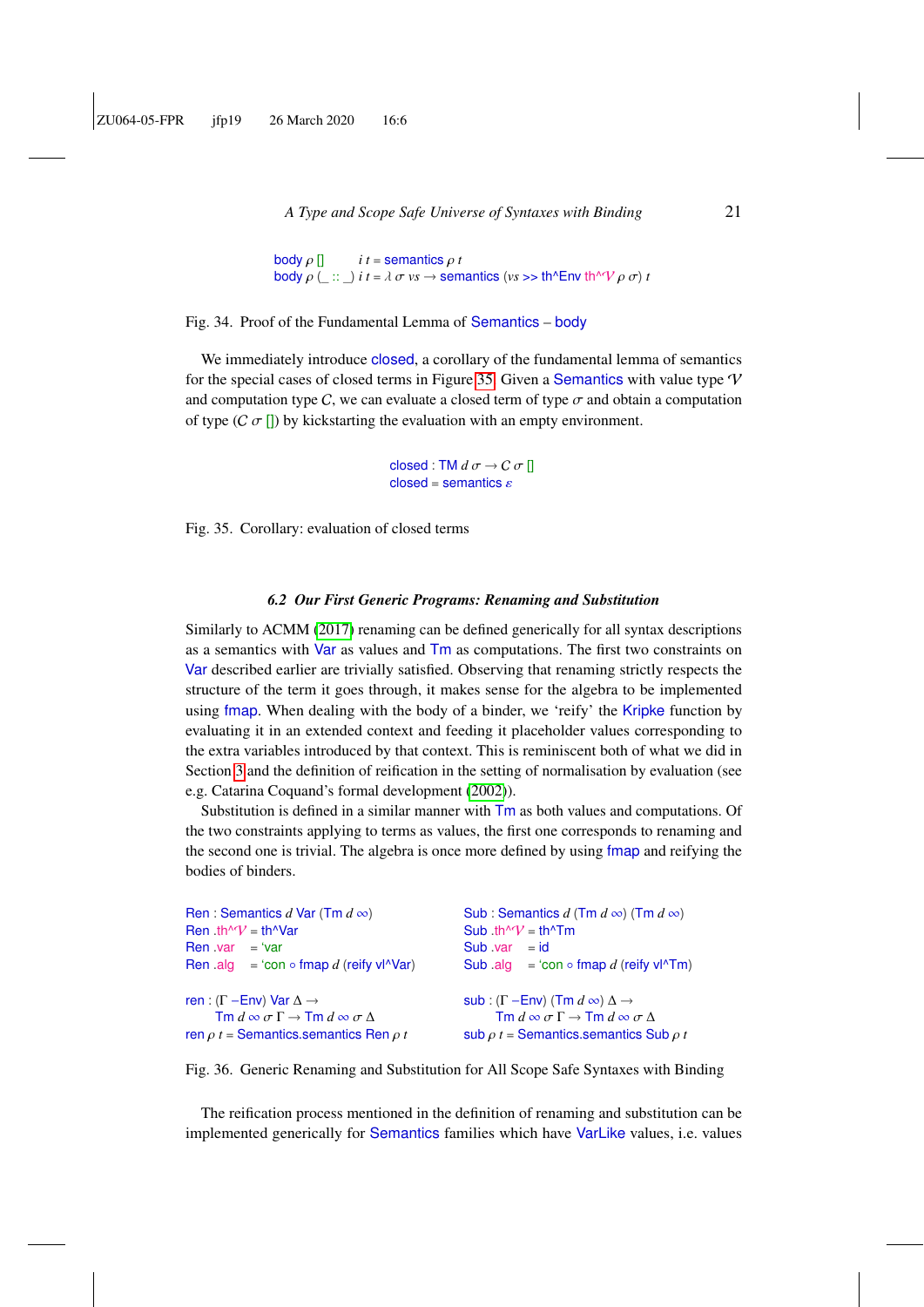which are Thinnable and such that we can craft placeholder values in non-empty contexts. It is almost immediate that both Var and Tm are VarLike (with proofs vl^Var and vl^Tm, respectively).

> <span id="page-21-3"></span>record VarLike (V : *I* −Scoped) : Set where field th^V : Thinnable ( $V \sigma$ ) new :  $\forall$ [ ( $\sigma$  :: \_)  $\vdash \mathcal{V} \sigma$  ]

#### Fig. 37. VarLike: Thinnable and with placeholder values

Given a proof that  $V$  is VarLike, we can manufacture several useful environments of values V. We provide users with base of type (Γ − Env)  $\mathcal V$  Γ, fresh<sup>r</sup> of type (Γ − Env)  $\mathcal V$  ( $\Delta$ ++ Γ) and fresh of type (Γ – Env)  $\mathcal V$  (Γ ++  $\Delta$ ) by combining the use of placeholder values and thinnings. In the Var case these very general definitions respectively specialise to the identity renaming for a context  $\Gamma$  and the injection of  $\Gamma$  fresh variables to the right or the left of an ambient context ∆. Similarly, in the Tm case, we can show base vl^Tm extensionally equal to the identity environment  $\frac{d}{Tm}$  given by lookup  $\frac{d}{Tm} = \frac{v}{r}$ , which associates each variable to itself (seen as a term). Using these definitions, we can then implement reify as in Figure [38.](#page-21-2)

> <span id="page-21-2"></span>reify : VarLike V → ∀ ∆ *i* → Kripke V C ∆ *i* Γ → Scope C ∆ *i* Γ reify  $v l^{\wedge} V$  []  $i b = b$ reify *vl*<sup>^</sup>V ∆@(\_ :: \_) *i b* = *b* (fresh<sup>*r*</sup> vl<sup>∧</sup>Var ∆) (fresh<sup>*l*</sup> *vl*<sup>∧</sup>V \_)

Fig. 38. Generic Reification thanks to VarLike Values

#### 7 A Catalogue of Generic Programs for Syntax with Binding

<span id="page-21-0"></span>In this section we explore a large part of the spectrum of traversals a compiler writer may need when implementing their own language. In Section [7.1](#page-21-1) we look at the production of human-readable representations of internal syntax; in Section [7.2](#page-24-0) we write a generic scope checker thus bridging the gap between raw data fresh out of a parser to well scoped syntax; we then demonstrate how to write a type checker in Section [7.3](#page-26-0) and even an elaboration function turning well scoped into well scoped and typed syntax in Section [7.4.](#page-28-0) We then study type and scope respecting transformations on internal syntax: desugaring in Section [7.5](#page-31-0) and size preserving inlining in Section [7.6.](#page-33-0) We conclude with an unsafe but generic evaluator defined using normalisation by evaluation in Section [7.7.](#page-36-0)

#### *7.1 Printing with Names*

<span id="page-21-1"></span>We have seen in Section [3.3](#page-10-0) that printing with names is an instance of ACMM's notion of Semantics. We will now show that this observation can be generalised to arbitrary syntaxes with binding. Unlike renaming or substitution, this generic program will require user guidance: there is no way for us to guess how an encoded term should be printed.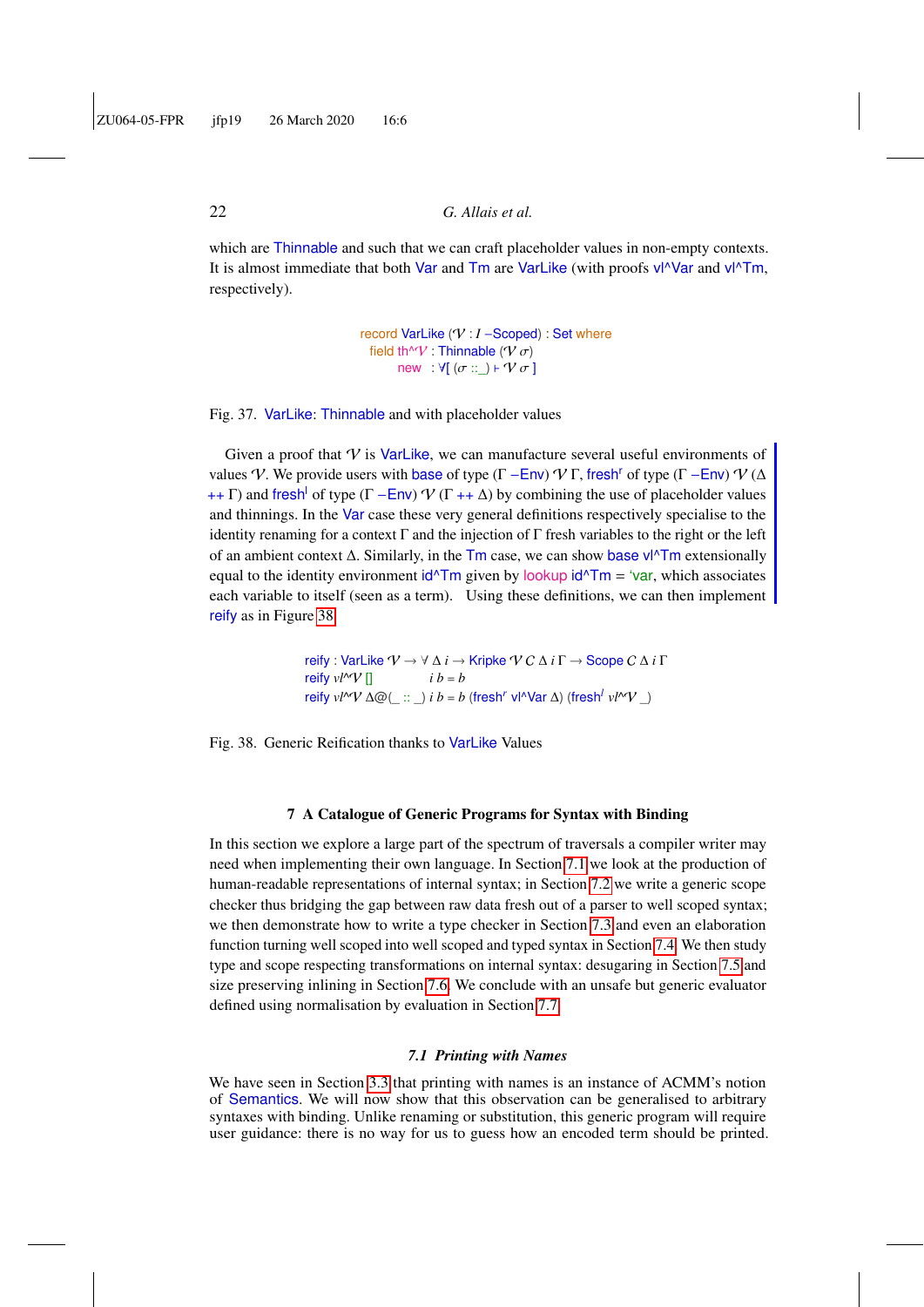We can however take care of the name generation (using the monad Fresh introduced in Figure [12\)](#page-10-1), deal with variable binding, and implement the traversal generically. We want our printer to have type:

print : Display  $d \to \text{Im } d$  *i*  $\sigma \Gamma \to \text{String }$ 

where Display explains how to print one 'layer' of term provided that we are handed the Pieces corresponding to the printed subterm and names for the bound variables:

Display : Desc *I* → Set Display  $d = \forall$   $\{i \Gamma\} \rightarrow \llbracket d \rrbracket$  Pieces  $i \Gamma \rightarrow$  String

Reusing the notion of Name introduced in Section [3.3,](#page-10-0) we can make Pieces formal. A subterm has already been printed if we have a string representation of it together with an environment of Names we have attached to the newly-bound variables this structure contains. That is to say:

Pieces : List *I* → *I* −Scoped Pieces [] *i* Γ = String Pieces  $\Delta i \Gamma = (\Delta - \text{Env})$  Name  $(\Delta + \Gamma) \times$  String

The key observation that will help us define a generic printer is that Fresh composed with Name is VarLike. Indeed, as the composition of a functor and a trivially thinnable Wrapper, Fresh is Thinnable, and fresh (defined in Figure [12\)](#page-10-1) is the proof that we can generate placeholder values thanks to the name supply.

```
vl^FreshName : VarLike (\lambda \ (\sigma : I) \rightarrow Fresh ◦ (Name \sigma))
vl^FreshName = record
  \{ \text{ th}^{\wedge}V = \text{ th}^{\wedge}Functor functor^{\wedge}M th^{\wedge}Wrap
  ; new = fresh}
```
This VarLike instance empowers us to reify in an effectful manner a Kripke function space taking Names and returning a Printer to a set of Pieces.

```
reify^Pieces : ∀ ∆ i → Kripke Name Printer ∆ i Γ → Fresh (Pieces ∆ i Γ)
```
In case there are no newly bound variables, the Kripke function space collapses to a mere Printer which is precisely the wrapped version of the type we expect.

reify^Pieces [] *i p* = getW *p*

Otherwise we proceed in a manner reminiscent of the pure reification function defined in Figure [38.](#page-21-2) We start by generating an environment of names for the newly-bound variables by using the fact that Fresh composed with Name is VarLike together with the fact that environments are Traversable [\(McBride & Paterson](#page-59-5) [\(2008\)](#page-59-5)), and thus admit the standard Haskell-like mapA and sequenceA traversals. We then run the Kripke function on these names to obtain the string representation of the subterm. We finally return the names we used together with this string.

reify^Pieces ∆@(\_ :: \_) *i f* = do *ρ* ← sequenceA (fresh<sup>*l*</sup> vl^FreshName \_)<br>b ← getW (f (fresh<sup>r</sup> vl^Var Δ) o)  $b \leftarrow$  getW (*f* (fresh<sup>r</sup> vl^Var  $\Delta$ )  $\rho$ ) return (ρ , *<sup>b</sup>*)

We can put all of these pieces together to obtain the Printing semantics presented in Figure [39.](#page-23-0) The first two constraints can be trivially discharged. When defining the algebra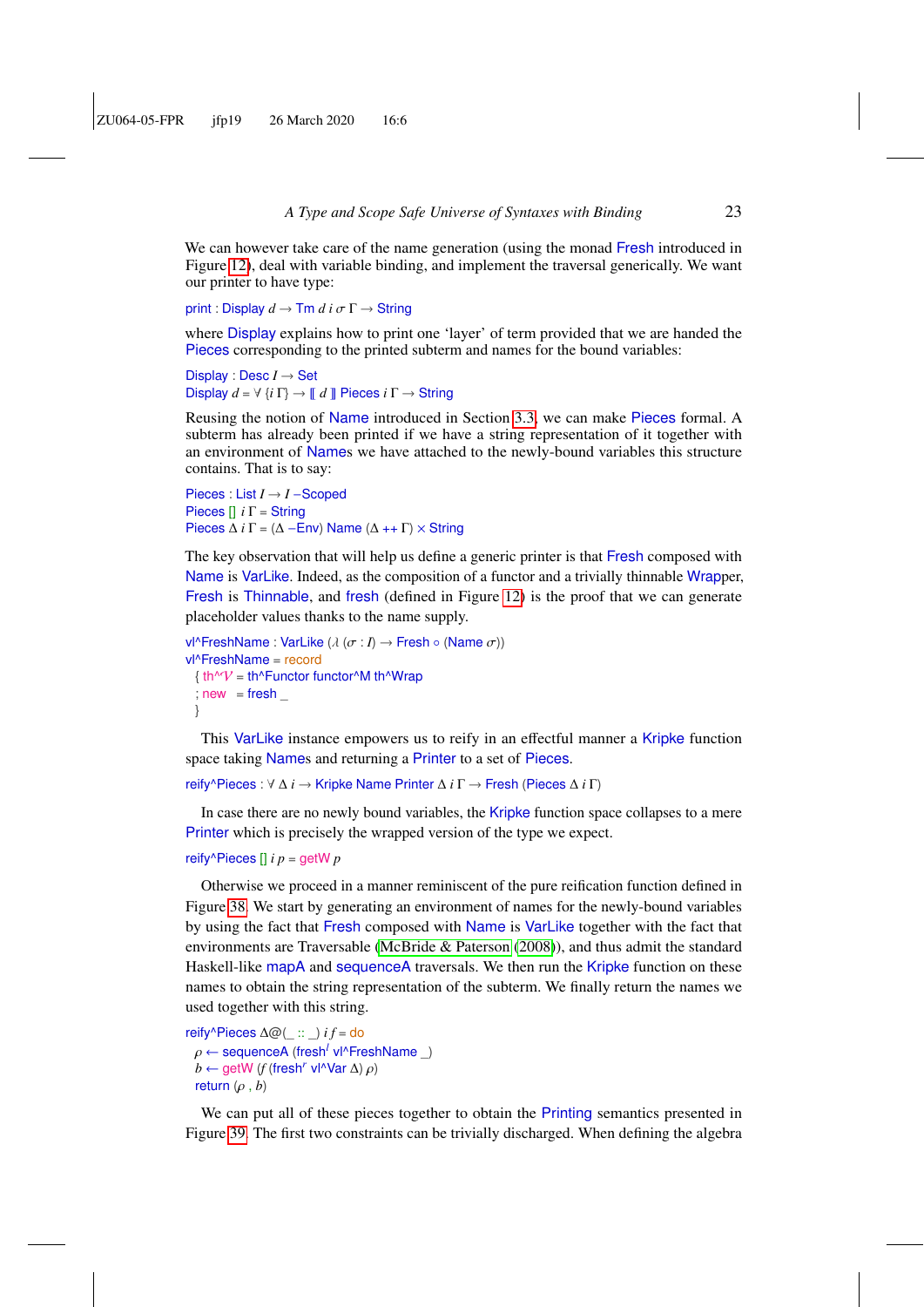we start by reifying the subterms, then use the fact that one "layer" of term of our syntaxes with binding is always traversable to combine all of these results into a value we can apply our display function to.

> <span id="page-23-0"></span>Printing : Display *d* → Semantics *d* Name Printer Printing  $dis$  .th^V = th^Wrap Printing *dis* .var = map<sup>^</sup>Wrap return Printing *dis* .alg =  $\lambda$  *v*  $\rightarrow$  MkW \$ *dis* <\$> mapA *d* reify^Pieces *v*

Fig. 39. Printing with Names as a Semantics

This allows us to write a printer for open terms as demonstrated in Figure [40.](#page-23-1) We start by using base (defined in Section [6.2\)](#page-21-3) to generate an environment of Names for the free variables, then use our semantics to get a printer which we can run using a stream names of distinct strings as our name supply.

> <span id="page-23-1"></span>print : Display  $d \to \text{Tm } d$  *i*  $\sigma \Gamma \to \text{String}$ print  $dis$   $t = \text{proj}_1$  (printer names) where printer : Fresh String printer = do *init* ← sequenceA (base vl^FreshName) getW (Semantics.semantics (Printing *dis*) *init t*)

Fig. 40. Generic Printer for Open Terms

Untyped  $\lambda$ -calculus Defining a printer for the untyped  $\lambda$ -calculus is now very easy: we define a Display by case analysis. In the application case, we combine the string representation of the function, wrap its argument's representation between parentheses and concatenate the two together. In the lambda abstraction case, we are handed the name the bound variable was assigned together with the body's representation; it is once more a matter of putting the Pieces together.

```
printUTLC : Display UTLC
printUTLC = \lambda where<br>('app' f t) \rightarrow f++
                    \rightarrow f ++ " (" ++ t ++ ")"
  (\text{lam}'(x, b)) \to " \lambda" + \text{getW} (\text{lookup } x z) +^{\dots} " +^{\dots} b
```
As always, these functions are readily executable and we can check their behaviour by writing tests. First, we print the identity function defined in Figure [28](#page-17-0) in an empty context and verify that we do obtain the string " $\lambda a$ . a". Next, we print an open term in a context of size two and can immediately observe that names are generated for the free variables first, and then the expression itself is printed.

```
_ : print printUTLC id^U ≡ "λa. a"
= refl
                                                   \Box: let tm : Tm UTLC \Box \Box \Box \Box \Box ||tm = 'app ('var z) ('lam ('var (s (s z))))
                                                      in print print UTLC tm \equiv "b (\lambdac. a)"
                                                   = refl
```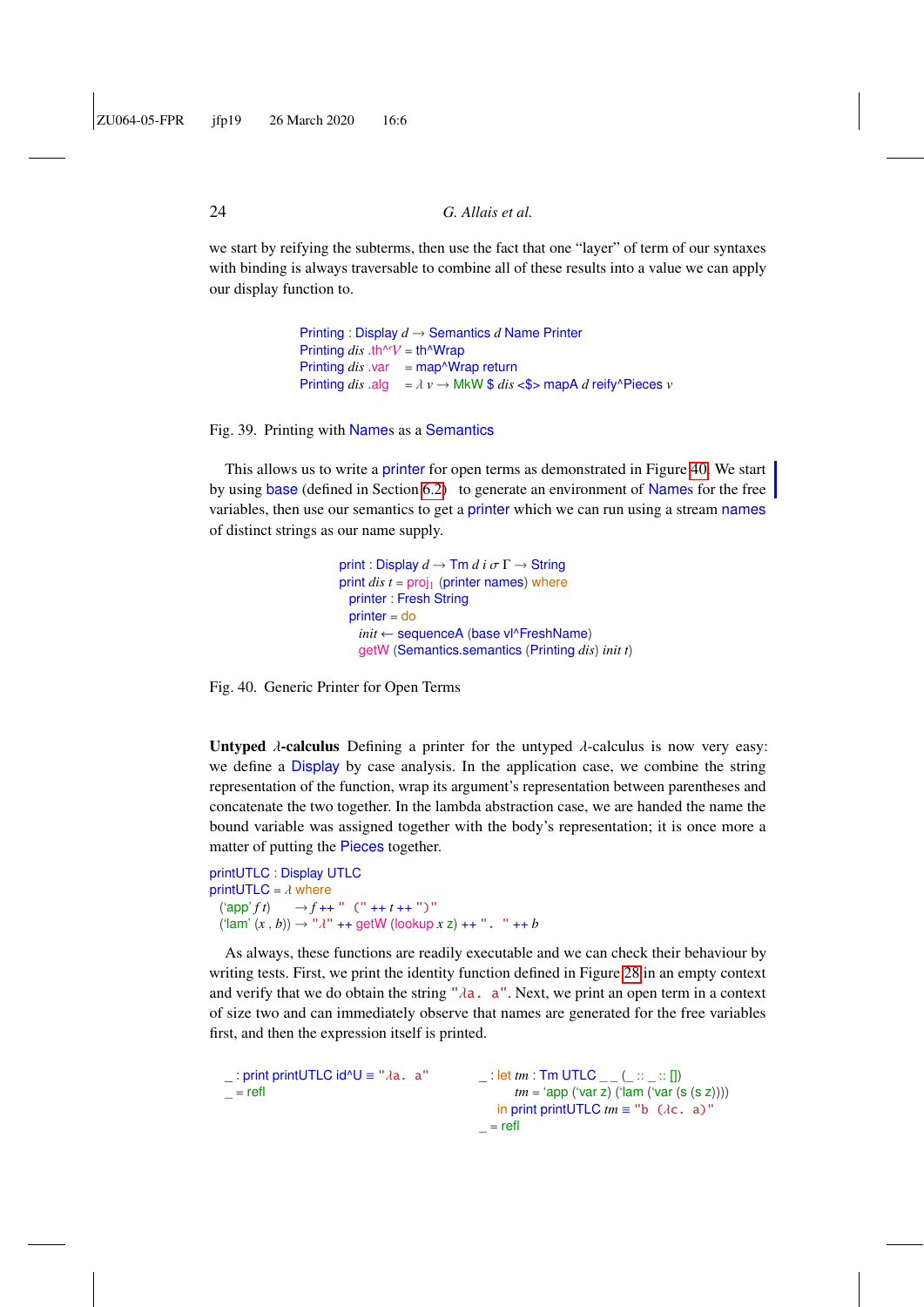### *7.2 Writing a Generic Scope Checker*

<span id="page-24-0"></span>Converting terms in the internal syntax to strings which can in turn be displayed in a terminal or an editor window is only part of a compiler's interaction loop. The other direction takes strings as inputs and attempts to produce terms in the internal syntax. The first step is to parse the input strings into structured data, the second is to perform scope checking, and the third step consists of type checking.

Parsing is currently out of scope for our library; users can write safe ad-hoc parsers for their object language by either using a library of total parser combinators [\(Danielsson](#page-57-5) [\(2010\)](#page-57-5); [Allais](#page-55-11) [\(2018\)](#page-55-11)) or invoking a parser generator oracle whose target is a total language [\(Stump](#page-59-6) [\(2016\)](#page-59-6)). As we will see shortly, we can write a generic scope checker transforming terms in a raw syntax where variables are represented as strings into a well scoped syntax. We will come back to typechecking with a concrete example in section [7.3](#page-26-0) and then discuss related future work in the conclusion.

Our scope checker will be a function taking two explicit arguments: a name for each variable in scope Γ and a raw term for a syntax description *d*. It will either fail (the Monad Fail granting us the ability to fail is made explicit in Figure [43\)](#page-25-0) or return a well scoped and sorted term for that description.

toTm : Names <sup>Γ</sup> <sup>→</sup> Raw *<sup>d</sup> <sup>i</sup>* σ <sup>→</sup> Fail (Tm *<sup>d</sup> <sup>i</sup>* σ <sup>Γ</sup>)

Scope We can obtain Names, the datastructure associating to each variable in scope its raw name as a string by reusing the standard library's All. The inductive family All is a predicate transformer making sure a predicate holds of all the element of a list. It is defined in a style common in Agda: because All's constructors are in one to one correspondence with that of its index type (List *A*), the same name are reused:  $\prod$  is the name of the proof that *P* trivially holds of all the elements in the empty list  $[]$ ; similarly  $\therefore$  is the proof that provided that *P* holds of the element *a* on the one hand and of the elements of the list *as* on the other then it holds of all the elements of the list (*a* :: *as*).

data All  $(P : A \rightarrow Set) : List A \rightarrow Set$  where  $\Box$  : All  $P \Box$  $\therefore$ :  $\forall$  {*a as*}  $\rightarrow$  *P a*  $\rightarrow$  **A**ll *P as*  $\rightarrow$  **A**ll *P* (*a* :: *as*) Names : List *I* → Set Names = All (const String)

Fig. 41. Associating a raw string to each variable in scope

Raw terms The definition of WithNames is analogous to Pieces in the previous section: we expect Names for the newly bound variables. Terms in the raw syntax then leverage these definitions. They are either a variables or another "layer" of raw terms. Variables 'var carry a String and potentially some extra information *E* (typically a position in a file). The other constructor 'con carries a layer of raw terms where subterms are raw terms equiped with names for any newly-bound variables.

Error Handling Various things can go wrong during scope checking: evidently a name can be out of scope but it is also possible that it may be associated to a variable of the wrong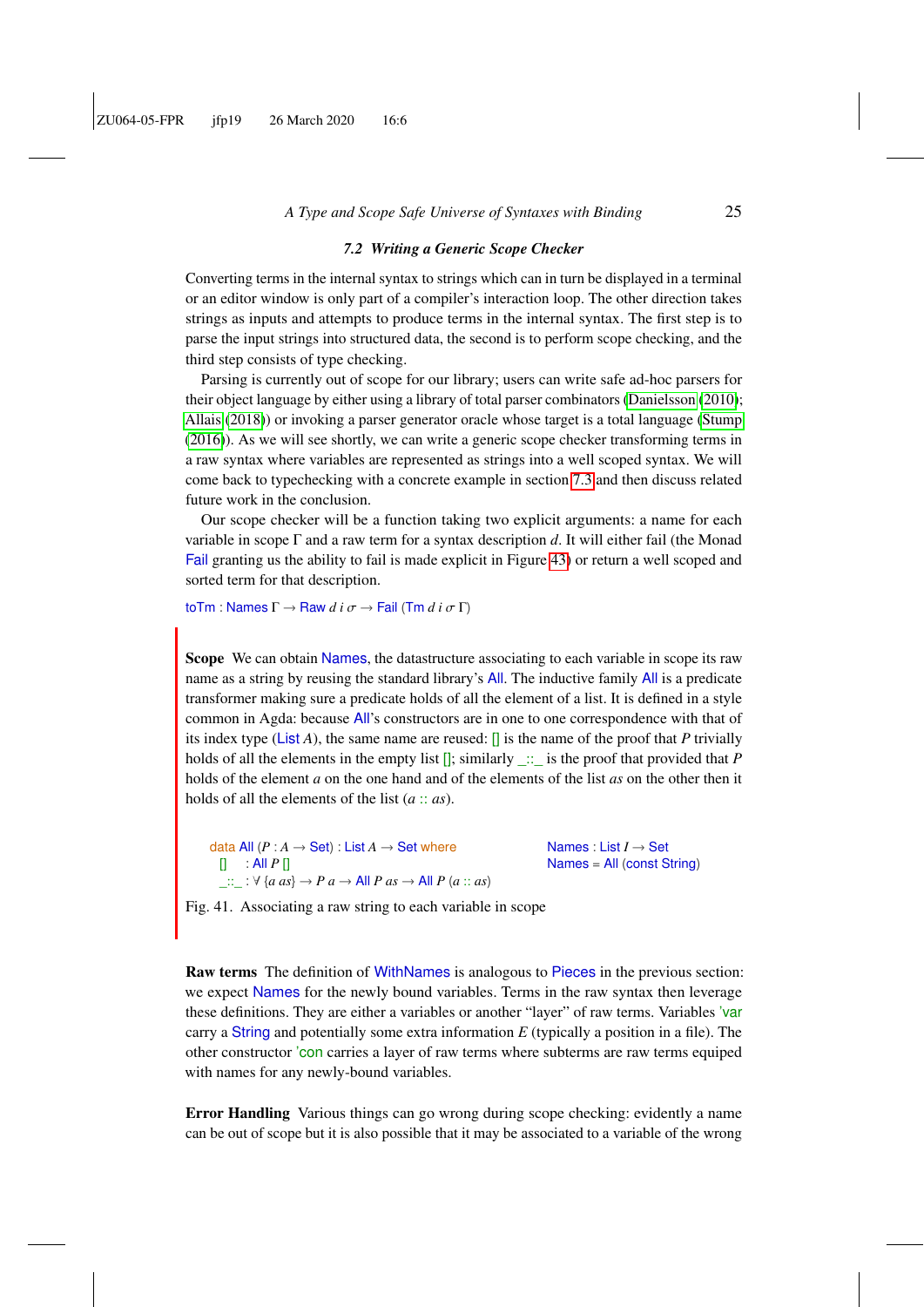```
WithNames : (I → Set) → List I → I −Scoped
        WithNames T[] j \Gamma = TjWithNames T \Delta j \Gamma = Names \Delta \times T jdata Raw (d : Desc I) : Size \rightarrow I \rightarrow Set where
   'var : E \rightarrow String \rightarrow Raw d \uparrow i \sigma'con : \llbracket d \rrbracket (WithNames (Raw d i)) \sigma \llbracket \rightarrow Raw d \rvert \uparrow i) \sigma
```
Fig. 42. Names and Raw Terms

sort. We define an enumerating type covering these two cases. The scope checker will return a computation in the Monad Fail thus allowing us to fail and return an error, the string that caused the failure and the extra data of type *E* that accompanied it.

| data Error: Set where<br>OutOfScope: Error<br>WrongSort : $(\sigma \tau : I) \rightarrow \sigma \not\equiv \tau \rightarrow$ Error | Fail: Set $\rightarrow$ Set<br>Fail $A = (Error \times E \times String) \cup A$                                          |
|------------------------------------------------------------------------------------------------------------------------------------|--------------------------------------------------------------------------------------------------------------------------|
|                                                                                                                                    | fail: Error $\rightarrow E \rightarrow$ String $\rightarrow$ Fail A<br>fail err e str = $\overline{inj_1}$ (err, e, str) |

Fig. 43. Error Type and Scope Checking Monad

Equipped with these notions, we can write down the type of toVar which tackles the core of the problem: variable resolution. The function takes a string and a sort as well the names and sorts of the variables in the ambient scope. Provided that we have a function  $\frac{1}{2}$  to decide equality on sorts, we can check whether the string corresponds to an existing variable and whether that binding is of the right sort. Thus we either fail or return a well scoped and well sorted Var.

If the ambient scope is empty then we can only fail with an OutOfScope error. Alternatively, if the variable's name corresponds to that of the first one in scope we check that the sorts match up and either return z or fail with a WrongSort error. Otherwise we look for the variable further down the scope and use s to lift the result to the full scope.

```
\text{toVar}: E \to \text{String} \to \forall \sigma \Gamma \to \text{Names } \Gamma \to \text{Fall } (\text{Var } \sigma \Gamma)\text{toVar } e \times \sigma [] \Box = fail OutOfScope e \timestoVar e x \sigma (\tau :: \Gamma) (y :: scp) with x \stackrel{?}{=} y \mid \sigma \stackrel{?}{=} I \tau... \vert yes \vert \vert yes refl = pure z
... |\text{yes} | no \text{-}eq = fail (WrongSort \sigma \tau \text{-}eq) e x<br>... |\text{no} \text{-}p| | = s <$> toVar e x \sigma \Gamma scp
                                         = s \lt$ > toVar e x \sigma \Gamma scp
```
Fig. 44. Variable Resolution

Scope checking an entire term then amounts to lifting this action on variables to an action on terms. The error Monad Fail is by definition an Applicative and by design our terms are Traversable [\(Bird & Paterson](#page-56-2) [\(1999\)](#page-56-2); [Gibbons & d. S. Oliveira](#page-57-6) [\(2009\)](#page-57-6)). The action on term is defined mutually with the action on scopes. As we can see in the second equation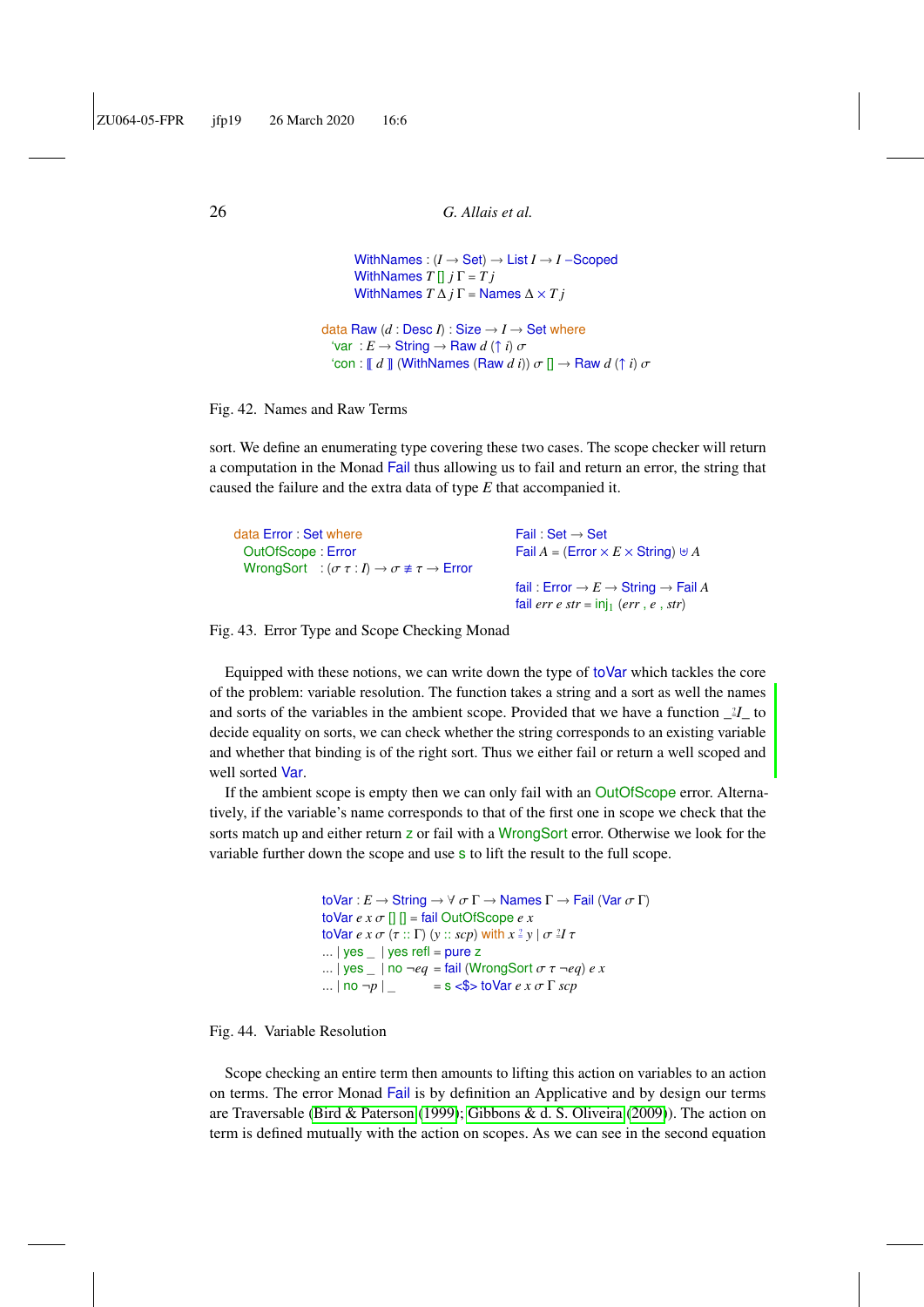for toScope, thanks to the definition of WithNames, concrete names arrive just in time to check the subterm with newly-bound variables.

```
toTm : Names Γ → Raw d i σ → Fail (Tm d i σ Γ)
toScope : Names Γ → ∀ ∆ σ → WithNames (Raw d i) ∆ σ [] → Fail (Scope (Tm d i) ∆ σ Γ)
\text{to}\text{Tm} scp ('var e v) = 'var <$> toVar e v _ _ scp
\text{to}\text{Tm} scp ('con b) = 'con <$> mapA d (toScope scp) b
\frac{1}{\cos \theta} \frac{\cos \theta}{\cos \theta} = \frac{\cos \theta}{\cos \theta}<br>
\frac{\cos \theta}{\cos \theta} = \frac{\cos \theta}{\cos \theta}toScope scp ∆@(_ :: _) σ (bnd , b) = toTm (bnd ++ scp) b
```
Fig. 45. Generic Scope Checking for Terms and Scopes

#### *7.3 An Algebraic Approach to Typechecking*

<span id="page-26-0"></span>Following Atkey [\(2015\)](#page-55-7), we can consider type checking and type inference as a possible semantics for a bidirectional [\(Pierce & Turner](#page-59-4)  $(2000)$ ) language. We reuse the syntax introduced in Section [5](#page-16-1) and the types introduced in Figure [3;](#page-5-2) it gives us a simply typed bidirectional calculus as a bisorted language using a notion of Mode to distinguish between terms for which we will be able to Infer the type and the ones for which we will have to Check a type candidate.

The values stored in the environment of the typechecking function attach Type information to bound variables whose Mode is Infer, guaranteeing no variable ever uses the Check mode. In contrast, the generated computations will, depending on the mode, either take a type candidate and Check it is valid or Infer a type for their argument. These computations are always potentially failing so we use the Maybe monad. In an actual compiler pipeline we would naturally use a different error monad and generate helpful error messages pointing out where the type error occured. The interested reader can see a fine-grained analysis of type errors in the extended example of a typechecker in [McBride & McKinna](#page-59-7) [\(2004\)](#page-59-7).

| data Var-: Mode $\rightarrow$ Set where | Type-: Mode $\rightarrow$ Set                 |
|-----------------------------------------|-----------------------------------------------|
| 'var : Type $\rightarrow$ Var- Infer    | Type- Check = Type $\rightarrow$ Maybe $\top$ |
|                                         | Maybe Type<br>Type- Infer $=$                 |

Fig. 46. Var- and Type- Relations indexed by Mode

A change of direction from inferring to checking will require being able to check that two types agree so we introduce the function  $=$ ?... Similarly we will sometimes expect a function type but may be handed anything so we will have to check with isArrow that our candidate's head constructor is indeed an arrow, and collect the domain and codomain.

We can now define typechecking as a Semantics. We describe the algorithm constructor by constructor; in the Semantics definition (omitted here) the algebra will simply perform a dispatch and pick the relevant auxiliary lemma. Note that in the following code,  $\leq$ is, following classic Haskell notations, the function which takes an *A* and a Maybe *B* and returns a Maybe *A* which has the same structure as its second argument.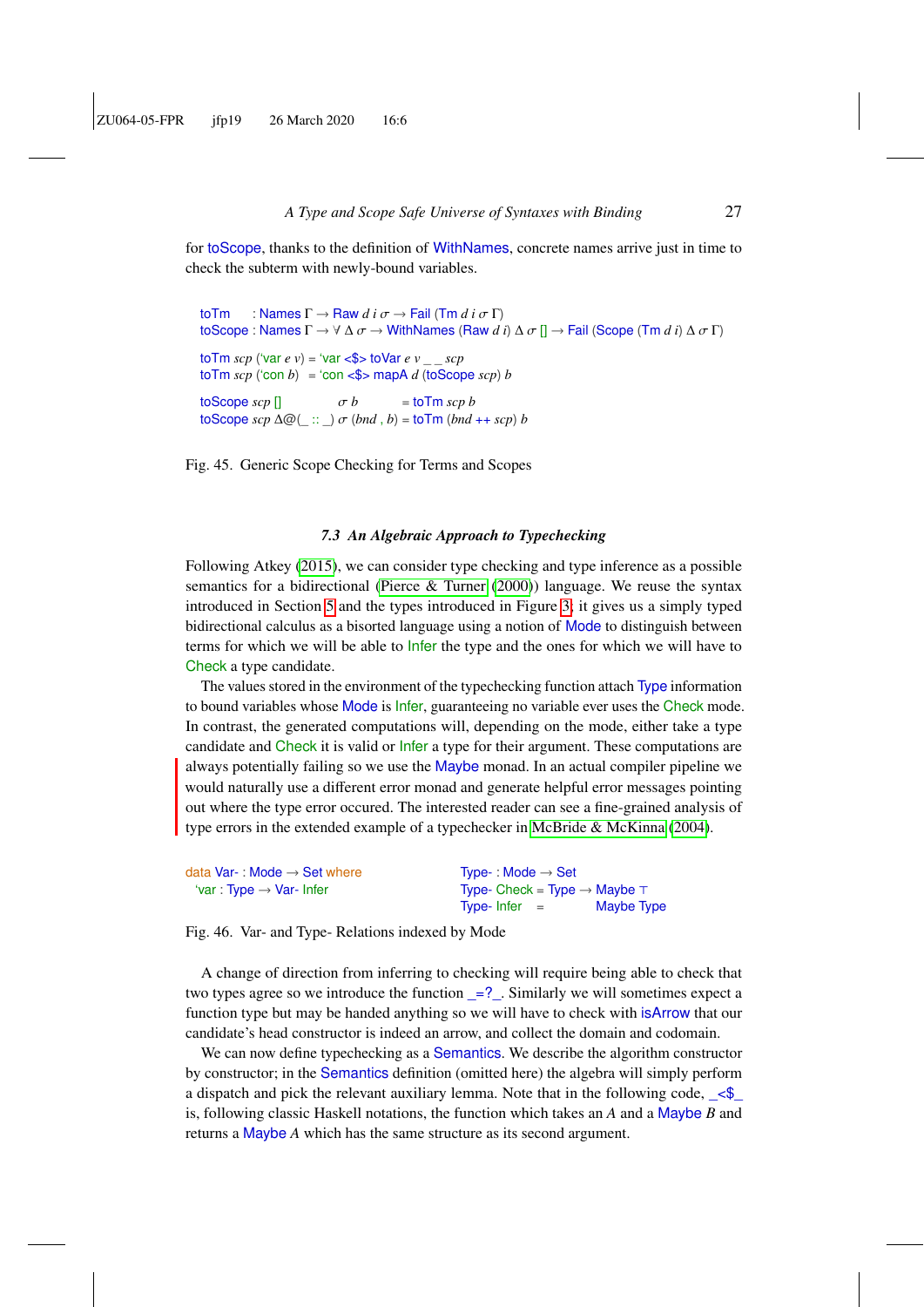```
\frac{-2}{\alpha} : (\sigma \tau : Type) \rightarrow Maybe \tau<br>\alpha =? \alpha = just tt
\alpha =? \alpha = just tt<br>
(\alpha \rightarrow \pi) -? (\alpha \rightarrow \pi) - (\alpha - 3)(\sigma \rightarrow \tau) = ? (\phi \rightarrow \psi) = (\sigma = ? \phi) >> (\tau = ? \psi)<br>-2 pothing
                  = ? = nothing
                                                                                                                   isArrow : Type \rightarrow Maybe (Type \times Type)isArrow (\sigma \rightarrow \tau) = \text{just} (\sigma, \tau)<br>isArrow = nothing
                                                                                                                   isArrow
```


Application When facing an application: infer the type of the function, make sure it is an arrow type, check the argument at the domain's type and return the codomain.

```
app : Type- Infer → Type- Check → Type- Infer
app f t =do
 arr \leftarrow f(\sigma, \tau) \leftarrow isArrow arr
 \tau < \frac{6}{5} t \sigma
```
λ-abstraction For a λ-abstraction: check that the input type *arr* is an arrow type and check the body *b* at the codomain type in the extended environment (using bind) where the newly-bound variable is of mode Infer and has the domain's type.

```
lam : Kripke (const ∘ Var-) (const ∘ Type-) (Infer :: []) Check Γ → Type- Check
lam b arr = do
 (\sigma, \tau) \leftarrow is Arrow arr
 b (bind Infer) (\varepsilon \bullet 'var \sigma) τ
```
Embedding of **Infer** into **Check** The change of direction from Inferrable to Checkable is successful when the inferred type is equal to the expected one.

```
emb : Type- Infer → Type- Check
emb t \sigma =do
 \tau \leftarrow tσ = ? τ
```
Cut: A **Check** in an **Infer** position So far, our bidirectional syntax only permits the construction of STLC terms in *canonical form* [\(Pfenning](#page-59-8) [\(2004\)](#page-59-8); [Dunfield & Pfenning](#page-57-7) [\(2004\)](#page-57-7)). In order to construct non-normal (redex) terms, whose semantics is given logically by the 'cut' rule, we need to reverse direction. Our final semantic operation, cut, always comes with a type candidate against which to check the term and to be returned in case of success.

```
cut: Type \rightarrow Type- Check \rightarrow Type- Intercut \sigma t = \sigma \leq s \tau \sigma
```
We have defined a bidirectional typechecker for this simple language by leveraging the Semantics framework. We can readily run it on closed terms using the closed corollary defined in Figure [35](#page-20-1) and (defining  $\beta$  to be  $(\alpha \rightarrow \alpha)$ ) infer the type of the expression ( $\lambda$ x. x :  $\beta \rightarrow \beta$ ) ( $\lambda$ x. x).

The output of this function is not very informative. As we will see shortly, there is nothing stopping us from moving away from a simple computation returning a (Maybe Type) to an evidence-producing function elaborating a term in Bidi to a well scoped and typed term in STLC.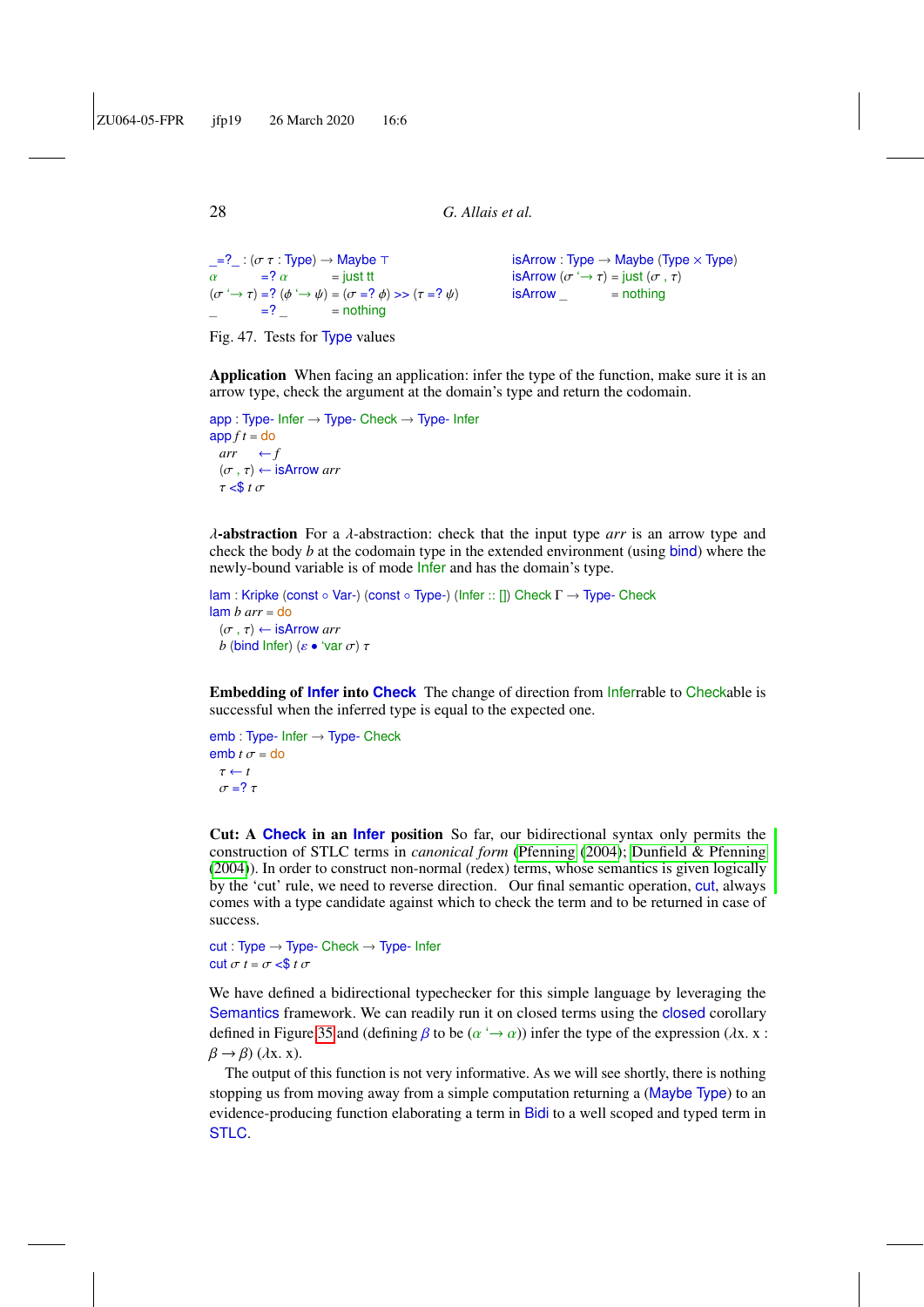type- : ∀ *p* → TM Bidi *p* → Type- *p* type- *p* = Semantics.closed Typecheck  $\therefore$  type- Infer ('app ('cut (β '→ β) id^B) id^B) ≡ just β  $=$  refl

Fig. 48. Type- Inference / Checking as a Semantics

#### *7.4 An Algebraic Approach to Elaboration*

<span id="page-28-0"></span>Instead of generating a type or checking that a candidate will do, we can use our language of Descriptions to define not only an untyped source language but also an intrinsically typed internal language. During typechecking we simultaneously generate an expression's type and a well scoped and well typed term of that type. We use STLC (defined in Section [5\)](#page-16-2) as our internal language.

Before we can jump right in, we need to set the stage: a Semantics for a Bidi term will involve (Mode −Scoped) notions of values and computations but an STLC term is (Type −Scoped). We first introduce a Typing associating types to each of the modes in scope, together with an erasure function  $\Box$  extracting the context of types implicitly defined by such a Typing. We will systematically distinguish contexts of modes (typically named *ms*) and their associated typings (typically named Γ).

| Typing : List Mode $\rightarrow$ Set | ∟ ⊥: Typing $ms \rightarrow$ List Type                                                   |
|--------------------------------------|------------------------------------------------------------------------------------------|
| $T$ vping = All (const $T$ vpe)      | $L  L   =  L  $<br>$L \sigma :: \Gamma \lrcorner = \sigma :: \llcorner \Gamma \lrcorner$ |
|                                      |                                                                                          |

Fig. 49. Typing: From Contexts of Modes to Contexts of Types

We can then explain what it means for an elaboration process of type  $\sigma$  in a context of modes *ms* to produce a term of the (Type −Scoped) family *T*: for any typing Γ of this context of modes, we should get a value of type  $(T \sigma \sqcup \Gamma \sqcup)$ .

Elab : Type −Scoped → Type → (*ms* : List Mode) → Typing *ms* → Set  $E$ lab *T* σ <sub>-</sub> Γ = *T* σ <sub>+</sub> Γ <sub>→</sub>

Fig. 50. Elaboration of a Scoped Family

Our first example of an elaboration process is our notion of environment values. To each variable in scope of mode Infer we associate an elaboration function targeting Var. In other words: our values are all in scope i.e. provided any typing of the scope of modes, we can assuredly return a type together with a variable of that type.

> data Var- : Mode −Scoped where 'var : (*infer* : <sup>∀</sup> <sup>Γ</sup> <sup>→</sup> <sup>Σ</sup>[ σ <sup>∈</sup> Type ] Elab Var σ *ms* <sup>Γ</sup>) <sup>→</sup> Var- Infer *ms*

Fig. 51. Values as Elaboration Functions for Variables

We can for instance prove that we have such an inference function for a newly-bound variable of mode Infer: given that the context has been extended with a variable of mode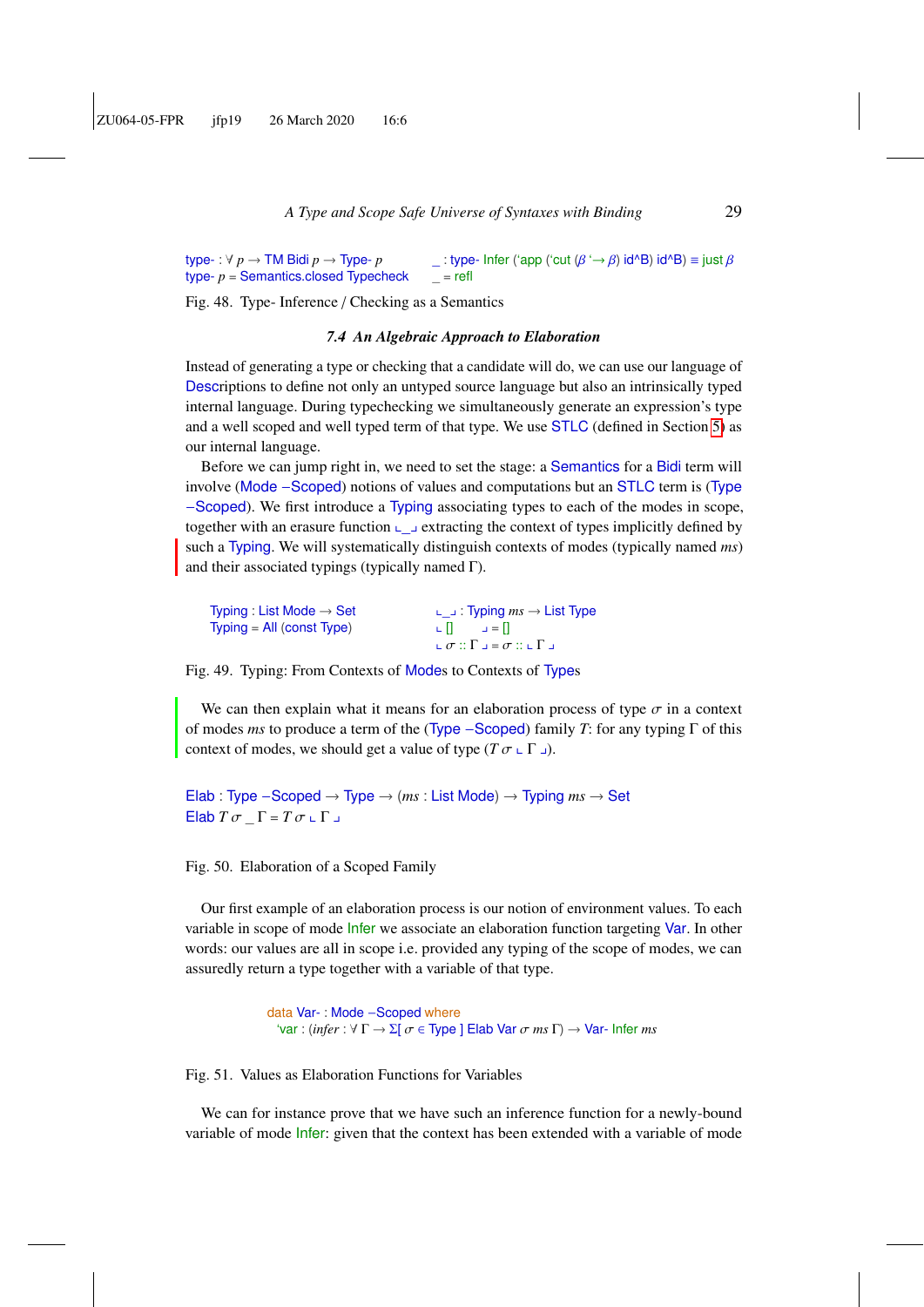Infer, the Typing must also have been extended with a type  $\sigma$ . We can return that type paired with the variable z.

> var<sup>0</sup> : Var- Infer (Infer :: *ms*) var<sub>0</sub> = 'var  $\lambda$  where  $(\sigma :: \_) \rightarrow (\sigma , z)$

Fig. 52. Inference Function for the 0-th Variable

The computations are a bit more tricky. On the one hand, if we are in checking mode then we expect that for any typing of the scope of modes and any type candidate we can Maybe return a term at that type in the induced context. On the other hand, in the inference mode we expect that given any typing of the scope, we can Maybe return a type together with a term at that type in the induced context.

```
Elab- : Mode −Scoped
Elab- Check ms = \forall \Gamma \rightarrow (\sigma : \text{Type}) \rightarrow \text{Maybe} (Elab (Tm STLC \infty) \sigma ms \Gamma)
Elab- Infer ms = ∀ Γ → Maybe (Σ[ σ ∈ Type ] Elab (Tm STLC ∞) σ ms Γ)
```
Fig. 53. Computations as Mode-indexed Elaboration Functions

Because we are now writing a typechecker which returns evidence of its claims, we need more informative variants of the equality and isArrow checks. In the equality checking case we want to get a proof of propositional equality but we only care about the successful path and will happily return nothing when failing. Agda's support for (dependent!) donotation makes writing the check really easy. For the arrow type, we introduce a family Arrow constraining the shape of its index to be an arrow type and redefine isArrow as a *view* targeting this inductive family [\(Wadler](#page-59-9) [\(1987\)](#page-59-9); [McBride & McKinna](#page-59-7) [\(2004\)](#page-59-7)). We deliberately overload the constructor of the isArrow family by calling it  $\rightarrow$ . This means that the proof that a given type has the shape ( $\sigma \rightarrow \tau$ ) is literally written ( $\sigma \rightarrow \tau$ ). This allows us to specify *in the type* whether we want to work with the full set of values in Type or only the subset corresponding to function types and to then proceed to write the same programs a Haskell programmers would, with the added confidence that ours are guaranteed to be total.

```
\frac{1}{\alpha} =? \frac{1}{\alpha} : (\sigma \tau : Type) \rightarrow Maybe (\sigma \equiv \tau)<br>\frac{\alpha}{\alpha} = \frac{1}{\alpha} = just refl
\alpha =? \alpha = just refl<br>
(\alpha \rightarrow \pi) -? (A \rightarrow B) - do
(\sigma \rightarrow \tau) = ? (\phi \rightarrow \psi) =do
   refl \leftarrow \sigma = ? \phirefl \leftarrow \tau = ? \psireturn refl
=? = nothing
                                                                                                       data Arrow : Type \rightarrow Set where
                                                                                                           \therefore \rightarrow \therefore \forall \sigma \tau \rightarrow Arrow (\sigma \rightarrow \tau)isArrow : \forall \sigma \rightarrow \text{Maybe (Arrow } \sigma)isArrow (\sigma \rightarrow \tau) = just (\sigma \rightarrow \tau)<br>isArrow = nothing
                                                                                                       isArrow
```
Fig. 54. Informative Equality Check and Arrow View

We now have all the basic pieces and can start writing elaboration code. We will use lowercase letter for terms in Bidi and uppercase ones for their elaborated counterparts in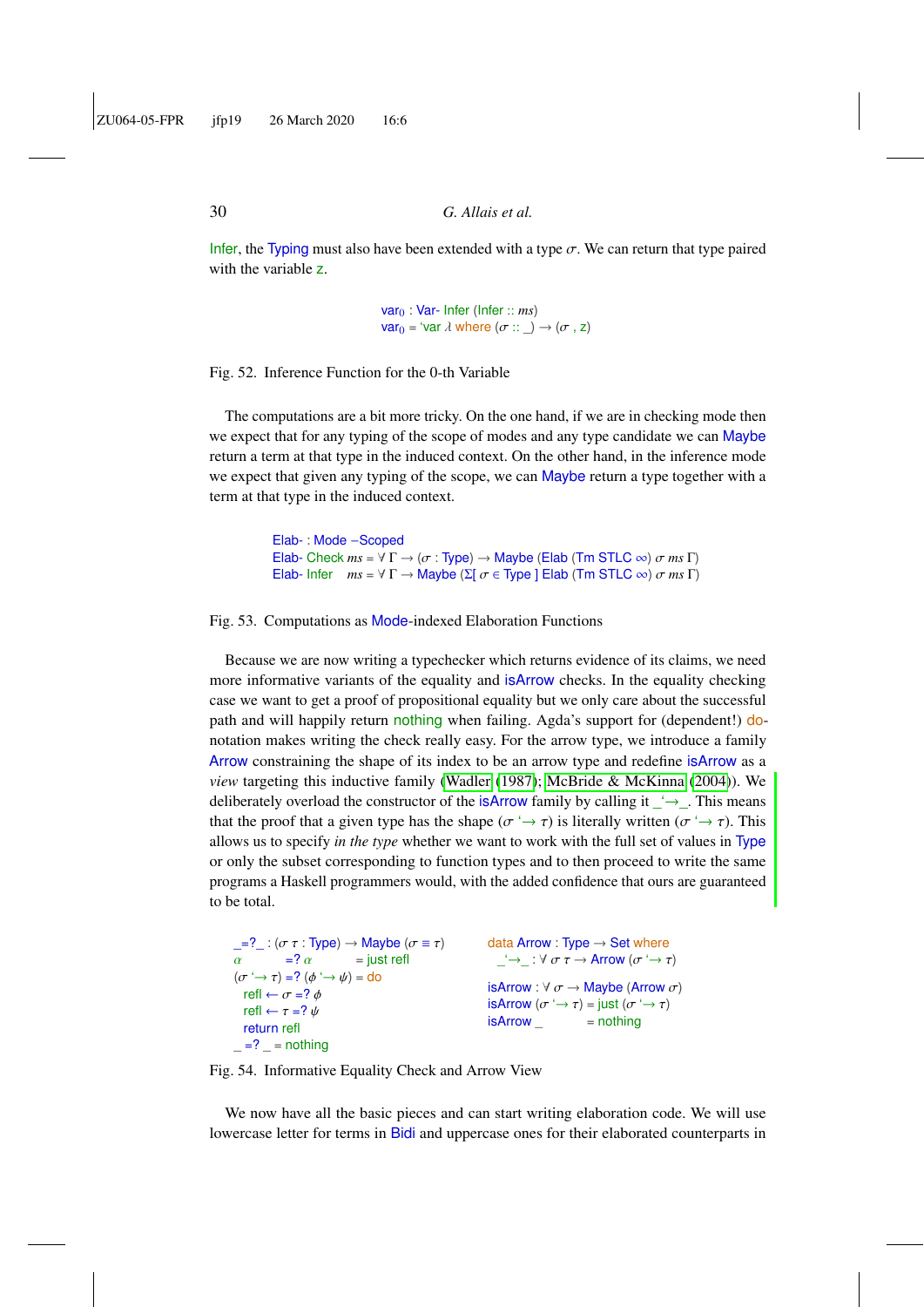STLC. We once more start by dealing with each constructor in isolation before putting everything together to get a Semantics. These steps are very similar to the ones in the previous section.

Application In the application case, we start by elaborating the function and we get its type together with its internal representation. We then check that the inferred type is indeed an Arrow and elaborate the argument using the corresponding domain. We conclude by returning the codomain together with the internal function applied to the internal argument.

```
app : ∀[ Elab- Infer ⇒ Elab- Check ⇒ Elab- Infer ]
\frac{app f t \Gamma}{d} = do
   (arr, F) \leftarrow f\Gamma(\sigma \rightarrow \tau) \leftarrow is Arrow arr<br>
T \leftarrow t \Gamma \sigmaT \leftarrow t \Gamma \sigma<br>return (\tau 'ann Freturn (τ , 'app F T)
```
<sup>λ</sup>-abstraction For the λ-abstraction case, we start by checking that the type candidate *arr* is an Arrow. We can then elaborate the body *b* of the lambda in a context of modes extended with one *Infer variable*, and the corresponding Typing extended with the function's domain. From this we get an internal term *B* corresponding to the body of the  $\lambda$ -abstraction and conclude by returning it wrapped in a 'lam constructor.

```
lam : ∀[ Kripke Var- Elab- (Infer :: []) Check ⇒ Elab- Check ]
lam b Γ arr = do
  (\sigma \rightarrow \tau) \leftarrow is Arrow arr<br>B \leftarrow b (bind Infer
           \theta (bind Infer) (ε • var<sub>0</sub>) (σ :: Γ) τ
  return ('lam B)
```
Cut: A **Check** in an **Infer** position For cut, we start by elaborating the term with the type annotation provided and return them paired together.

cut : Type → ∀[ Elab- Check ⇒ Elab- Infer ] cut  $\sigma$  *t*  $\Gamma = (\sigma, \Box) \le \phi$  *t*  $\Gamma \sigma$ 

Embedding of **Infer** into **Check** For the change of direction Emb we not only want to check that the inferred type and the type candidate are equal: we need to cast the internal term labelled with the inferred type to match the type candidate. Luckily, Agda's dependent do-notation make our job easy once again: when we make the pattern refl explicit, the equality holds in the rest of the block.

```
emb : ∀[ Elab- Infer ⇒ Elab- Check ]
emb t Γ σ = do
 (\tau, T) \leftarrow t \Gammarefl \leftarrow \sigma = ? \taureturn T
```
We have almost everything we need to define elaboration as a semantics. Discharging the th $\gamma$  constraint is a bit laborious and the proof doesn't yield any additional insight so we leave it out here. The semantical counterpart of variables (var) is fairly straightforward: provided a Typing, we run the inference and touch it up to return a term rather than a mere variable. Finally we define the algebra (alg) by pattern-matching on the constructor and using our previous combinators.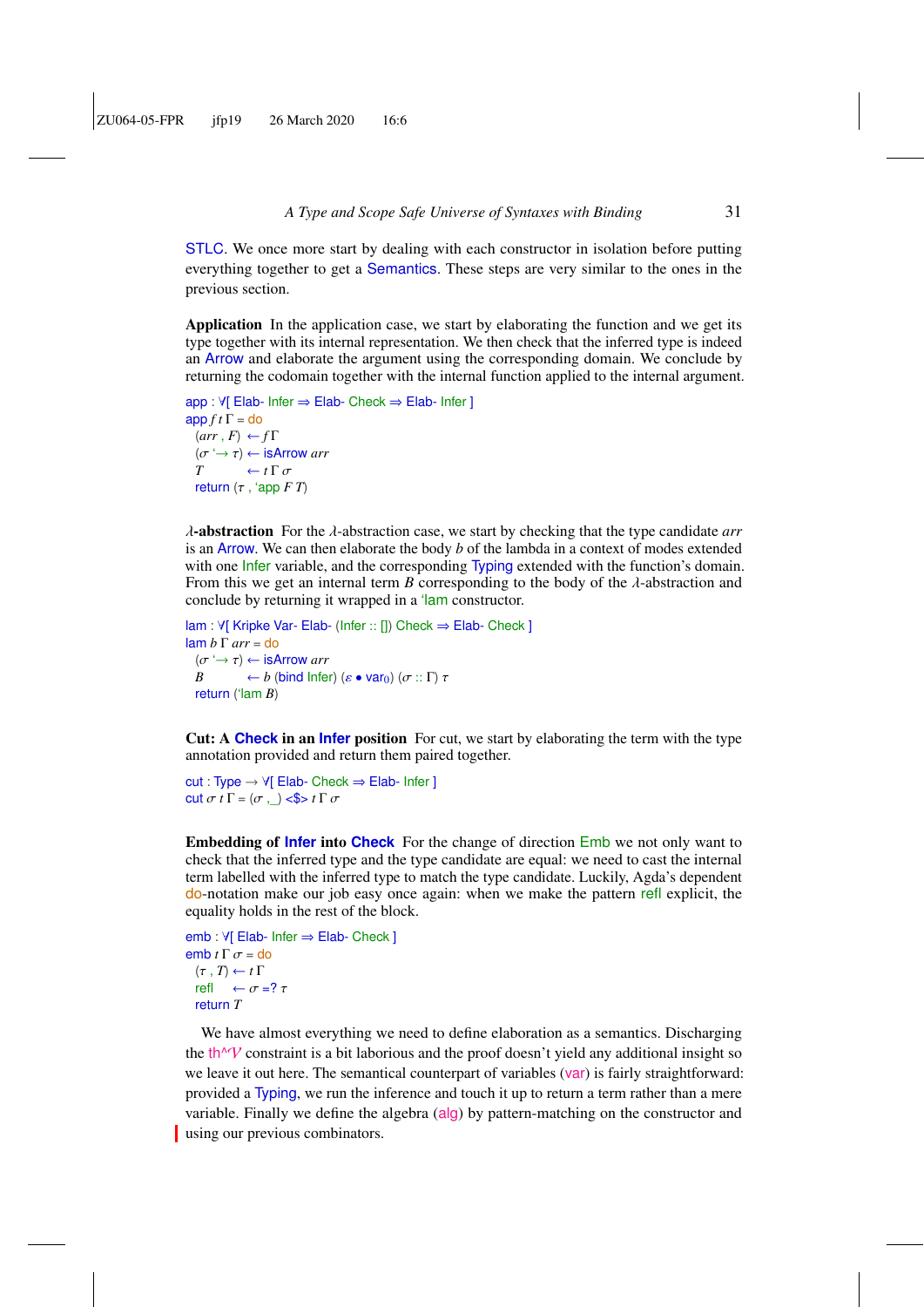```
Elaborate : Semantics Bidi Var- Elab-
Elaborate .th^V = th^Var-
Elaborate .var = \lambda where ('var infer) \Gamma \rightarrow just (map<sub>2</sub> 'var (infer \Gamma))
Elaborate .alg = \lambda where
  ({\rm \text{'app'}\,} f\, t) \rightarrow {\rm \text{app\,} f\,} t(\text{Iam'}\;b) \rightarrow \text{Iam}\;b('emb' t) \rightarrow emb t('cut' \sigma t) \rightarrow cut \sigma t
```
Fig. 55. Elaborate, the elaboration semantics

We can once more define a specialised version of the traversal induced by this Semantics for closed terms: not only can we give a (trivial) initial environment (using the closed corollary defined in Figure [35\)](#page-20-1) but we can also give a (trivial) initial Typing. This leads to the definitions in Figure [56.](#page-31-1)

| Type-: Mode $\rightarrow$ Set                                                   | type-: $\forall p \rightarrow TM$ Bidi $p \rightarrow Type-p$ |
|---------------------------------------------------------------------------------|---------------------------------------------------------------|
| Type- Check = $\forall \sigma \rightarrow$ Maybe (TM STLC $\sigma$ )            | type- Check $t =$ closed Elaborate $t \upharpoonright$        |
| Type- Infer = Maybe $(\exists \lambda \sigma \rightarrow TM \, STLC \, \sigma)$ | type- Infer $t =$ closed Elaborate $t \in$                    |

Fig. 56. Evidence-producing Type (Checking / Inference) Function

Revisiting the example introduced in Section [7.3,](#page-26-0) we can check that elaborating the expression ( $\lambda$ x. x :  $\beta \rightarrow \beta$ ) ( $\lambda$ x. x) yields the type  $\beta$  together with the term ( $\lambda$ x. x) ( $\lambda$ x. x) in internal syntax. Type annotations have disappeared in the internal syntax as all the type invariants are enforced intrinsically.

> <span id="page-31-1"></span> $\therefore$  type- Infer ( B.'app (B.'cut (β '→ β) id^B) id^B) = just (β , S.'app id^S id^S)  $\blacksquare$ , S.'app  $=$  refl

#### *7.5 Sugar and Desugaring as a Semantics*

<span id="page-31-0"></span>One of the advantages of having a universe of programming language descriptions is the ability to concisely define an *extension* of an existing language by using Description transformers grafting extra constructors à la Swiestra [\(2008\)](#page-59-10). This is made extremely simple by the disjoint sum combinator \_'+\_ which we defined in Figure [29.](#page-18-1) An example of such an extension is the addition of let-bindings to an existing language.

Let bindings allow the user to avoid repeating themselves by naming sub-expressions and then using these names to refer to the associated terms. Preprocessors adding these types of mechanisms to existing languages (from C to CSS) are rather popular. In Figure [57,](#page-32-0) we introduce a description Let which can be used to extend any language description *d* to a language with let-bindings (*d* '+ Let).

This description states that a let-binding node stores a pair of types  $\sigma$  and  $\tau$  and two subterms. First comes the let-bound expression of type  $\sigma$  and second comes the body of the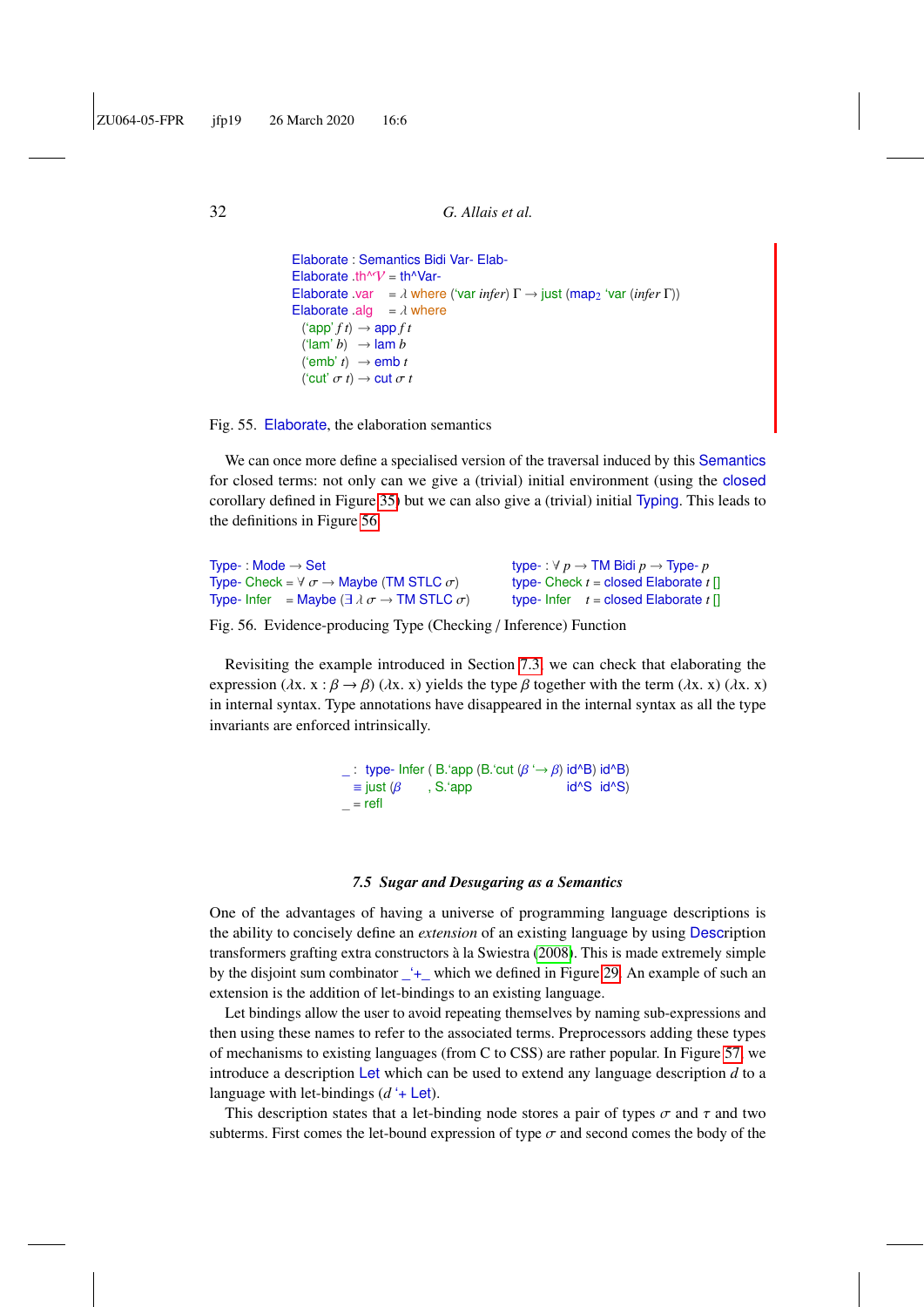```
Let : Desc I
Let = '\sigma (I \times I) $ uncurry $ \lambda \sigma \tau \rightarrow\mathcal{I}(\mathsf{X} \mathcal{I}) \sigma (\mathcal{I} \mathcal{I} \mathcal{I} \mathcal{I}) = \mathcal{I}(\mathsf{X} \mathcal{I})pattern 'let'_'in'_ e t = (_ , e , t , refl)
                                                                                          pattern 'let_'in_ e t = 'con ('let' e 'in' t)
```
Fig. 57. Description of a single let binding, associated pattern synonyms

let which has type  $\tau$  in a context extended with a fresh variable of type  $\sigma$ . This defines a term of type  $\tau$ .

In a dependently typed language, a type may depend on a value which in the presence of let bindings may be a variable standing for an expression. The user naturally does not want it to make any difference whether they used a variable referring to a let-bound expression or the expression itself. Various typechecking strategies can accommodate this expectation: in Coq [\(The Coq Development Team](#page-59-2) [\(2017\)](#page-59-2)) let bindings are primitive constructs of the language and have their own typing and reduction rules whereas in Agda they are elaborated away to the core language by inlining.

This latter approach to extending a language *d* with let bindings by inlining them before typechecking can be implemented generically as a semantics over  $(d + \text{Let})$ . For this semantics values in the environment and computations are both let-free terms. The algebra of the semantics can be defined by parts thanks to case, the eliminator for  $+$  defined in Figure [29:](#page-18-1) the old constructors are kept the same by interpreting them using the generic substitution algebra (Sub); whilst the let-binder precisely provides the extra value to be added to the environment.

```
UnLet : Semantics (d + \text{Let}) (Tm d \infty) (Tm d \infty)
Semantics.th^V UnLet = th^Tm
Semantics.var UnLet = id
Semantics.alg UnLet = case (Semantics.alg Sub) \frac{1}{2} where
 ('let' e 'in' t) \rightarrow extract t (\varepsilon \bullet e)
```
Fig. 58. Desugaring as a Semantics

The process of removing let binders is then kickstarted with the placeholder environment  $id^{\wedge}Tm =$  pack 'var of type (Γ – Env) (Tm *d* ∞) Γ.

> unlet :  $\forall$ [ Tm (d '+ Let)  $\infty \sigma \Rightarrow$  Tm  $d \infty \sigma$  ] unlet = Semantics.semantics UnLet id^Tm

Fig. 59. Specialising semantics with an environment of placeholder values

In less than 10 lines of code we have defined a generic extension of syntaxes with binding together with a semantics which corresponds to an elaborator translating away this new construct. In previous work [\(Allais](#page-55-6) *et al.* [\(2017\)](#page-55-6)), we focused on STLC only and showed that it is similarly possible to implement a Continuation Passing Style transformation as the composition of two semantics à la Hatcliff and Danvy [\(1994\)](#page-57-8). The first semantics embeds STLC into Moggi's Meta-Language [\(1991\)](#page-59-11) and thus fixes an evaluation order. The second

<span id="page-32-0"></span>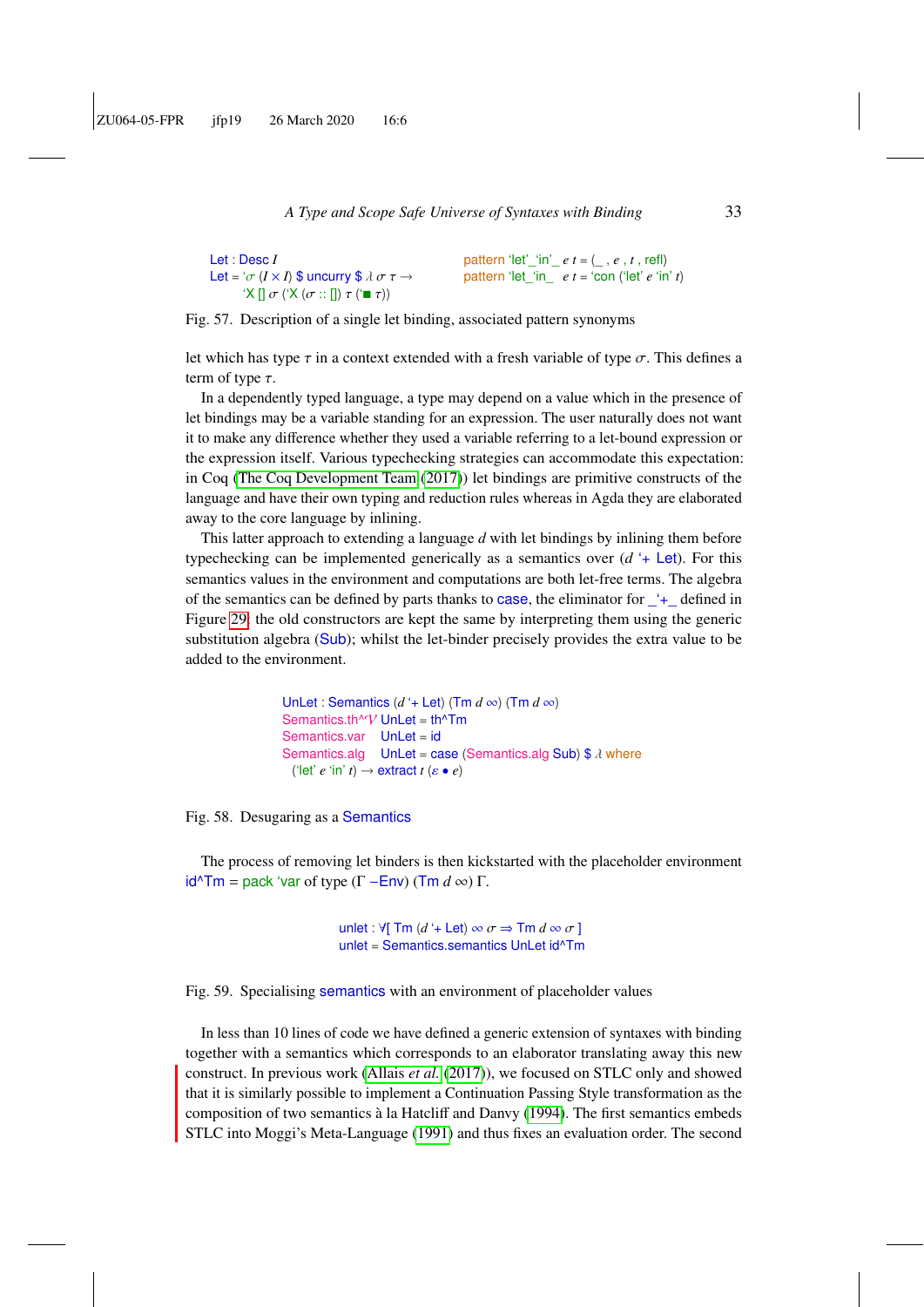one translates Moggi's ML back into STLC in terms of explicit continuations with a fixed return type.

We have demonstrated how easily one can define extensions and combine them on top of a base language without having to reimplement common traversals for each one of the intermediate representations. Moreover, it is possible to define *generic* transformations elaborating these added features in terms of lower-level ones. This suggests that this setup could be a good candidate to implement generic compilation passes and could deal with a framework using a wealth of slightly different intermediate languages à la Nanopass [\(Keep](#page-58-4) [& Dybvig](#page-58-4) [\(2013\)](#page-58-4)).

#### *7.6 Reference Counting and Inlining as a Semantics*

<span id="page-33-0"></span>Although useful in its own right, desugaring all let bindings can lead to an exponential blow-up in code size. Compiler passes typically try to maintain sharing by only inlining let-bound expressions which appear at most one time. Unused expressions are eliminated as dead code whilst expressions used exactly one time can be inlined: this transformation is size preserving and opens up opportunities for additional optimisations.

As we will see shortly, we can implement reference counting and size respecting letinlining as a generic transformation over all syntaxes with binding equipped with let binders. This two-pass simple transformation takes linear time which may seem surprising given the results due to Appel and Jim [\(1997\)](#page-55-12). Our optimisation only inlines let-bound variables whereas theirs also encompasses the reduction of static  $\beta$ -redexes of (potentially) recursive function. While we can easily count how often a variable is used in the body of a let binder, the interaction between inlining and  $\beta$ -reduction in theirs creates cascading simplification opportunities thus making the problem much harder.

But first, we need to look at an example demonstrating that this is a slightly subtle matter. Assuming that *expensive* takes a long time to evaluate, inlining all of the lets in the first expression is a really good idea whilst we only want to inline the one binding *y* in the second one to avoid duplicating work. That is to say that the contribution of the expression bound to *y* in the overall count depends directly on whether *y* itself appears free in the body of the let which binds it.

| $=$ let $x =$ <i>expensive</i> in | $=$ let $x =$ <i>expensive</i> in |  |
|-----------------------------------|-----------------------------------|--|
| $let y = (x, x)$ in               | $let y = (x, x)$ in               |  |
|                                   |                                   |  |

Our transformation will consist of two passes: the first one will annotate the tree with accurate count information precisely recording whether let-bound variables are used zero, one, or many times. The second one will inline precisely the let-binders whose variable is used at most once.

During the counting phase we need to be particularly careful not to overestimate the contribution of a let-bound expression. If the let-bound variable is not used then we can naturally safely ignore the associated count. But if it used many times then we know we will not inline this let-binding and the count should therefore only contribute once to the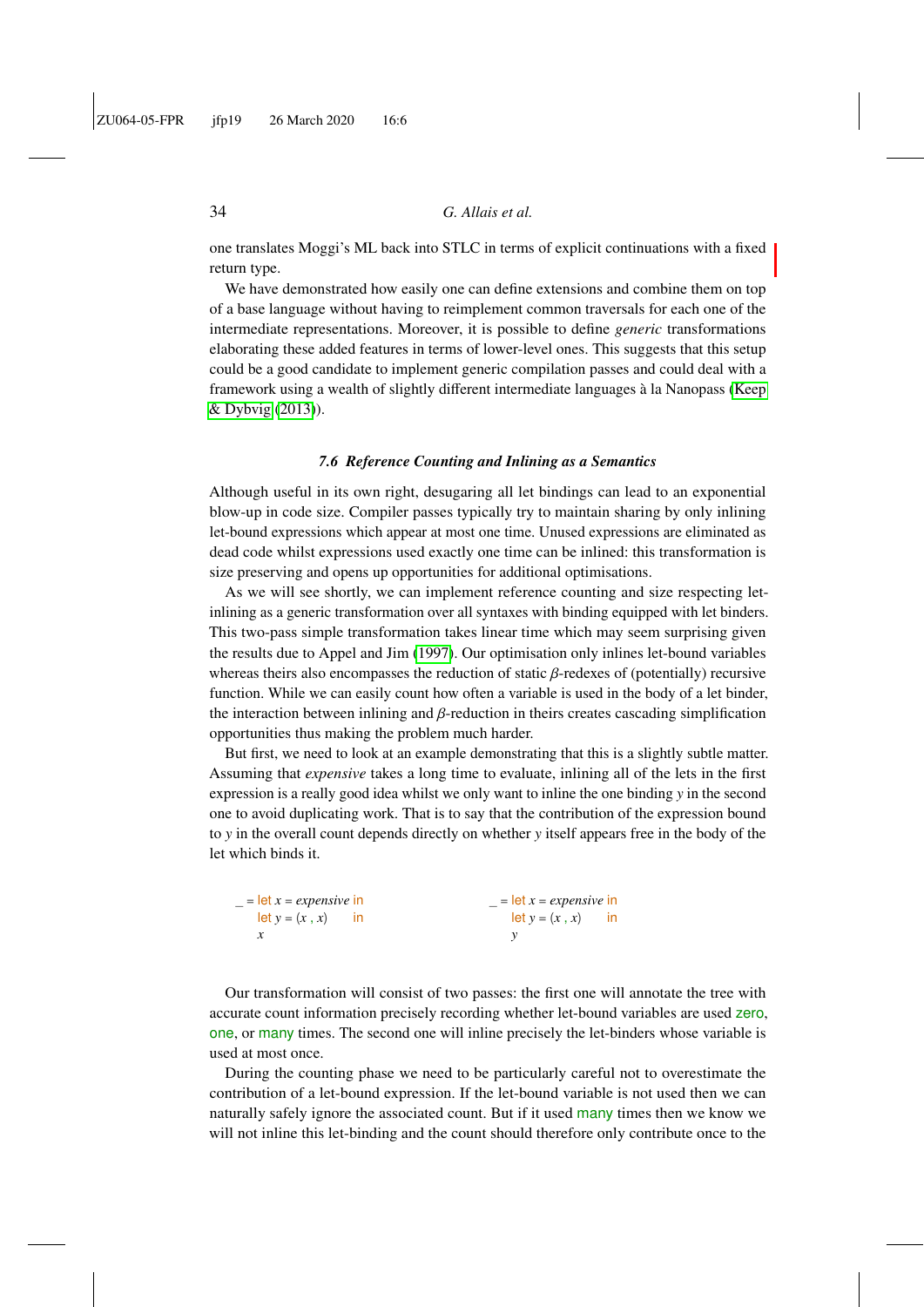running total. We define the control combinator in Figure [64](#page-35-0) precisely to explicitly handle this subtle case.

The first step is to introduce the Counter additive monoid (cf. Figure [60\)](#page-34-0). Addition will allow us to combine counts coming from different subterms: if any of the two counters is zero then we return the other, otherwise we know we have many occurences.

| data Counter: Set where | $+$ : Counter $\rightarrow$ Counter $\rightarrow$ Counter |
|-------------------------|-----------------------------------------------------------|
| zero: Counter           | $2e$ ro + n = n                                           |
| one : Counter           | $m + 2$ ero = m                                           |
| many: Counter           | $-$ + $-$ = many                                          |

Fig. 60. The (Counter, zero,  $+$ ) additive monoid

The syntax extension CLet defined in Figure [61](#page-34-1) is a variation on the Let syntax extension of Section [7.5,](#page-31-0) attaching a Counter to each Let node. The annotation process can then be described as a function computing a (*d* '+ CLet) term from a (*d* '+ Let) one.

> <span id="page-34-2"></span><span id="page-34-1"></span><span id="page-34-0"></span>CLet : Desc *I* CLet = ' $\sigma$  Counter \$  $\lambda$  *\_*  $\rightarrow$  Let

#### Fig. 61. Counted Lets

We keep a tally of the usage information for the variables in scope. This allows us to know which Counter to attach to each Let node. Following the same strategy as in Section [7.2,](#page-24-0) we use the standard library's All to represent this mapping. We say that a scoped value has been Counted if it is paired with a Count.

| Count: List $I \rightarrow$ Set | Counted : $I$ –Scoped $\rightarrow$ I –Scoped           |
|---------------------------------|---------------------------------------------------------|
| $Count = All (const Counter)$   | Counted $T i \Gamma = T i \Gamma \times$ Count $\Gamma$ |

Fig. 62. Counting i.e. Associating a Counter to each Var in scope.

The two most basic counts are described in Figure [63:](#page-34-2) the empty one is zero everywhere and the one corresponding to a single use of a single variable *v* which is zero everywhere except for *v* where it's one.

| zeros : V[ Count ]                          | from Var: $\forall$ [ Var $\sigma \Rightarrow$ Count ] |
|---------------------------------------------|--------------------------------------------------------|
| zeros $\{ \}$ = $ $                         | $from \text{Var } z = one :: zeros$                    |
| zeros $\{\sigma : \Gamma\}$ = zero :: zeros | from Var $(s, v)$ = zero :: from Var $v$               |

Fig. 63. Zero Count and Count of One for a Specific Variable

When we collect usage information from different subterms, we need to put the various counts together. The combinators in Figure [64](#page-35-0) allow us to easily do so: merge adds up two counts in a pointwise manner while control uses one Counter to decide whether to erase an existing Count. This is particularly convenient when computing the contribution of a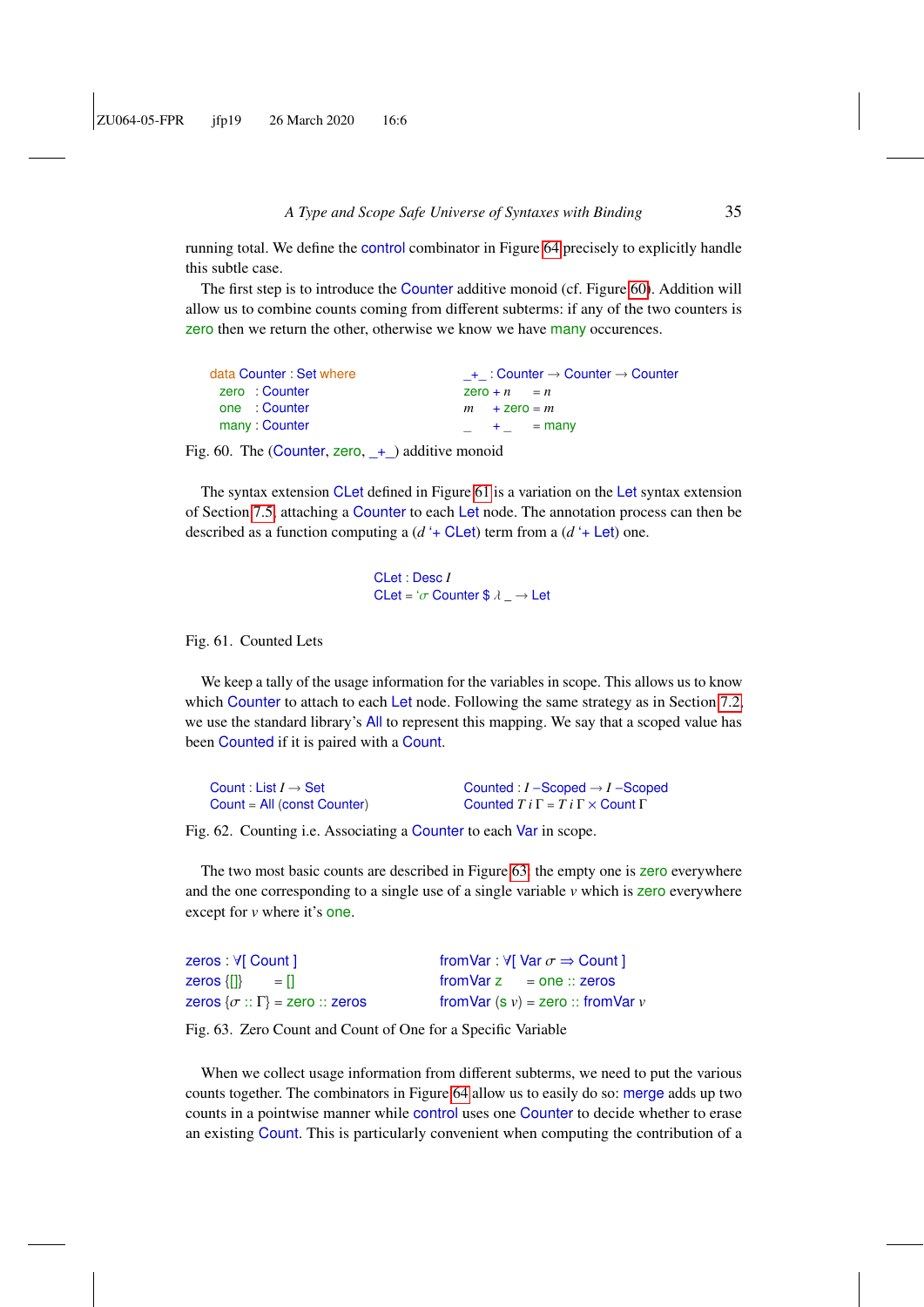let-bound expression to the total tally: the contribution of the let-bound expression will only matter if the corresponding variable is actually used.

merge : ∀[ Count ⇒ Count ⇒ Count ]  $\text{merge} []$   $[]$   $= []$ merge  $(m:: cs)$   $(n:: ds)$  =  $(m + n)$ : merge *cs ds* 

<span id="page-35-0"></span>control : Counter → ∀[ Count ⇒ Count ] control zero *cs* = zeros control one  $cs = cs - inlined$ control many  $cs = cs - \text{not } \text{inlined}$ 

Fig. 64. Combinators to Compute Counts

We can now focus on the core of the annotation phase. We define a Semantics whose values are variables themselves and whose computations are the pairing of a term in (*d* '+ CLet) together with a Count. The variable case is trivial: provided a variable *v*, we return ('var *v*) together with the count (fromVar *v*).

The non-let case is purely structural: we reify the Kripke function space and obtain a scope together with the corresponding Count. We unceremoniously drop the Counters associated to the variables bound in this subterm and return the scope together with the tally for the ambient context.

> reify^Count : <sup>∀</sup> <sup>∆</sup> σ <sup>→</sup> Kripke Var (Counted (Tm (*<sup>d</sup>* '+ CLet) <sup>∞</sup>)) <sup>∆</sup> σ <sup>Γ</sup> <sup>→</sup> Counted (Scope (Tm  $(d + \text{CLet}) \infty$ ) Δ)  $\sigma \Gamma$ reify^Count  $\Delta \sigma kr = \text{let}(scp, c) = \text{reify v} \vee \text{Var} \Delta \sigma kr$  in  $scp$ , drop  $\Delta c$

Fig. 65. Purely Structural Case

The Let-to-CLet case in Figure [66](#page-35-1) is the most interesting one. We start by reifying the *body* of the let binder which gives us a tally *cx* for the bound variable and *ct* for the body's contribution to the ambient environment's Count. We annotate the node with *cx* and use it as a control to decide whether we are going to merge any of the let-bound's expression contribution *ce* to form the overall tally.

```
clet : \mathbb{I} Let \mathbb{I} (Kripke Var (Counted (Tm (d' + CLet) \infty))) \sigma \Gamma \rightarrowCounted (\mathbb{F} CLet \mathbb{F} (Scope (Tm (d'+ CLet) \infty))) \sigma \Gammaclet (\sigma \tau, (e, ce), body, eq) = \text{case } body \text{ extend } (ε \cdot z) \text{ of } \lambda \text{ where}(t, cx :: ct) \rightarrow (cx, \sigma\tau, e, t, eq), merge (control cx ce) ct
```
#### Fig. 66. Annotating Let Binders

Putting all of these things together we obtain the Semantics Annotate. We promptly specialise it using an environment of placeholder values to obtain the traversal annotate elaborating raw let-binders into counted ones.

Using techniques similar to the ones described in Section [7.5,](#page-31-0) we can write an Inline semantics working on  $(d + \text{C}$ Let) terms and producing  $(d + \text{Let})$  ones. We make sure to preserve all the let-binders annotated with many and to inline all the other ones. By composing Annotate with Inline we obtain a size-preserving generic optimisation pass.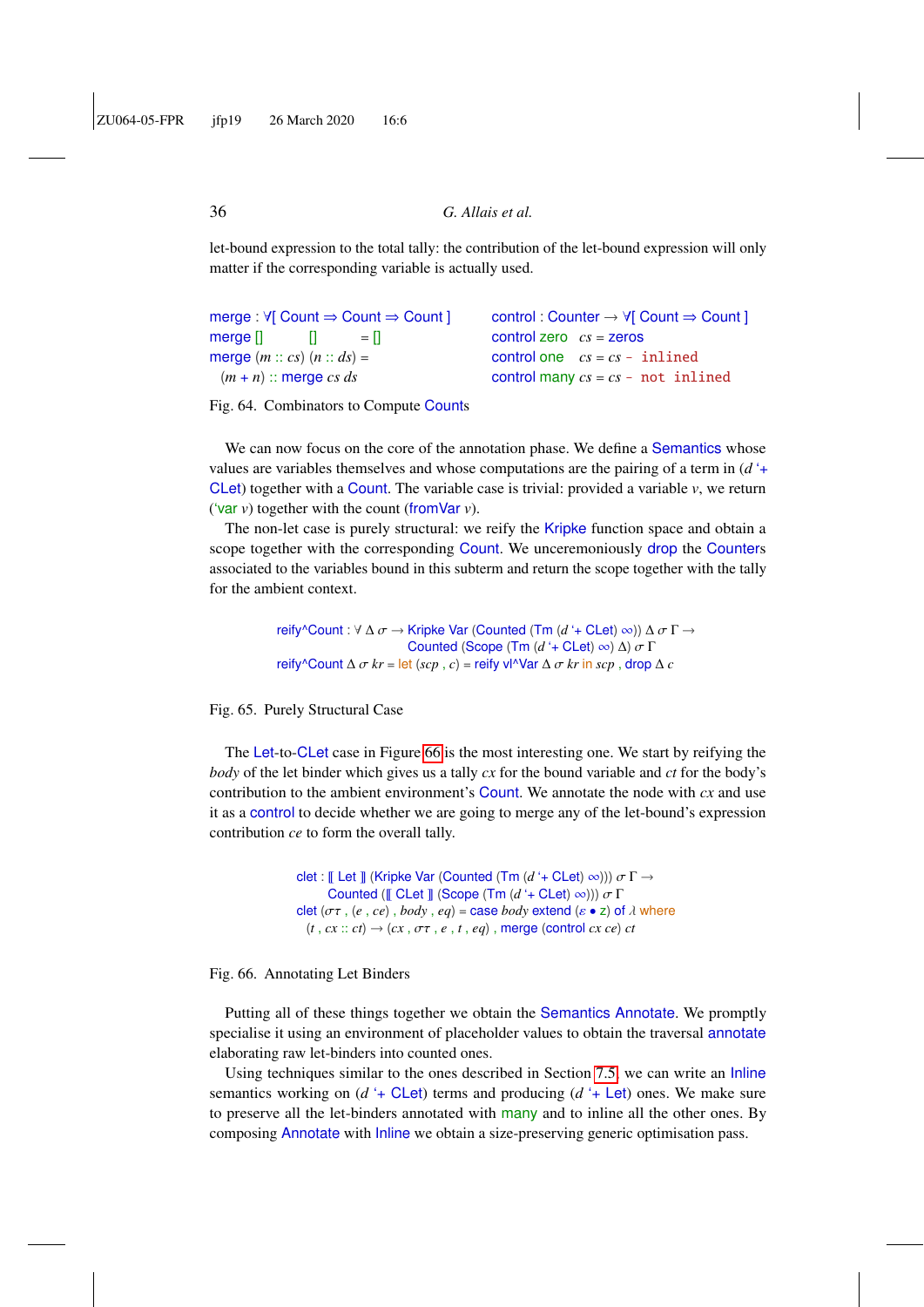annotate :  $\forall$ [ Tm (d '+ Let)  $\infty \sigma \Rightarrow$  Tm (d '+ CLet)  $\infty \sigma$  ] annotate *t* = let (*t'* , \_) = Semantics.semantics Annotate identity *t* in *t'*

Fig. 67. Specialising semantics to obtain an annotation function

#### *7.7 (Unsafe) Normalisation by Evaluation*

<span id="page-36-0"></span>A key type of traversal we have not studied yet is a language's evaluator. Our universe of syntaxes with binding does not impose any typing discipline on the user-defined languages and as such cannot guarantee their totality. This is embodied by one of our running examples: the untyped  $\lambda$ -calculus. As a consequence there is no hope for a safe generic framework to define normalisation functions.

The clear connection between the Kripke functional space characteristic of our semantics and the one that shows up in normalisation by evaluation suggests we ought to manage to give an unsafe generic framework for normalisation by evaluation. By temporarily disabling Agda's positivity checker, we can define a generic reflexive domain Dm (cf. Figure [68\)](#page-36-1) in which to interpret our syntaxes. It has three constructors corresponding respectively to a free variable, a constructor's counterpart where scopes have become Kripke functional spaces on Dm and an error token because the evaluation of untyped programs may go wrong.

```
{-# NO_POSITIVITY_CHECK #-}
data Dm (d : Desc I) : Size \rightarrow I - Scoped whereV : \forall[ Var \sigma \Rightarrow Dm d s \sigma]
  C : \forall [\![d]\!] (Kripke (Dm d s) (Dm d s)) \sigma \Rightarrow Dm d (\uparrow s) \sigma]
  ⊥ : V[ Dm d (↑ s) \sigma ]
```
#### Fig. 68. Generic Reflexive Domain

This datatype definition is utterly unsafe. The more conservative user will happily restrict themselves to particular syntaxes where the typed settings allows for domain to be defined as a logical predicate or opt instead for a step-indexed approach.

But this domain does make it possible to define a generic nbe semantics which, given a term, produces a value in the reflexive domain. Thanks to the fact we have picked a universe of finitary syntaxes, we can *traverse* [\(McBride & Paterson](#page-59-5) [\(2008\)](#page-59-5); [Gibbons & d. S. Oliveira](#page-57-6) [\(2009\)](#page-57-6)) the functor to define a (potentially failing) reification function turning elements of the reflexive domain into terms. By composing them, we obtain the normalisation function which gives its name to normalisation by evaluation.

The user still has to explicitly pass an interpretation of the various constructors because there is no way for us to know what the binders are supposed to represent: they may stand for λ-abstractions, <sup>Σ</sup>-types, fixpoints, or anything else.

Using this setup, we can write a normaliser for the untyped  $\lambda$ -calculus by providing an algebra. The key observation that allows us to implement this algebra is that we can turn a Kripke function, *f*, mapping values of type  $\sigma$  to computations of type  $\tau$  into an Agda function from values of type  $\sigma$  to computations of type  $\tau$ . This is witnessed by the application function  $(\frac{$ \$}{\\$} ) defined in Figure [70:](#page-37-0) we first use extract (defined in Figure [9\)](#page-8-2) to obtain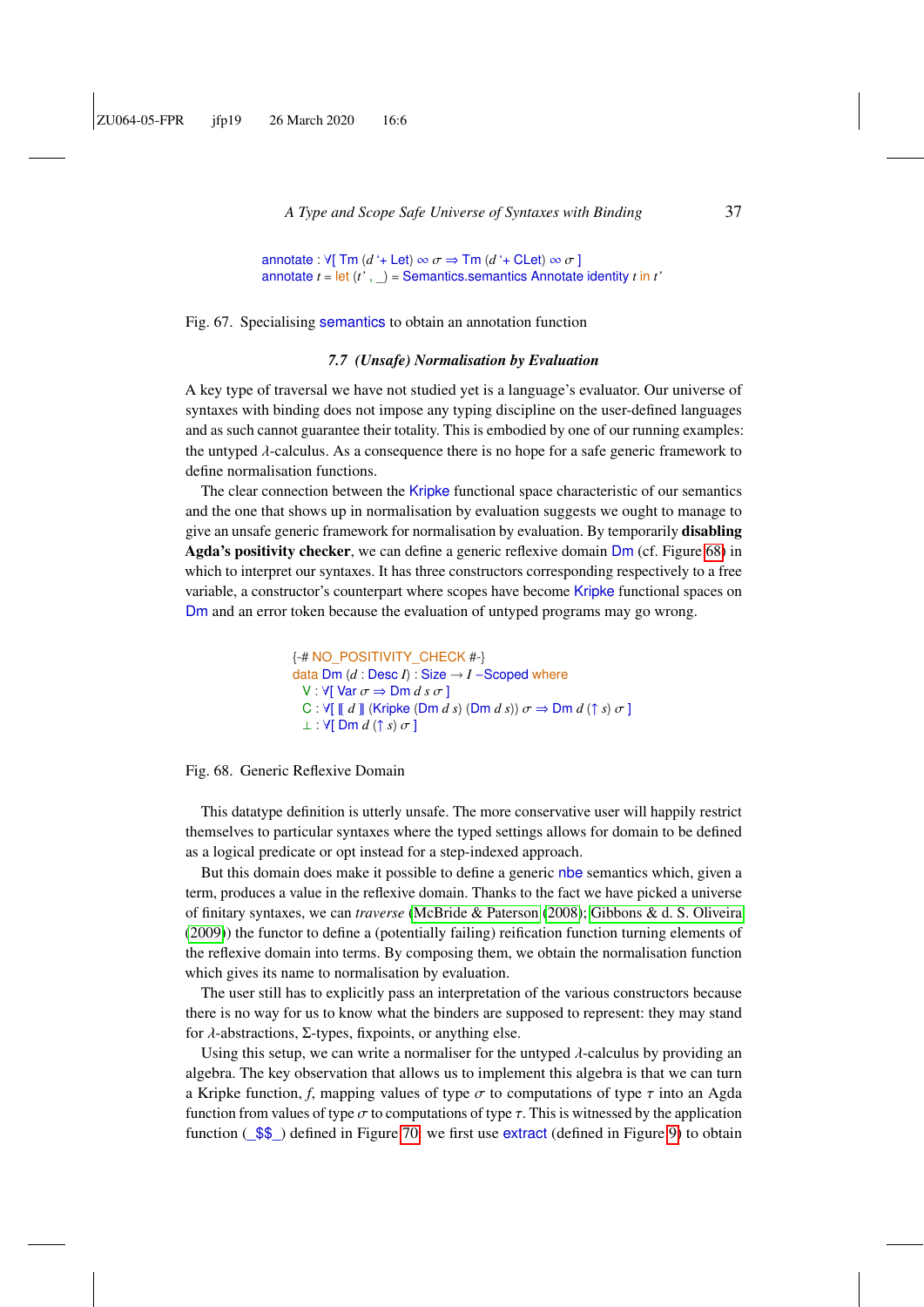```
reify^Dm : \forall[ Dm d s \sigma \Rightarrow Maybe ∘ Tm d ∞ \sigma ]<br>nbe : Alg d (Dm d ∞) (Dm d ∞) → Seman
              : Alg d (Dm d \infty) (Dm d \infty) \rightarrow Semantics d (Dm d \infty) (Dm d \infty)
norm : Alg d (Dm d \infty) (Dm d \infty) \rightarrow \forall[ Tm d \infty \sigma \Rightarrow Maybe \circ Tm d \infty \sigma ]
norm alg = reify^Dm ◦ Semantics.semantics (nbe alg) (base vl^Dm)
```
Fig. 69. Generic Normalisation by Evaluation Framework

a function taking environments of values to computations. We then use the combinators defined in Figure [6](#page-7-1) to manufacture the singleton environment ( $\varepsilon \bullet t$ ) containing the value *t* of type  $\sigma$ .

> <span id="page-37-0"></span> $\text{S}}$  :  $\forall$ [ Kripke  $\forall C$  ( $\sigma$  :: [])  $\tau \Rightarrow (\forall \sigma \Rightarrow C \tau)$ ]  $f$  \$\$  $t =$  extract  $f(\varepsilon \bullet t)$

Fig. 70. Applying a Kripke Function to an argument

We now define two patterns for semantical values: one for application and the other for lambda abstraction. This should make the case of interest of our algebra (a function applied to an argument) fairly readable.

> pattern  $LAM f = C$  (false ,  $f$ , refl) pattern APP'  $ft = (true, f, t, refl)$

Fig. 71. Pattern synonyms for UTLC-specific Dm values

We finally define the algebra by case analysis: if the node at hand is an application and its first component evaluates to a lambda, we can apply the function to its argument using \_\$\$\_. Otherwise we have either a stuck application or a lambda, in other words we already have a value and can simply return it using C.

We have not used the ⊥ constructor so *if* the evaluation terminates (by disabling totality checking we have lost all guarantees of the sort) we know we will get a term in normal form. See for instance in Figure [73](#page-38-0) the evaluation of an untyped yet normalising term:  $(\lambda x)$ . x) (( $\lambda$ x, x) ( $\lambda$ x, x)) normalises to ( $\lambda$ x, x).

### 8 Other Opportunities for Generic Programming

Some generic programs of interest do not fit in the Semantics framework. They can still be implemented once and for all, and even benefit from the Semantics-based definitions.

We will first explore existing work on representing cyclic structures using a syntax with binding: a binder is a tree node declaring a pointer giving subtrees the ability to point back to it, thus forming a cycle. Substitution will naturally play a central role in giving these finite terms a semantics as their potentially infinite unfolding.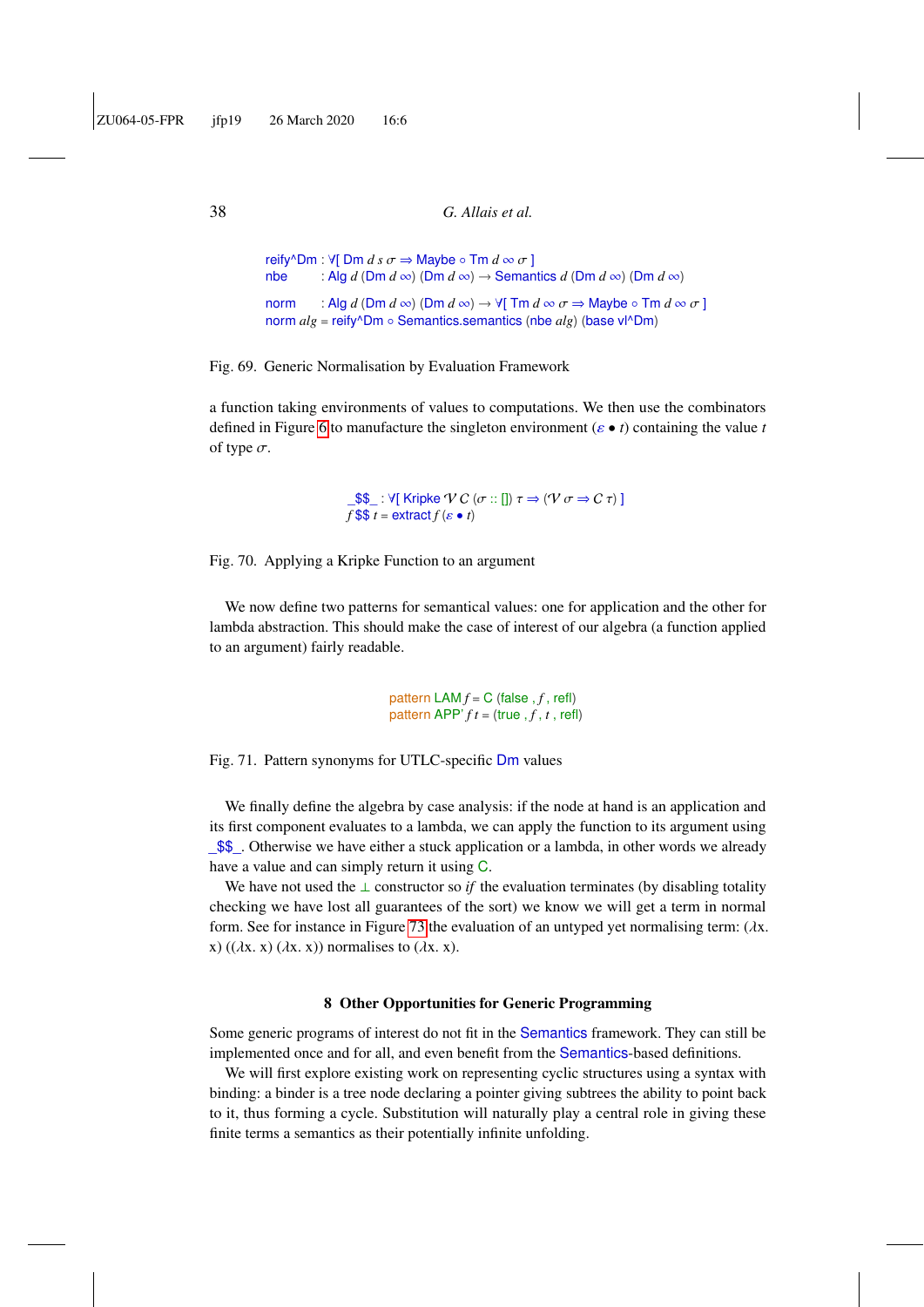```
A Type and Scope Safe Universe of Syntaxes with Binding 39
```

```
norm^LC : \forall[ Tm UTLC \infty tt \Rightarrow Maybe \circ Tm UTLC \infty tt ]
norm<sup>\triangle</sup>LC = norm $ \lambda where
  (APP' (LAM f) t) \rightarrow f $$ t - redex
  t \rightarrow C t - value
```
Fig. 72. Normalisation by Evaluation for the Untyped  $\lambda$ -Calculus

```
_ : norm^LC ('app id^U ('app id^U id^U)) ≡ just id^U
= refl
```
Fig. 73. Example of a normalising untyped term

We will then see that many of the standard traversals produced by the 'deriving' machinery familiar to Haskell programmers can be implemented on syntaxes too, sometimes with more informative types.

#### *8.1 Binding as Self-Reference: Representing Cyclic Structures*

<span id="page-38-2"></span>Ghani, Hamana, Uustalu and Vene [\(2006\)](#page-59-12) have demonstrated how Altenkirch and Reus' type-level de Bruijn indices [\(1999\)](#page-55-0) can be used to represent potentially cyclic structures by a finite object. In their representation each bound variable is a pointer to the node that introduced it. Given that we are, at the top-level, only interested in structures with no "dangling pointers", we introduce the notation TM *d* to mean closed terms (i.e. terms of type  $\mathsf{Tm}\,d\infty$  []).

A basic example of such a structure is a potentially cyclic list which offers a choice of two constructors:  $\Box$  which ends the list and  $\Box$  which combines a head and a tail but also acts as a binder for a self-reference; these pointers can be used by using the var constructor which we have renamed  $\curvearrowleft$  (pronounced "backpointer") to match the domain-specific meaning. We can see this approach in action in the examples  $[0, 1]$  and  $01 \circlearrowleft$  (pronounced "0-1-cycle") which describe respectively a finite list containing 0 followed by 1 and a cyclic list starting with 0, then 1, and then repeating the whole list again by referring to the first cons cell represented here by the de Bruijn variable 1 (i.e. s z).

<span id="page-38-1"></span>

| $CListD : Set \rightarrow Desc \top$                                                                                         |                                                                                              |
|------------------------------------------------------------------------------------------------------------------------------|----------------------------------------------------------------------------------------------|
| CListD $A = \mathbf{m}$ tt<br>$f + f \sigma A (\lambda \rightarrow Y)(t t :: [1]) t t (t = tt))$                             | $[0,1]$ : TM (CListD $\mathbb N$ ) tt<br>$01 \circlearrowleft$ : TM (CListD $\mathbb N$ ) tt |
| $pattern [] = 'con (true, refI)$<br>pattern :: $x xs = 'con$ (false, $x, xs$ , refl)<br>pattern $\curvearrowleft k = 'var k$ | $[0,1] = 0 :: 1 :: 1$<br>$010 = 0$ :: 1:: $\curvearrowleft$ s z                              |

Fig. 74. Potentially Cyclic Lists: Description, Pattern Synonyms and Examples

These finite representations are interesting in their own right and we can use the generic semantics framework defined earlier to manipulate them. A basic building block is the unroll function which takes a closed tree, exposes its top node and unrolls any cycle which has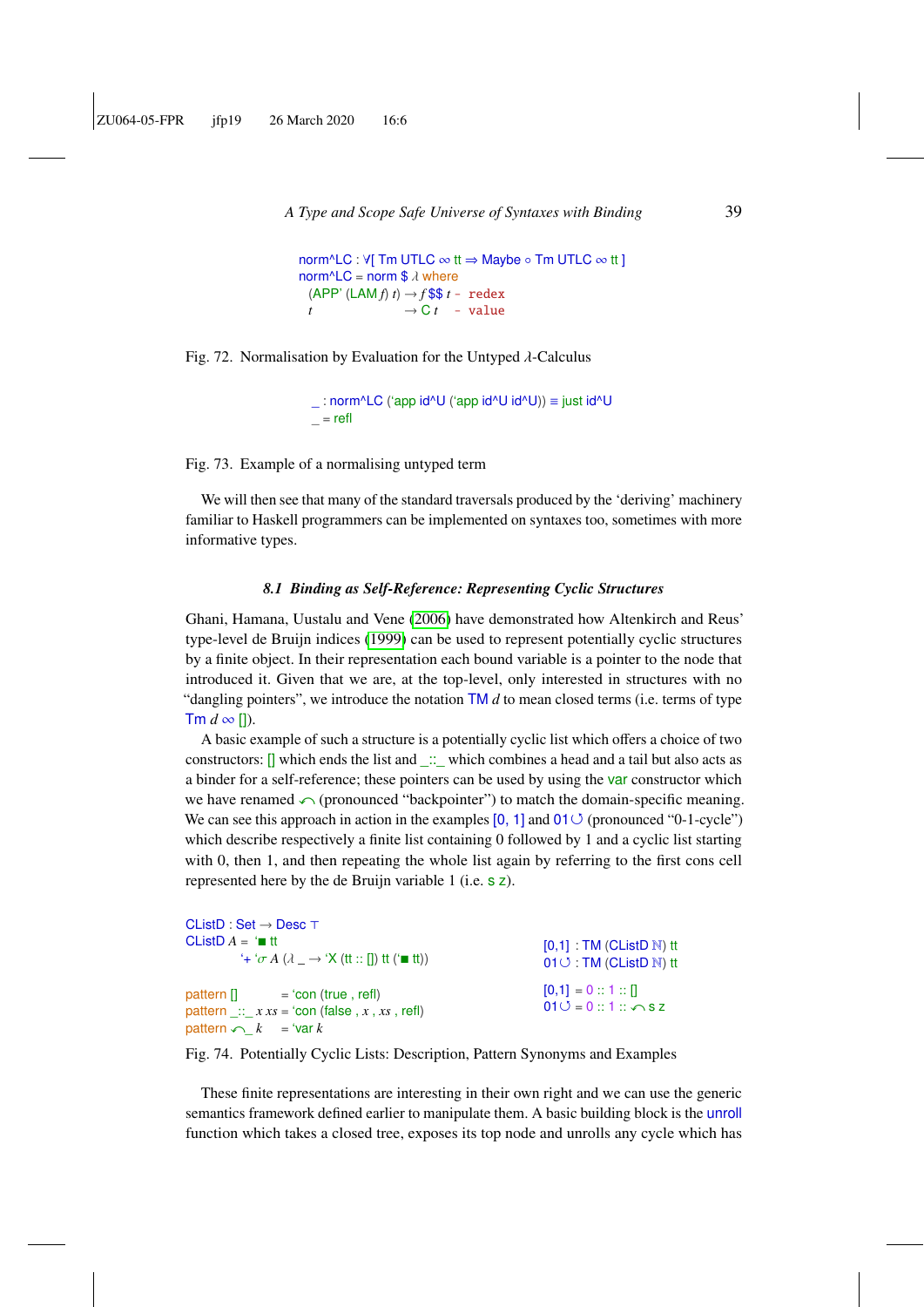it as its starting point. We can decompose it using the plug function which, given a closed and an open term, closes the latter by plugging the former at each free 'var leaf. Noticing that plug's fundamental nature is that of substituting a term for each leaf, it makes sense to implement it by re-using the Substitution semantics we already have.

> plug : TM *d* tt →  $\forall$   $\Delta$  *i* → Scope (Tm *d* ∞)  $\Delta$  *i*  $[]$  → TM *d i* plug *t*  $\Delta$  *i* = Semantics.semantics Sub (pack  $(\lambda \rightarrow t)$ )

unroll : TM  $d$  tt  $\rightarrow$   $\llbracket d \rrbracket$  (Const (TM  $d$ )) tt  $\llbracket$ unroll  $t@$ ('con  $b$ ) = fmap  $d$  (plug  $t$ )  $b$ 

Fig. 75. Plug and Unroll: Exposing a Cyclic Tree's Top Layer

However, one thing still out of our reach with our current tools is the underlying co-finite trees these finite objects are meant to represent. We start by defining the coinductive type corresponding to them as the greatest fixpoint of a notion of layer. One layer of a co-finite tree is precisely given by the meaning of its description where we completely ignore the binding structure. We show with  $01 \cdots$  the infinite list that corresponds to the unfolding of the example  $01 \circ$  given above in Figure [74.](#page-38-1)

| record $\infty$ Tm (d: Desc I) (s: Size) (i: I) : Set where          | $01\cdots$ : $\forall$ {s} $\rightarrow \infty$ Tm (CListD N) s tt |
|----------------------------------------------------------------------|--------------------------------------------------------------------|
| coinductive: constructor 'con                                        | 10: $\forall$ {s} $\rightarrow \infty$ Tm (CListD N) s tt          |
| field force : $\{s' : \text{Size} < s\} \rightarrow$                 | $01 \cdots$ force = false $0.10 \cdots$ refl                       |
| $\llbracket d \rrbracket$ (Const ( $\infty$ Tm d s')) i $\llbracket$ | $10 \cdots$ force = false, 1, $01 \cdots$ , refl                   |

Fig. 76. Co-finite Trees: Definition and Example

We can then make the connection between potentially cyclic structures and the co-finite trees formal by giving an unfold function which, given a closed term, produces its unfolding. The definition proceeds by unrolling the term's top layer and co-recursively unfolding all the subterms.

> unfold : TM *d* tt → ∞Tm *d s* tt unfold *t* .force = fmap  $d$  ( $\lambda$   $\_\_$   $\rightarrow$  unfold) (unroll *t*)

Fig. 77. Generic Unfold of Potentially Cyclic Structures

Even if the powerful notion of semantics described in Section [6](#page-18-0) cannot encompass all the traversals we may be interested in, it provides us with reusable building blocks: the definition of unfold was made very simple by reusing the generic program fmap and the Substitution semantics whilst the definition of  $\infty$ Tm was made easy by reusing  $\llbracket \cdot \rrbracket$ .

#### *8.2 Generic Decidable Equality for Terms*

Haskell programmers are used to receiving help from the 'deriving' mechanism [\(Hinze](#page-58-5) [& Peyton Jones](#page-58-5) [\(2000\)](#page-58-5); [Magalhães](#page-58-6) *et al.* [\(2010\)](#page-58-6)) to automatically generate common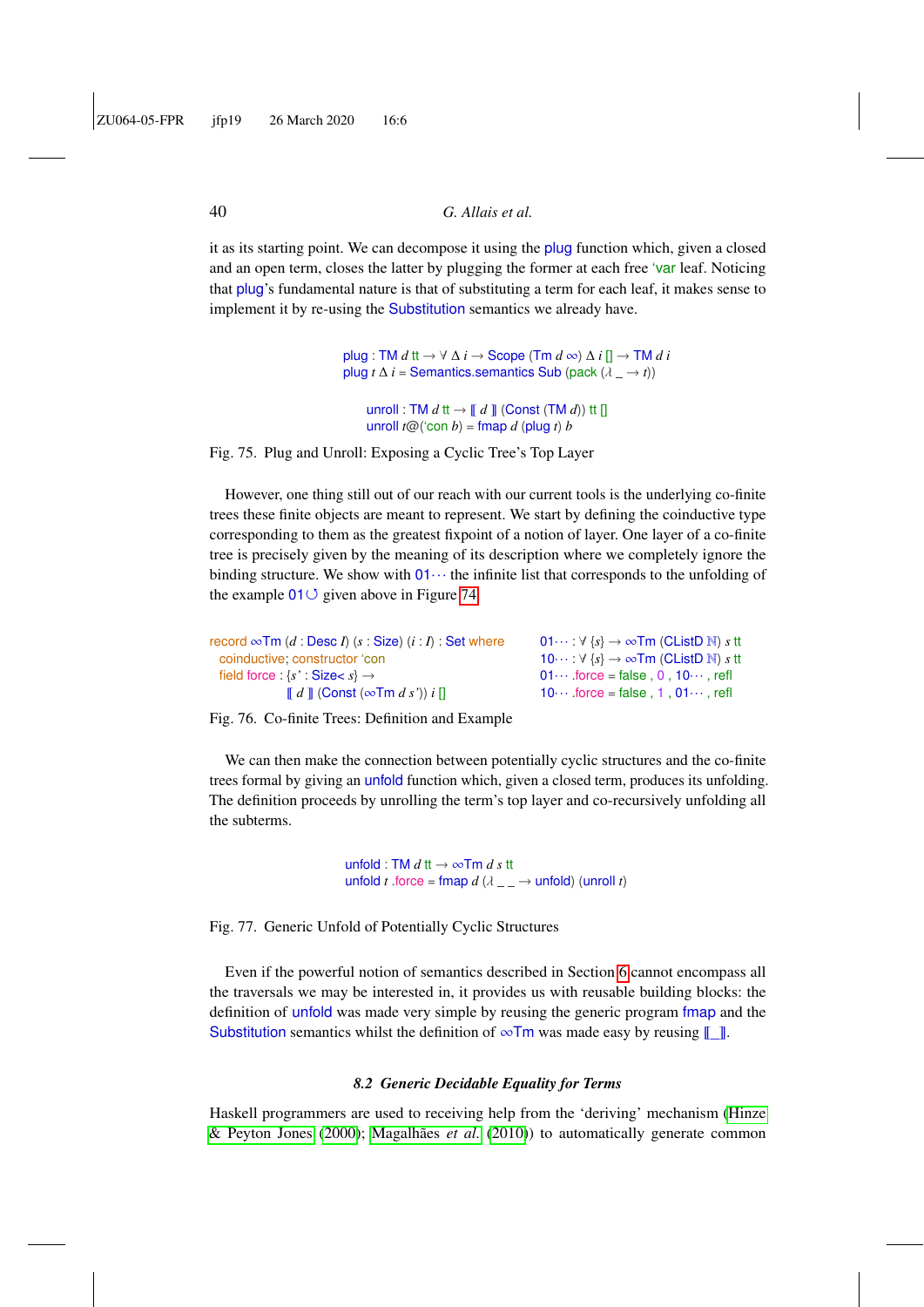traversals for every inductive type they define. Recalling that generic programming is normal programming over a universe in a dependently typed language [\(Altenkirch & McBride](#page-55-13) [\(2002\)](#page-55-13)), we ought to be able to deliver similar functionalities for syntaxes with binding.

We will focus in this section on the definition of an equality test. The techniques used in this concrete example are general enough that they also apply to the definition of an ordering test, a Show instance, etc. In type theory we can do better than an uninformative boolean function claiming that two terms are equal: we can implement a decision procedure for propositional equality [\(Löh & Magalhães](#page-58-7)  $(2011)$ ) which either returns a proof that its two inputs are equal or a proof that they cannot possibly be.

The notion of decidability can be neatly formalised by an inductive family with two constructors: a Set *P* is decidable if we can either say yes and return a proof of *P* or no and provide a proof of the negation of *P* (here, a proof that *P* implies the empty type  $\perp$ ).

| data ⊥ : Set where |         | data Dec $(P : Set) : Set$ where      |  |
|--------------------|---------|---------------------------------------|--|
|                    | ves : P | $\rightarrow$ Dec P                   |  |
|                    |         | no : $(P \to \bot) \to \text{Dec } P$ |  |

Fig. 78. Empty Type and Decidability as an Inductive Family

To get acquainted with these new notions we can start by proving that equality of variables is decidable.

#### *8.2.1 Deciding Variable Equality*

The type of the decision procedure for equality of variables is as follows: given any two variables (of the same type, in the same context), the set of equality proofs between them is Decidable.

eq^Var :  $(v w : \text{Var } \sigma \Gamma) \rightarrow \text{Dec } (v \equiv w)$ 

We can easily dismiss two trivial cases: if the two variables have distinct head constructors then they cannot possibly be equal. Agda allows us to dismiss the impossible premise of the function stored in the no contructor by using an absurd pattern ().

eq<sup> $\Delta$ </sup>Var z (s *w*) = no ( $\lambda$  ())<br>eq $\Delta$ Var (s *v*) z = no ( $\lambda$  ()) eq^Var (s *v*) z

Otherwise if the two head constructors agree we can be in one of two situations. If they are both z then we can conclude that the two variables are indeed equal to each other.

#### $eq^{\wedge}$ Var z z = yes refl

Finally if the two variables are  $(s \nu)$  and  $(s \nu)$  respectively then we need to check recursively whether  $v$  is equal to  $w$ . If it is the case we can conclude by invoking the congruence rule for **s**. If *v* and *w* are not equal then a proof that  $({\bf s} \, v)$  and  $({\bf s} \, w)$  are will lead to a direct contradiction by injectivity of the constructor s.

```
eq^Var (s v) (s w) with eq^Var v w
... | yes p = yes (cong s p)
```

```
... | no \neg p = no \lambda where refl \rightarrow \neg p refl
```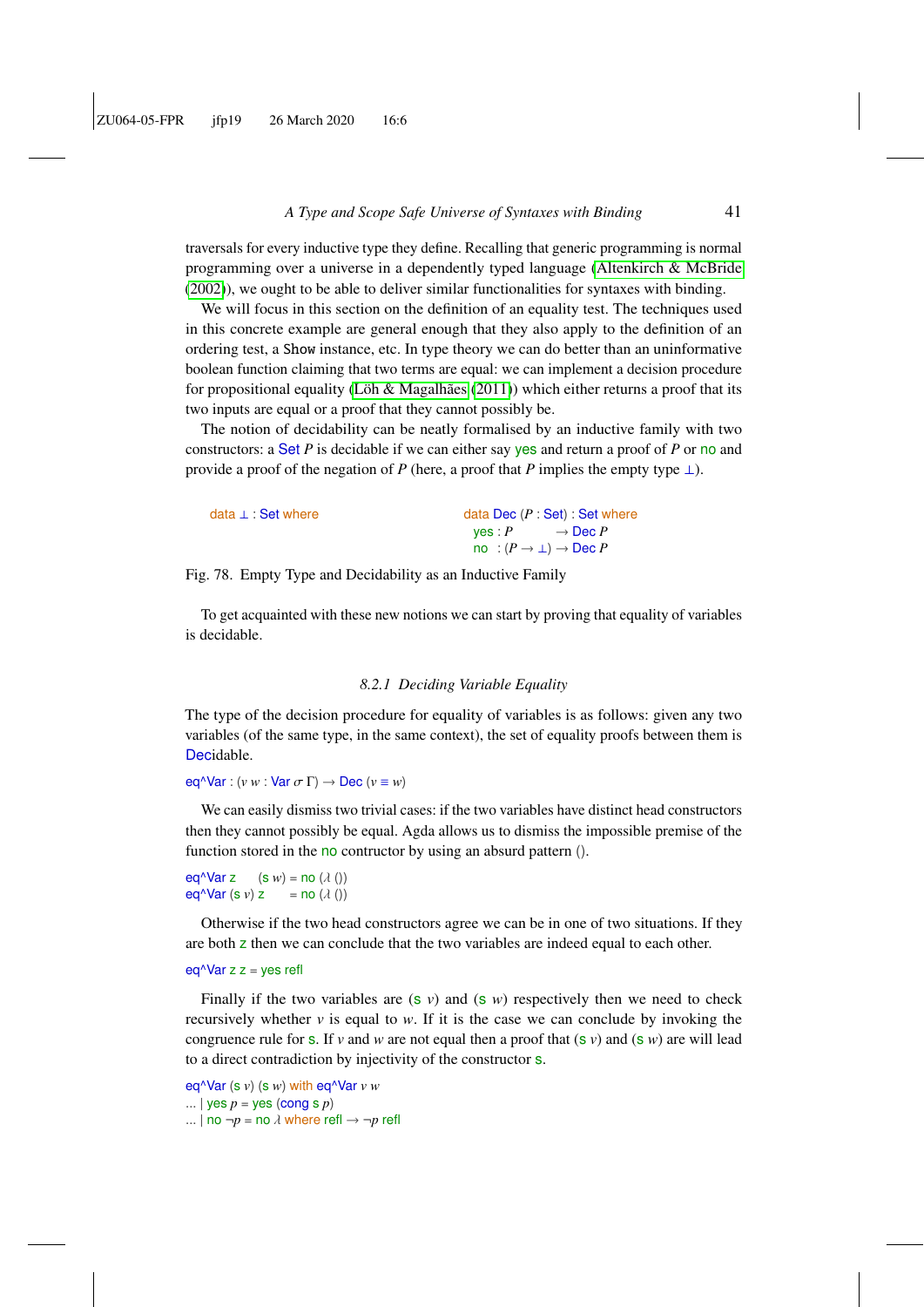# *8.2.2 Deciding Term Equality*

The constructor ' $\sigma$  for descriptions gives us the ability to store values of any Set in terms. For some of these Sets (e.g.  $(N \rightarrow N)$ ), equality is not decidable. As a consequence our decision procedure will be conditioned to the satisfaction of a certain set of Constraints which we can compute from the Desc itself, as show in Figure [79.](#page-41-0) We demand that we are able to decide equality for all of the Sets mentioned in a description.

```
Constraints : Desc I → Set
Constraints ({^t}\sigma A d) = ((a b : A) \rightarrow \text{Dec } (a \equiv b)) \times (\forall a \rightarrow \text{Constraints } (d a))Constraints ('X _ _ d) = Constraints d
Constraints (" \nightharpoonup ) = \top
```
Fig. 79. Constraints Necessary for Decidable Equality

Remembering that our descriptions are given a semantics as a big right-nested product terminated by an equality constraint, we realise that proving decidable equality will entail proving equality between proofs of equality. We are happy to assume Streicher's axiom K [\(Hofmann & Streicher](#page-58-8) [\(1994\)](#page-58-8)) to easily dismiss this case. A more conservative approach would be to demand that equality is decidable on the index type *I* and to then use the classic Hedberg construction [\(Hedberg](#page-57-9) [\(1998\)](#page-57-9)) to recover uniqueness of identity proofs for *I*.

Assuming that the constraints computed by (Constraints *d*) are satisfied, we define the decision procedure for equality of terms together with its equivalent for bodies. The function  $eq<sup>^</sup>$ Tm is a straightforward case analysis dismissing trivially impossible cases where terms have distinct head constructors ('var vs. 'con) and using either  $eq^{\wedge}Var$  or  $eq^{\wedge}\llbracket \rrbracket$ otherwise. The latter is defined by induction over *e*. The somewhat verbose definitions are not enlightening so we leave them out here.

 $eq^{\wedge} \text{Tm} : (t u : \text{Tm } d i \sigma \Gamma) \rightarrow \text{Dec } (t \equiv u)$  $eq^{\wedge}$   $|| || : \forall e \rightarrow$  Constraints  $e \rightarrow (b \ c : || e ||)$  (Scope (Tm *d i*))  $\sigma \Gamma$ )  $\rightarrow$  Dec ( $b \equiv c$ )

Fig. 80. Type of Decidable Equality for Terms and Bodies

We now have an informative decision procedure for equality between terms provided that the syntax they belong to satisfies a set of constraints. Other generic functions and decision procedures can be defined following the same approach: implement a similar function for variables first, compute a set of constraints, and demonstrate that they are sufficient to handle any input term.

#### 9 Building Generic Proofs about Generic Programs

In ACMM [\(2017\)](#page-55-6) we have already shown that, for the simply typed  $\lambda$ -calculus, introducing an abstract notion of Semantics not only reveals the shared structure of common traversals, it also allows us to give abstract proof frameworks for simulation or fusion lemmas. This idea naturally extends to our generic presentation of semantics for all syntaxes.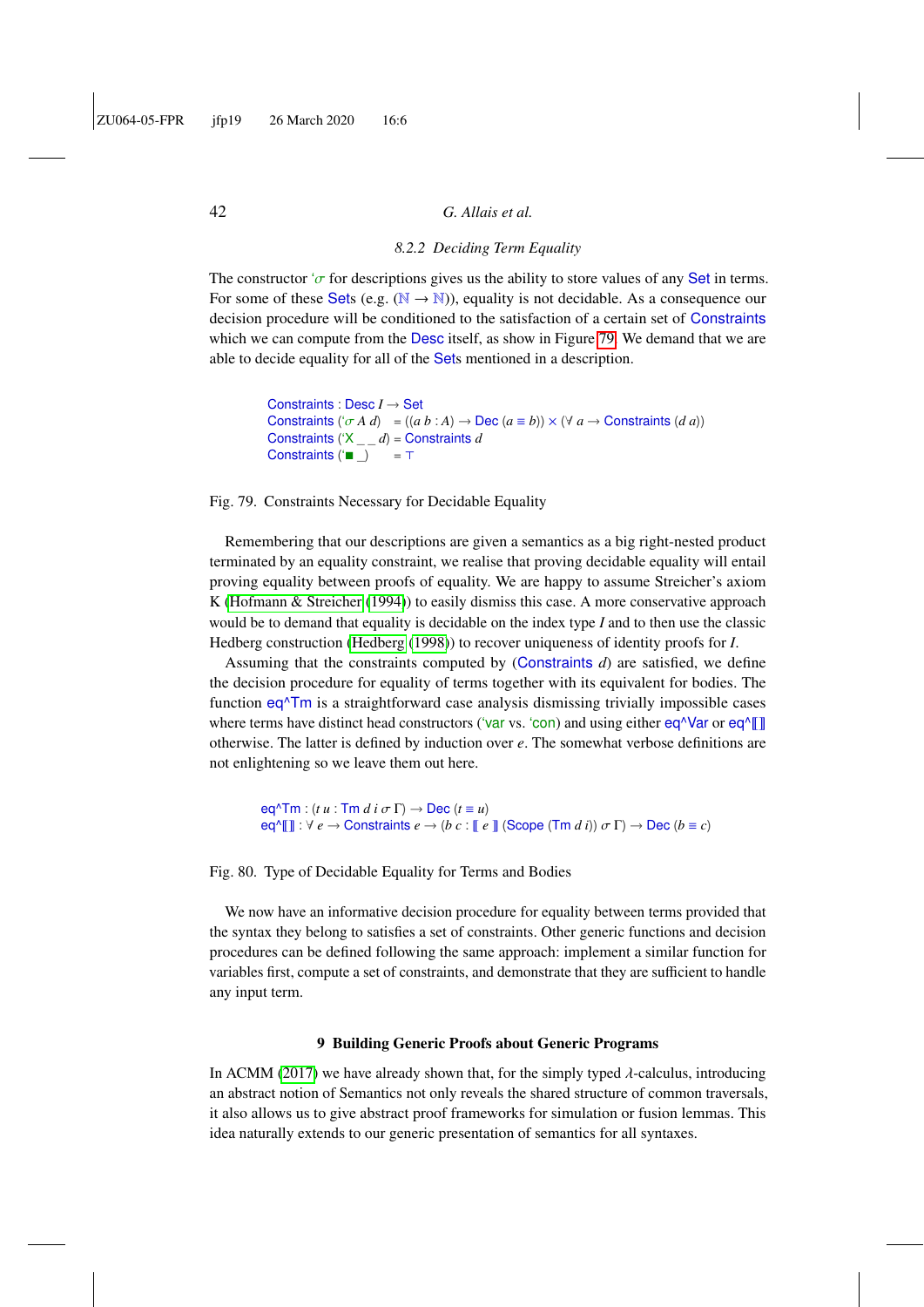#### *9.1 Relations and Relation Transformers*

In our exploration of generic proofs about the behaviour of various Semantics, we are going to need to manipulate relations between distinct notions of values or computations. In this section, we introduce the notion of relation we are going to use as well as these two key relation transformers.

In Section [3.1](#page-6-1) we introduced a generic notion of well typed and scoped environment as a function from variables to values. Its formal definition is given in Figure [5](#page-6-2) as a record type. This record wrapper helps Agda's type inference reconstruct the type family of values whenever it is passed an environment.

For the same reason, we will use a record wrapper for the concrete implementation of our notion of relation over (I −Scoped) families. A Relation between two such families *T* and *U* is a function which to any  $\sigma$  and  $\Gamma$  associates a relation between ( $T \sigma \Gamma$ ) and ( $U \sigma \Gamma$ ). Our first example of such a relation is Eq*<sup>R</sup>* the equality relation between an (*I*−Scoped) family *T* and itself.

| record Rel $(T U : I -$ Scoped) : Set <sub>1</sub> where                                                    | $EqR$ : Rel T T               |
|-------------------------------------------------------------------------------------------------------------|-------------------------------|
| constructor mkRel                                                                                           | rel Eq <sup>R</sup> $i = \pm$ |
| field rel : $\forall \sigma \rightarrow \forall T \sigma \Rightarrow U \sigma \Rightarrow \text{const Set}$ |                               |
|                                                                                                             |                               |

Fig. 81. Relation Between *I*−Scoped Families and Equality Example

Once we know what relations are, we are going to have to lift relations on values and computations to relations on environments, Kripke function spaces or on *d*-shaped terms whose subterms have been evaluated already. This is what the rest of this section focuses on.

**Environment relator** Provided a relation  $V^R$  for notions of values  $V^A$  and  $V^B$ , by pointwise lifting we can define a relation (All  $V^R \Gamma$ ) on Γ-environments of values  $V^A$ and  $V^B$  respectively. We once more use a record wrapper simply to facilitate Agda's job when reconstructing implicit arguments.

> record All  $(\mathcal{V}^R:$  Rel  $\mathcal{V}^A$   $\mathcal{V}^B)$   $(\Gamma:$  List *I*)  $(\rho^A : (\Gamma - \text{Env}) \mathcal{V}^A \Delta) (\rho^B : (\Gamma - \text{Env}) \mathcal{V}^B \Delta) : \text{Set where}$ constructor pack*<sup>R</sup>* field lookup $^R$  :  $\forall k \rightarrow$  rel  $\mathcal{V}^R$   $\sigma$  (lookup  $\rho^A$  *k*) (lookup  $\rho^B$  *k*)

Fig. 82. Relating Γ-Environments in a Pointwise Manner

The first example of two environment being related is refl<sup>R</sup> that, to any environment  $\rho$ associates a trivial proof of the statement (All  $\mathsf{Eq}^R \Gamma \rho \rho$ ). The combinators we introduced in Figure [6](#page-7-1) to build environments ( $\varepsilon$ ,  $\bullet$ , etc.) have natural relational counterparts. We reuse the same names for them, simply appending an  $^R$  suffix.

**Kripke relator** We assume that we have two types of values  $\mathcal{V}^A$  and  $\mathcal{V}^B$  as well as a relation  $V^R$  for pairs of such values, and two types of computations  $C^A$  and  $C^B$  whose notion of relatedness is given by C *R* . We can define Kripke*<sup>R</sup>* relating Kripke functions of type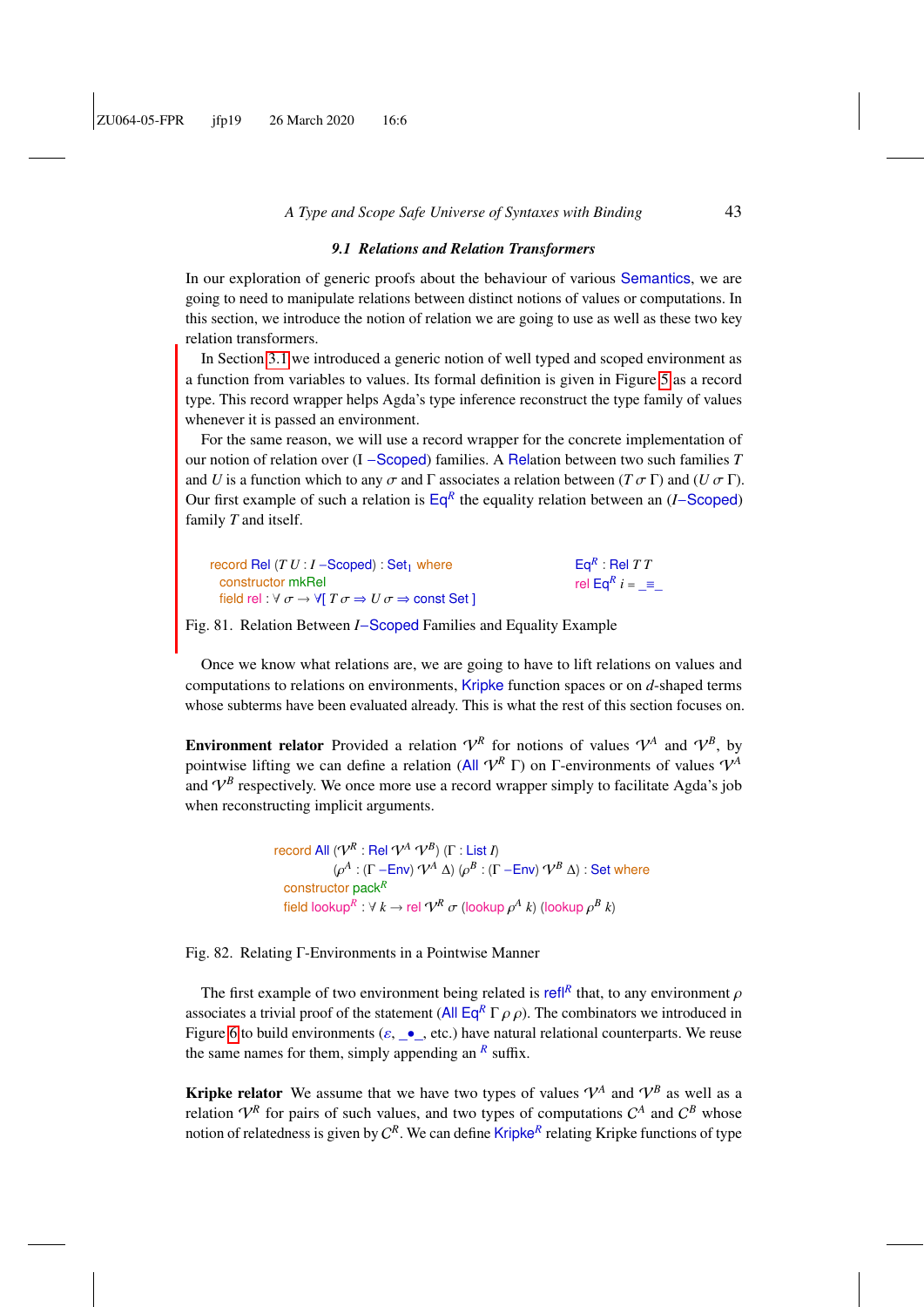(Kripke  $V^A$   $C^A$ ) and (Kripke  $V^B C^B$ ) respectively by stating that they send related inputs to related outputs. We use the relation transformer All defined in the previous paragraph.

```
Kripke^R : ∀ ∆ i → ∀[ Kripke \mathcal{V}^A C^A ∆ i ⇒ Kripke \mathcal{V}^B C^B ∆ i ⇒ const Set ]
KripkeR
                 \sigma k^A k^B = rel C^K \sigma k<br>A\odot( \cdots ) \sigma k^A l^B \vee \odot \odotA^R k<sup>B</sup> = rel C^R \sigma k<sup>A</sup> k<sup>B</sup>
Kripke<sup>R</sup> \Delta \omega (\dots) \sigma k^A k^B = \forall {\Theta} \rho : \text{Thinking } \omega (\sigma) \{ v s^A v s^B \} \rightarrowAll \mathcal{V}^R \triangle v s^A v s^B \rightarrow \text{rel } C^R \sigma (k^A \rho v s^A) (k^B \rho v s^B)
```
Fig. 83. Relational Kripke Function Spaces: From Related Inputs to Related Outputs

<span id="page-43-1"></span>**Desc relator** The relator ( $\llbracket d \rrbracket^R$ ) is a relation transformer which characterises structurally equal layers such that their substructures are themselves related by the relation it is passed as an argument. It inherits a lot of its relational arguments' properties: whenever *R* is reflexive (respectively symmetric or transitive) so is ( $\llbracket d \rrbracket^R R$ ).

It is defined by induction on the description and case analysis on the two layers which are meant to be equal:

- In the stop token case  $\blacksquare$  *i*, the two layers are considered to be trivially equal (i.e. the constraint generated is the unit type)
- When facing a recursive position 'X ∆ *j d*, we demand that the two substructures are related by  $R \Delta j$  and that the rest of the layers are related by ( $\llbracket d \rrbracket^R R$ )
- Two nodes of type ' $\sigma$  *A d* will be related if they both carry the same payload *a* of type *A* and if the rest of the layers are related by ( $\left[\!\left[a\right]d\ a\right]\!\right]^R R$ )

 $\llbracket \llbracket \rrbracket^R : (d : \text{Desc } I) \to (\forall \Delta \sigma \to \forall [\ X \Delta \sigma \to Y \Delta \sigma \to \text{const Set }])$ <br> $\to \forall \llbracket \top d \rrbracket Y \sigma \to \llbracket d \rrbracket Y \sigma \to \text{const Set } I$  $\rightarrow \forall [\; [d \; ] \; X \, \sigma \Rightarrow [d \; ] \; Y \, \sigma \Rightarrow \text{const Set } ]$  $\mathbb{F}^{\dagger}$  *j*  $\mathbb{P}^R R x$ *<sup>R</sup> R x y* = >  $\left[ \int_0^x X \Delta j \, d \right]_0^R R(r, x)$   $(r', y) = R \Delta j \, r \, r' \times [d]_0^R R x y$  $\int [a^x \sigma A \, d \, ]\, \int^R R \, (a \, , x) \, (a' \, , y) = \sum (a' \equiv a) \, (\lambda \text{ where } \text{refl} \rightarrow [a \, a \, ]\, \int^R R \, x \, y)$ 

Fig. 84. Relator: Characterising Structurally Equal Values with Related Substructures

If we were to take a fixpoint of  $\llbracket \cdot \rrbracket^R$ , we could obtain a structural notion of equality for terms which we could prove equivalent to propositional equality. Although interesting in its own right, this section will focus on more advanced use-cases.

#### *9.2 Simulation Lemma*

<span id="page-43-0"></span>A constraint mentioning all three relation transformers appears naturally when we want to say that a semantics can simulate another one. For instance, renaming is simulated by substitution: we simply have to restrict ourselves to environments mapping variables to terms which happen to be variables. More generally, given a semantics  $S<sup>A</sup>$  with values  $V<sup>A</sup>$ and computations  $C^A$  and a semantics  $S^B$  with values  $\mathcal{V}^B$  and computations  $C^B$ , we want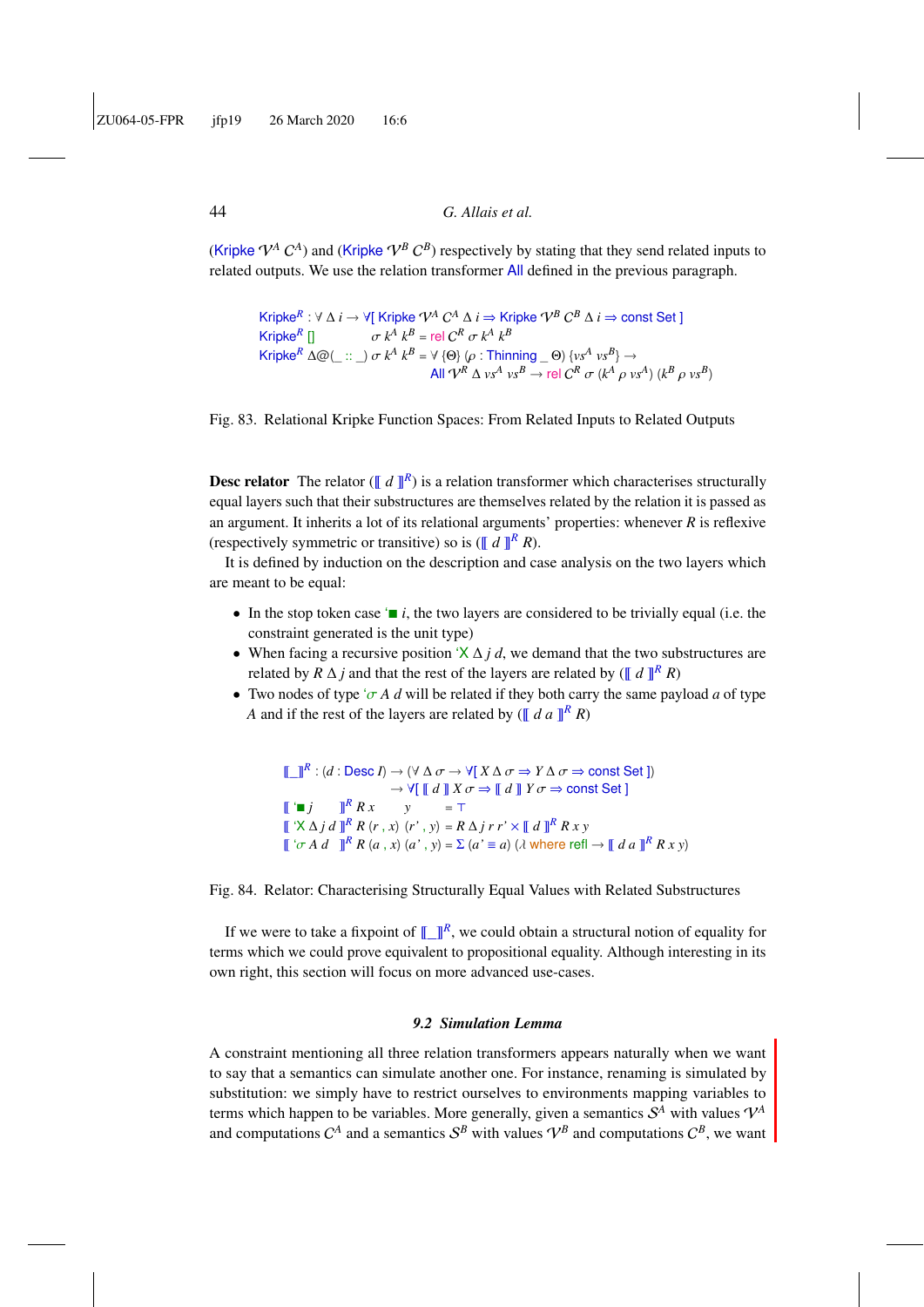to establish the constraints under which these two semantics yield related computations provided they were called with environments of related values.

These constraints are packaged in a record type called Simulation and parametrised over the semantics as well as the notion of relatedness used for values (given by a relation  $V^R$ ) and computations (given by a relation  $C^R$ ).

record Simulation (*d* : Desc *I*)  $(S^A :$  Semantics  $d N^A C^A)$   $(S^B :$  Semantics  $d N^B C^B)$  $({\bf \mathcal{V}}^R:{\sf Rel} \; {\bf \mathcal{V}}^A \; {\bf \mathcal{V}}^B) \; ({\bf \mathcal{C}}^R:{\sf Rel} \; {\bf \mathcal{C}}^A \; {\bf \mathcal{C}}^B) : {\sf Set}$  where

The two first constraints are self-explanatory: the operations  $\text{th}^{\wedge}V$  and var defined by each semantics should be compatible with the notions of relatedness used for values and computations.

```
\text{th}^R: (\rho : \text{Thinking } \Gamma \Delta) \to \text{rel } \mathcal{V}^R \text{ or } \nu^A \text{ } \nu^B \to \text{rel } \mathcal{V}^R \text{ or } (\mathcal{S}^A \cdot \text{th}^A \mathcal{V} \text{ } \nu^A \text{ } \rho) (\mathcal{S}^B \cdot \text{th}^A \mathcal{V} \text{ } \nu^B \text{ } \rho)
```

```
var^{R}: rel \mathcal{V}^{R} \sigma v^{A} v^{B} \rightarrow rel C^{R} \sigma (S^{A}.var v^{A}) (S^{B}.var v^{B})
```
The third constraint is similarly simple: the algebras (alg) should take related recursively evaluated subterms of respective types  $\llbracket d \rrbracket$  (Kripke  $V^A C^A$ ) and  $\llbracket d \rrbracket$  (Kripke  $V^B C^B$ ) to related computations. The difficuly is in defining an appropriate notion of relatedness body*<sup>R</sup>* for these recursively evaluated subterms.

$$
\text{alg}^R : (b : \llbracket d \rrbracket (\text{Scope } (\text{Tr } d s)) \sigma \Gamma) \to \text{All } \mathcal{V}^R \Gamma \rho^A \rho^B \to
$$
\n
$$
\text{let } v^A = \text{fmap } d \ (S^A \text{.body } \rho^A) \ b
$$
\n
$$
v^B = \text{fmap } d \ (S^B \text{.body } \rho^B) \ b
$$
\n
$$
\text{in body}^R \ v^A \ v^B \to \text{rel } C^R \ \sigma \ (S^A \text{.alg } v^A) \ (S^B \text{.alg } v^B)
$$

We can combine  $\llbracket \cdot \rrbracket^R$  and Kripke<sup>R</sup> to express the idea that two recursively evaluated subterms are related whenever they have an equal shape (which means their Kripke functions can be grouped in pairs) and that all the pairs of Kripke function spaces take related inputs to related outputs.

```
\mathsf{body}^R: \llbracket d \rrbracket (Kripke \mathcal{V}^A \mathcal{C}^A) \sigma \Delta \to \llbracket d \rrbracket (Kripke \mathcal{V}^B \mathcal{C}^B) \sigma \Delta \to \mathsf{Set}<br>body<sup>R</sup> \mathcal{A} \cup B = \llbracket d \rrbracket (Kripke \mathcal{R}^R \mathcal{C}^B) \mathcal{A} \cup B\text{body}^R v^A v^B = \llbracket d \rrbracket^R (Kripke^R \mathcal{V}^R C^R) v^A v^B
```
The fundamental lemma of simulations is a generic theorem showing that for each pair of Semantics respecting the Simulation constraint, we get related computations given environments of related input values. In Figure [85,](#page-45-1) this theorem is once more mutually proven with a statement about Scopes, and Sizes play a crucial role in ensuring that the function is indeed total.

Instantiating this generic simulation lemma, we can for instance prove that renaming is a special case of substitution, or that renaming and substitution are extensional i.e. that given environments equal in a pointwise manner they produce syntactically equal terms . Of course these results are not new but having them generically over all syntaxes with binding is convenient. We experience this first hand when tackling the POPLMark Reloaded challenge [\(2017\)](#page-55-14) where rensub (defined in Figure [86\)](#page-45-2) was actually needed.

When studying specific languages, new opportunities to deploy the fundamental lemma of simulations arise. Our solution to the POPLMark Reloaded challenge for instance describes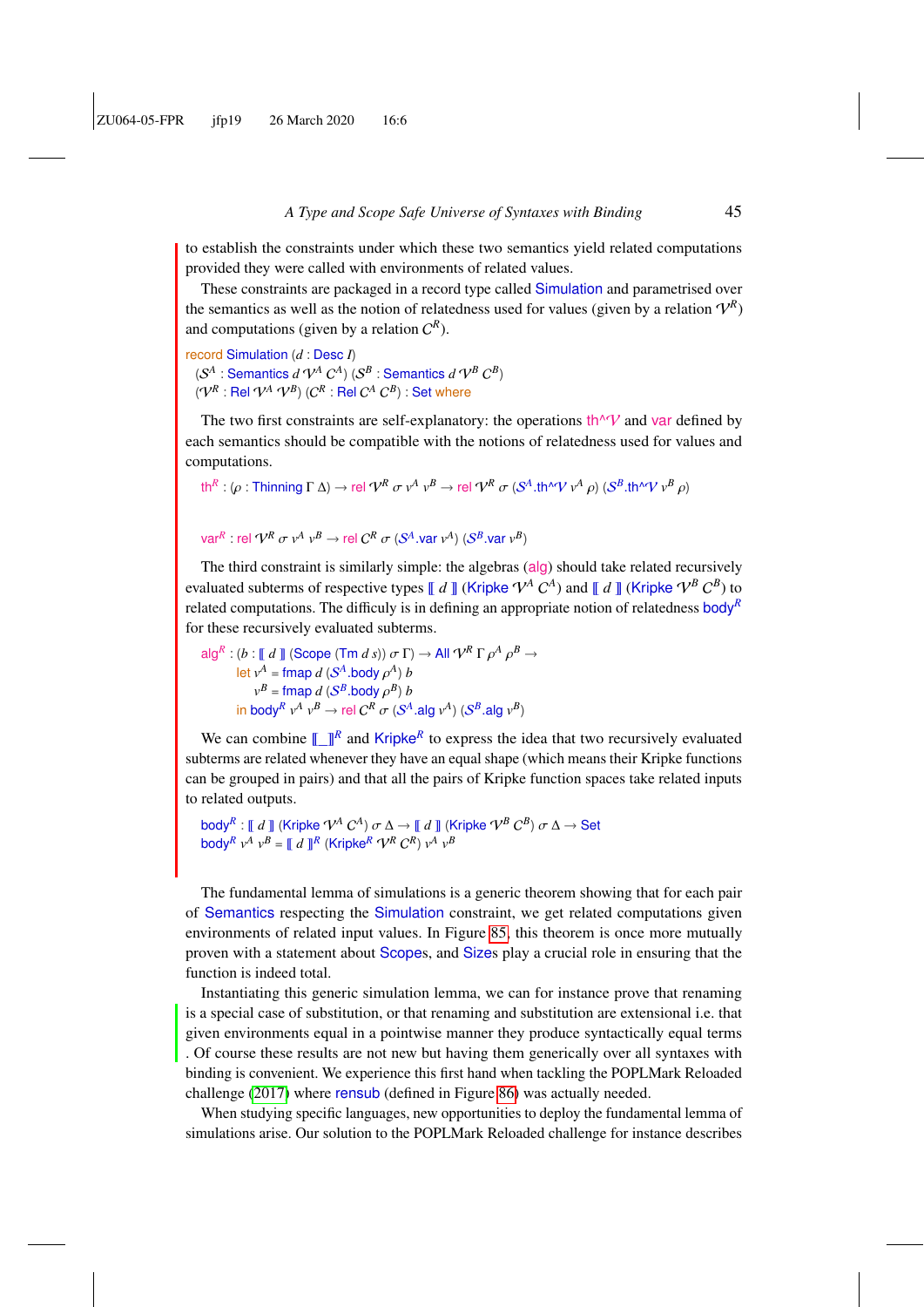$\sin$  : All  $\mathcal{V}^R \Gamma \rho^A \rho^B \rightarrow (t : \text{Im } d \text{ s } \sigma \Gamma) \rightarrow$ <br>rel  $\mathcal{O}^R \sim (\mathcal{S}^A \text{ commute } \mathcal{A} \text{ s}) (\mathcal{S}^B \text{ s})$ rel  $C^R$   $\sigma$  ( $S^A$  semantics  $\rho^A$  *t*) ( $S^B$  semantics  $\rho^B$  *t*) body : All  $V^R \Gamma \rho^A \rho^B \to \forall \Delta j \to (t : \text{Scope } (\text{Tr } d s) \Delta j \Gamma) \to$ <br>*Krinko*  $R \Omega^R \Omega^R \Lambda : (S^A \text{ body } \partial^A \Lambda : t \Lambda) (S^B \text{ body } \partial^B \Lambda :$ Kripke<sup>R</sup>  $\gamma^R C^R \Delta j$  (S<sup>A</sup>,body  $\rho^A \Delta j$  *t*) (S<sup>B</sup>,body  $\rho^B \Delta j$  *t*)  $\sin \rho^R$  ('var *k*) = var<sup>*R*</sup> (lookup<sup>*R*</sup>  $\rho^R$  *k*)<br> $\sin \rho^R$  ('con t) = slg<sup>*R*</sup> t  $\alpha^R$  (litt<sup>*R*</sup> d (bo  $\sin \rho^R$  ('con *t*) = alg<sup>*R*</sup> *t*  $\rho^R$  (lift<sup>*R*</sup> *d* (body  $\rho^R$ ) *t*)  $\begin{bmatrix} \text{body } \rho^R \end{bmatrix}$  *i*  $t = \text{sim } \rho$ body  $\rho^R$  [] *R t* body  $\rho^R$  (\_ :: \_) *i*  $t = \lambda \sigma v s^R \rightarrow \text{sim } (v s^R \rightarrow s^R (\text{th}^R \sigma \ll s^R \rho^R)) t$ 

Fig. 85. Fundamental Lemma of Simulations

<span id="page-45-2"></span><span id="page-45-1"></span>RenSub : Simulation *d* Ren Sub VarTm*<sup>R</sup>* Eq*<sup>R</sup>*

rensub : (ρ : Thinning <sup>Γ</sup> <sup>∆</sup>) (*<sup>t</sup>* : Tm *<sup>d</sup>* <sup>∞</sup> σ <sup>Γ</sup>) <sup>→</sup> ren ρ *<sup>t</sup>* <sup>≡</sup> sub ('var <\$> ρ) *<sup>t</sup>* rensub  $\rho$  = Simulation.sim RenSub (pack<sup>R</sup>  $\lambda \rightarrow$  refl)

Fig. 86. Renaming as a Substitution via Simulation

the fact that (sub  $\rho$  *t*) reduces to (sub  $\rho'$  *t*) whenever for all *v*,  $\rho$ (*v*) reduces to  $\rho'$ (*v*) as a Simulation. The main theorem (strong normalisation of STLC via a logical relation) is itself an instance of (the unary version of) the simulation lemma.

The Simulation proof framework is the simplest example of the abstract proof frameworks introduced in ACMM [\(2017\)](#page-55-6). We also explain how a similar framework can be defined for fusion lemmas and deploy it for the renaming-substitution interactions but also their respective interactions with normalisation by evaluation. Now that we are familiarised with the techniques at hand, we can tackle this more complex example for all syntaxes definable in our framework.

#### *9.3 Fusion Lemma*

<span id="page-45-0"></span>Results that can be reformulated as the ability to fuse two traversals obtained as Semantics into one abound. When claiming that Tm is a Functor, we have to prove that two successive renamings can be fused into a single renaming where the Thinnings have been composed. Similarly, demonstrating that Tm is a relative Monad [\(Altenkirch](#page-55-5) *et al.* [\(2014\)](#page-55-5)) implies proving that two consecutive substitutions can be merged into a single one whose environment is the first one, where the second one has been applied in a pointwise manner. The *Substitution Lemma* central to most model constructions (see for instance [\(Mitchell & Moggi](#page-59-13) [\(1991\)](#page-59-13))) states that a syntactic substitution followed by the evaluation of the resulting term into the model is equivalent to the evaluation of the original term with an environment corresponding to the evaluated substitution.

A direct application of these results is our (to be published) entry to the POPLMark Reloaded challenge [\(2017\)](#page-55-14). By using a Desc-based representation of intrinsically well typed and well scoped terms we directly inherit not only renaming and substitution but also all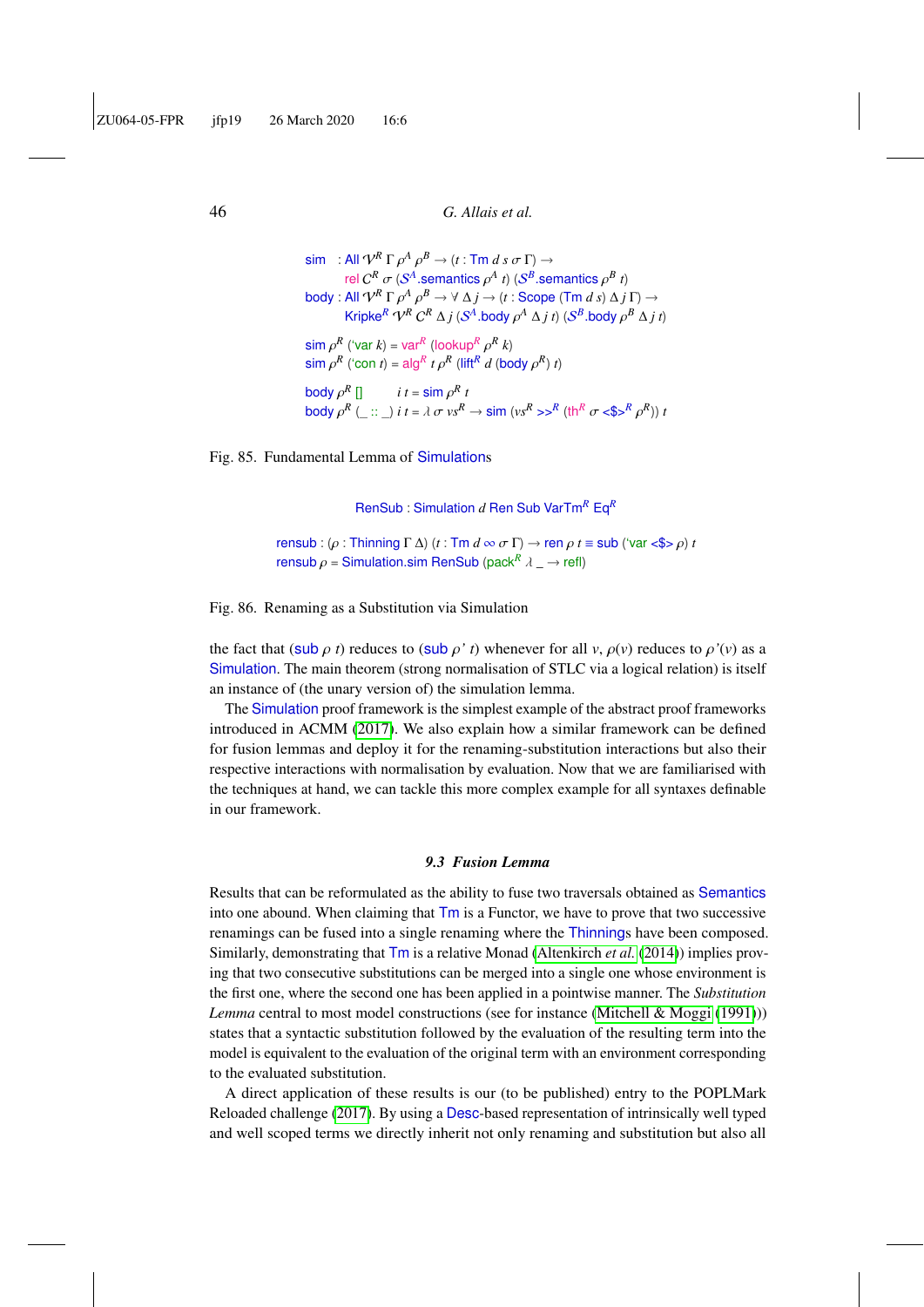four fusion lemmas as corollaries of our generic results. This allows us to remove the usual boilerplate and go straight to the point. As all of these statements have precisely the same structure, we can once more devise a framework which will, provided that its constraints are satisfied, prove a generic fusion lemma.

Fusion is more involved than simulation; we will once more step through each one of the constraints individually, trying to give the reader an intuition for why they are shaped the way they are.

#### *9.3.1 The Fusion Constraints*

The notion of fusion is defined for a triple of Semantics; each  $S<sup>i</sup>$  being defined for values in  $V^i$  and computations in  $C^i$ . The fundamental lemma associated to such a set of constraints will state that running  $S^B$  after  $S^A$  is equivalent to running  $S^{AB}$  only.

The definition of fusion is parametrised by three relations:  $\mathcal{E}^R$  relates triples of environments of values in  $(\Gamma - \text{Env}) \mathcal{V}^A \Delta$ ,  $(\Delta - \text{Env}) \mathcal{V}^B \Theta$  and  $(\Gamma - \text{Env}) \mathcal{V}^{AB} \Theta$  respectively;  $V^R$  relates pairs of values  $V^B$  and  $V^{AB}$ ; and  $C^R$ , our notion of equivalence for evaluation results, relates pairs of computation in  $C^B$  and  $C^{AB}$ .

record Fusion (*d* : Desc *I*) ( $\mathcal{S}^A$  : Semantics *d*  $\mathcal{V}^A$   $C^A$ ) ( $\mathcal{S}^B$  : Semantics *d*  $\mathcal{V}^B$   $C^B$ )  $(S^{AB} :$  Semantics  $d V^{AB} C^{AB}$  $(\mathcal{E}^R:\forall\ \Gamma\ \Delta\ \{\Theta\} \to (\Gamma-\textsf{Env})\ \mathcal{V}^A\ \Delta \to (\Delta-\textsf{Env})\ \mathcal{V}^B\ \Theta \to (\Gamma-\textsf{Env})\ \mathcal{V}^{AB}\ \Theta \to \textsf{Set})$  $({\bf \nabla}^R:{\sf Rel}\; {\bf \nabla}^B\; {\bf \nabla}^{AB})$   $({\bf \nabla}^R:{\sf Rel}\;{\bf \nabla}^B\;{\bf \nabla}^{AB})$  : Set where

The first obstacle we face is the formal definition of "running  $S^B$  after  $S^{A}$ ": for this statement to make sense, the result of running  $\mathcal{S}^A$  ought to be a term. Or rather, we ought to be able to extract a term from a  $C^A$ . Hence the first constraint: the existence of a reify<sup>A</sup> function, which we supply as a field of the record Fusion. When dealing with syntactic semantics such as renaming or substitution this function will be the identity. Nothing prevents proofs, such as the idempotence of NbE, which use a bona fide reification function that extracts terms from model values.

reify<sup>A</sup>:  $\forall \sigma \rightarrow \forall$ [ $C^A \sigma \Rightarrow \text{Tm } d \infty \sigma$ ]

Then, we have to think about what happens when going under a binder:  $S<sup>A</sup>$  will produce a Kripke function space where a syntactic value is required. Provided that  $V^A$  is VarLike, we can make use of reify to get a Scope back. Hence the second constraint.

vl^ $\mathcal{V}^A$  : VarLike  $\mathcal{V}^A$ 

Still thinking about going under binders: if three evaluation environments  $\rho^A$  in (Γ −Env)<br> $\Omega^A$  A  $\alpha^B$  in (A − Env)  $\Omega^B$  Q and  $\alpha^A$  in (F − Env)  $\Omega^{AB}$  Q are related by  $\epsilon^R$  and we are  $V^A \Delta$ ,  $\rho^B$  in ( $\Delta$  −Env)  $V^B \Theta$ , and  $\rho^{AB}$  in ( $\Gamma$  −Env)  $V^{AB} \Theta$  are related by  $\mathcal{E}^R$  and we are *given* a thinning  $\sigma$  from  $\Theta$  to  $\Omega$  then  $\rho^A$ , the thinned  $\rho^B$  and the thinned  $\rho^{AB}$  should sti given a thinning  $\sigma$  from  $\Theta$  to  $\Omega$  then  $\rho^A$ , the thinned  $\rho^B$  and the thinned  $\rho^{AB}$  should still be related related.

 $t h^{\wedge} \mathcal{E}^{R}$  :  $\mathcal{E}^{R} \Gamma \Delta \rho^{A} \rho^{B} \rho^{AB} \rightarrow (\rho : \text{Thinking } \Theta \Omega) \rightarrow$ <br> $R \Gamma \Delta \rho^{A}$  (the fine  $S^{B}$  the  $Q$  of  $B$  s) (the fine  $\mathcal{E}^R \Gamma \Delta \rho^A$  (th^Env  $\mathcal{S}^B$ .th^V  $\rho^B \rho$ ) (th^Env  $\mathcal{S}^{AB}$ .th^V  $\rho^{AB} \rho$ )

Remembering that  $\gg$  is used in the definition of body (Figure [34\)](#page-20-2) to combine two disjoint environments ( $\Gamma$  –Env)  $V \Theta$  and ( $\Delta$  –Env)  $V \Theta$  into one of type (( $\Gamma$  ++ $\Delta$ ) –Env)  $V \Theta$ ), we mechanically need a constraint stating that  $\ge$ > is compatible with  $\mathcal{E}^R$ . We demand as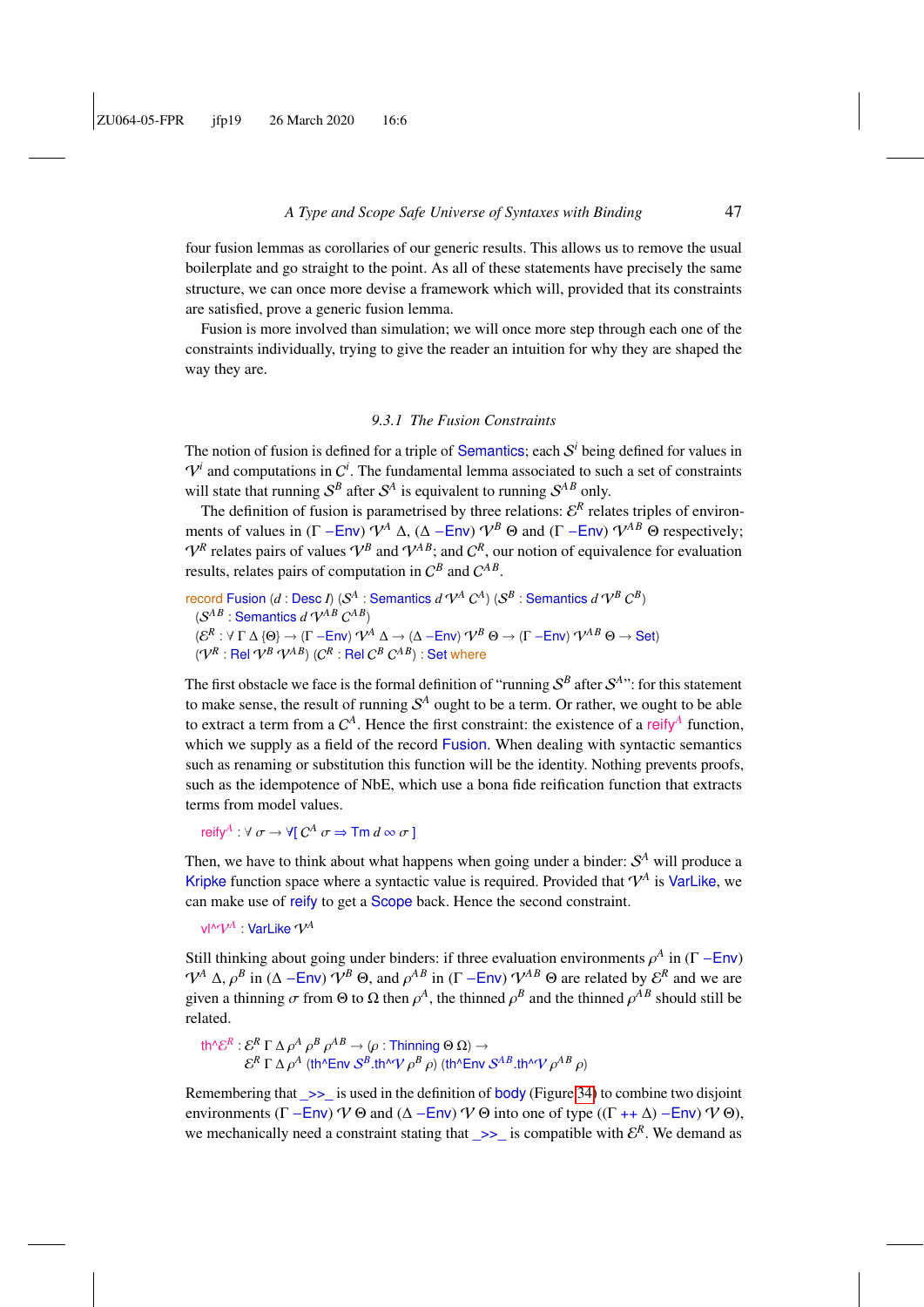an extra precondition that the values  $\rho^B$  and  $\rho^{AB}$  are extended with are related according to  $\Omega^R$ . Letty, for all the types to match up,  $\rho^A$  has to be extended with pleashelder veriables  $V^R$ . Lastly, for all the types to match up,  $\rho^A$  has to be extended with placeholder variables<br>which is possible because we have already insisted on  $\mathcal{U}^A$  being  $\mathcal{U}^A$  like which is possible because we have already insisted on  $V^A$  being VarLike.

 $\Rightarrow$ <sup>R</sup>\_:  $\mathcal{E}^R \Gamma \Delta \rho^A \rho^B \rho^{AB} \rightarrow$  All  $\mathcal{V}^R \Theta$  *vs*<sup>*B*</sup> *vs*<sup>*AB*</sup>  $\rightarrow$  All  $\mathcal{E}^R \Gamma \Delta \rho^A \rho^B \rho^A$ let *id*>>ρ<sup>A</sup> = fresh<sup>*l*</sup> νl<sup>λ</sup>ν $\varphi$ <sup>A</sup>  $\Delta$  >> th^Env *S*<sup>A</sup>. th<sup>∧</sup>V ρ<sup>A</sup> (fresh<sup>r</sup> vl<sup>λ</sup>Var Θ) in  $\mathcal{E}^R$  ( $\Theta$  ++  $\Gamma$ )  $(\Theta$  ++  $\Delta$ ) *id*>> $\rho^A$  ( $v s^B$  >>  $\rho^B$ ) ( $v s^{AB}$  >>  $\rho^{AB}$ )

We finally arrive at the constraints focusing on the semantical counterparts of the terms' constructors. Each constraint essentially states that evaluating a term with  $\mathcal{S}^A$ , reifying the result and running  $S^B$  is equivalent to using  $S^{AB}$  straight away. This can be made formal by defining the following relation  $\mathcal{R}$ .

$$
\mathcal{R}: \forall \sigma \to (\Gamma - \text{Env}) \, \mathcal{V}^A \, \Delta \to (\Delta - \text{Env}) \, \mathcal{V}^B \, \Theta \to (\Gamma - \text{Env}) \, \mathcal{V}^{AB} \, \Theta \to
$$
  
\n
$$
\text{Tr } d \, s \, \sigma \, \Gamma \to \text{Set}
$$
  
\n
$$
\mathcal{R} \, \sigma \, \rho^A \, \rho^B \, \rho^{AB} \, t = \text{rel } C^R \, \sigma \, (\text{eval}^B \, \rho^B \, (\text{reify}^A \, \sigma \, (\text{eval}^A \, \rho^A \, t))) \, (\text{eval}^{AB} \, \rho^{AB} \, t)
$$

When evaluating a variable, on the one hand  $S<sup>A</sup>$  will look up its meaning in the evaluation environment, turn the resulting value into a computation which will get reified and then the result will be evaluated with  $S^B$ . Provided that all three evaluation environments are related by  $\mathcal{E}^R$  this should be equivalent to looking up the value in  $\mathcal{S}^{AB}$ 's environment and turning it into a computation. Hence the constraint var*<sup>R</sup>* :

 $\text{var}^R : \mathcal{E}^R \Gamma \Delta \rho^A \rho^B \rho^{AB} \rightarrow \forall \ v \rightarrow \mathcal{R} \sigma \rho^A \rho^B \rho^{AB} \ (\forall \text{ar } v)$ ρ ρ ρ ρ

The case of the algebra follows a similar idea albeit being more complex: a term gets evaluated using  $S^A$  and to be able to run  $S^B$  afterwards we need to recover a piece of syntax. This is possible if the Kripke functional spaces are reified by being fed placeholder  $\mathcal{V}^A$ arguments (which can be manufactured thanks to the  $V^{\uparrow}\mathcal{V}^A$  we mentioned before) and then quoted. Provided that the result of running  $S^B$  on that term is related via  $\llbracket d \rrbracket^R$  (Kripke<sup>R</sup>  $V^R$  C<sup>R</sup>) to the result of running  $S^{AB}$  on the original term, the alg<sup>R</sup> constraint states that the two evaluations yield related computations.

$$
\operatorname{alg}^{R}: \mathcal{E}^{R} \Gamma \Delta \rho^{A} \rho^{B} \rho^{AB} \rightarrow (b : \llbracket d \rrbracket (\text{Scope } (\text{Tm } d \text{ s})) \sigma \Gamma) \rightarrow
$$
\n
$$
\text{let } b^{A} : \llbracket d \rrbracket (\text{Kripke } \mathcal{V}^{A} C^{A}) \_-\_
$$
\n
$$
b^{A} = \operatorname{fmap} d (S^{A} \text{.body } \rho^{A}) b
$$
\n
$$
b^{B} = \operatorname{fmap} d (\lambda \Delta i \rightarrow S^{B} \text{.body } \rho^{B} \Delta i \circ \text{quote}^{A} \Delta i) b^{A}
$$
\n
$$
b^{AB} = \operatorname{fmap} d (S^{AB} \text{.body } \rho^{AB}) b
$$
\n
$$
\text{in } \llbracket d \rrbracket^{R} (\text{Kripke}^{R} \mathcal{V}^{R} C^{R}) b^{B} b^{AB} \rightarrow \mathcal{R} \sigma \rho^{A} \rho^{B} \rho^{AB} (\text{con } b)
$$

#### *9.3.2 The Fundamental Lemma of Fusion*

This set of constraints is enough to prove a fundamental lemma of Fusion stating that from a triple of related environments, one gets a pair of related computations: the composition of  $S<sup>A</sup>$  and  $S<sup>B</sup>$  on one hand and  $S<sup>AB</sup>$  on the other. This lemma is once again proven mutually with its counterpart for Semantics's body's action on Scopes.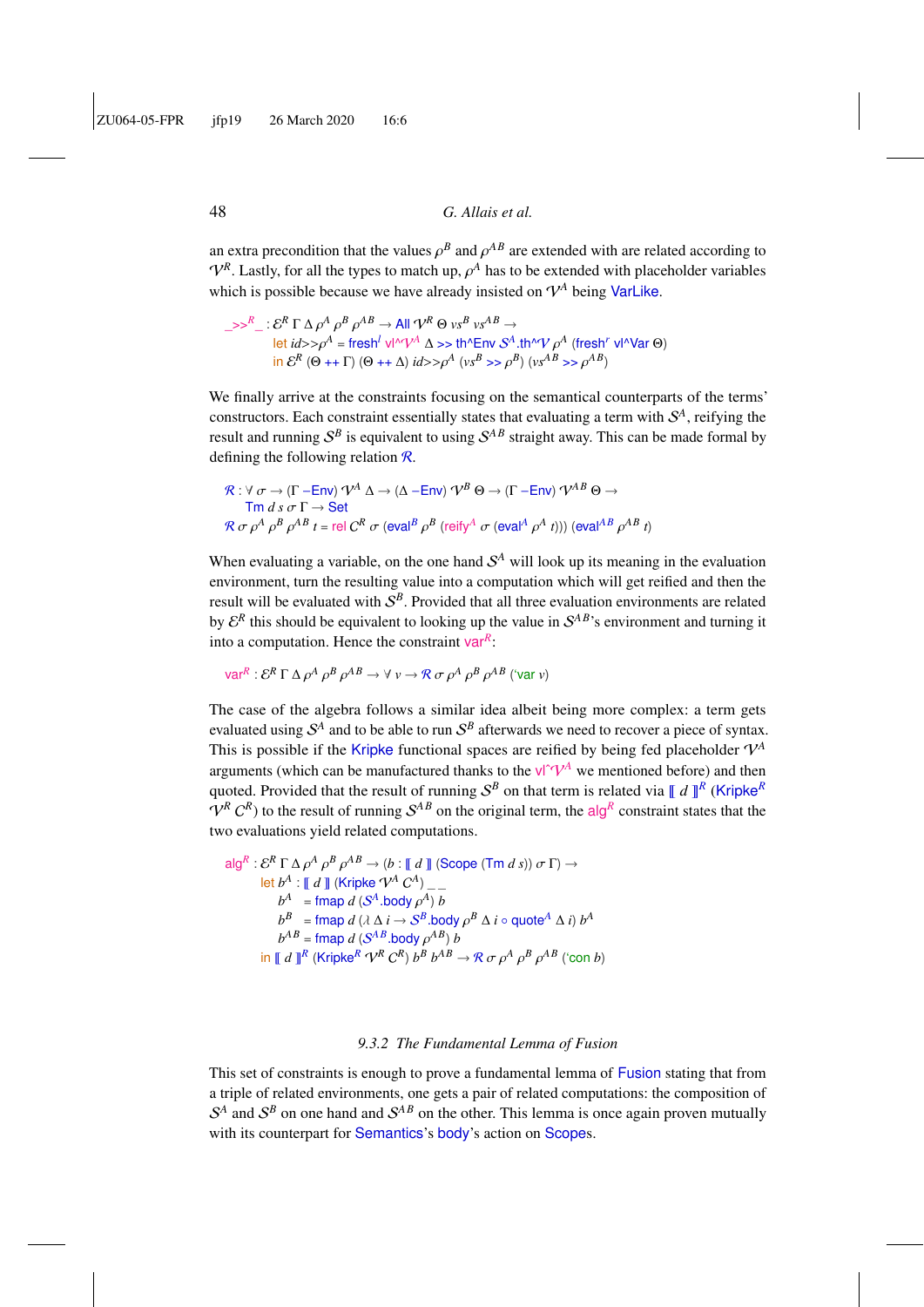fusion: 
$$
\mathcal{E}^R \Gamma \Delta \rho^A \rho^B \rho^{AB} \rightarrow (t : \text{Tr } d \text{ s } \sigma \Gamma) \rightarrow \mathcal{R} \sigma \rho^A \rho^B \rho^{AB} t
$$

Fig. 87. Fundamental Lemma of Fusion

#### *9.3.3 Instances of Fusion*

A direct consequence of this result is the four lemmas collectively stating that any pair of renamings and / or substitutions can be fused together to produce either a renaming (in the renaming-renaming interaction case) or a substitution (in all the other cases). One such example is the fusion of substitution followed by renaming into a single substitution where the renaming has been applied to the environment.

> subren : (*t* : Tm *d i*  $\sigma$  Γ) ( $\rho$ <sub>1</sub> : (Γ −Env) (Tm *d* ∞)  $\Delta$ ) ( $\rho$ <sub>2</sub> : Thinning  $\Delta$  Θ)  $\rightarrow$ ren  $\rho_2$  (sub  $\rho_1$  *t*)  $\equiv$  sub (ren  $\rho_2$  <\$>  $\rho_1$ ) *t*

Fig. 88. A Corollary: Substitution-Renaming Fusion

Another corollary of the fundamental lemma of fusion is the observation that Kaiser, Schäfer, and Stark [\(2018\)](#page-58-9) make: *assuming functional extensionality*, all the ACMM [\(2017\)](#page-55-6) traversals are compatible with variable renaming. We reproduced this result generically for all syntaxes (see accompanying code). The need for functional extensionality arises in the proof when dealing with subterms which have extra bound variables. These terms are interpreted as Kripke functional spaces in the host language and we can only prove that they take equal inputs to equal outputs. An intensional notion of equality will simply not do here. As a consequence, we refrain from using the generic result in practice when an axiom-free alternative is provable. Kaiser, Schäfer and Stark's observation naturally raises the question of whether the same semantics are also stable under substitution. Our semantics implementing printing with names is a clear counter-example.

#### *9.4 Definition of Bisimilarity for Co-finite Objects*

Although we were able to use propositional equality when studying syntactic traversals working on terms, it is not the appropriate notion of equality for co-finite trees. What we want is a generic coinductive notion of bisimilarity for all co-finite tree types obtained as the unfolding of a description. Two trees are bisimilar if their top layers have the same shape and their substructures are themselves bisimilar. This is precisely the type of relation  $\llbracket \cdot \rrbracket^R$ was defined to express. Hence the following coinductive relation.

record  $\approx$  ^ $\infty$ Tm (*d* : Desc *I*) (*s* : Size) (*i* : *I*) (*t u* :  $\infty$ Tm *ds i*) : Set where coinductive field force : { $s \in S$  : Size<  $s$ }  $\to \llbracket d \rrbracket^R$  ( $\lambda \perp i \to \infty$ ^∞Tm *d sr i*) ( $t$  .force) (*u* .force)

Fig. 89. Generic Notion of Bisimilarity for Co-finite Trees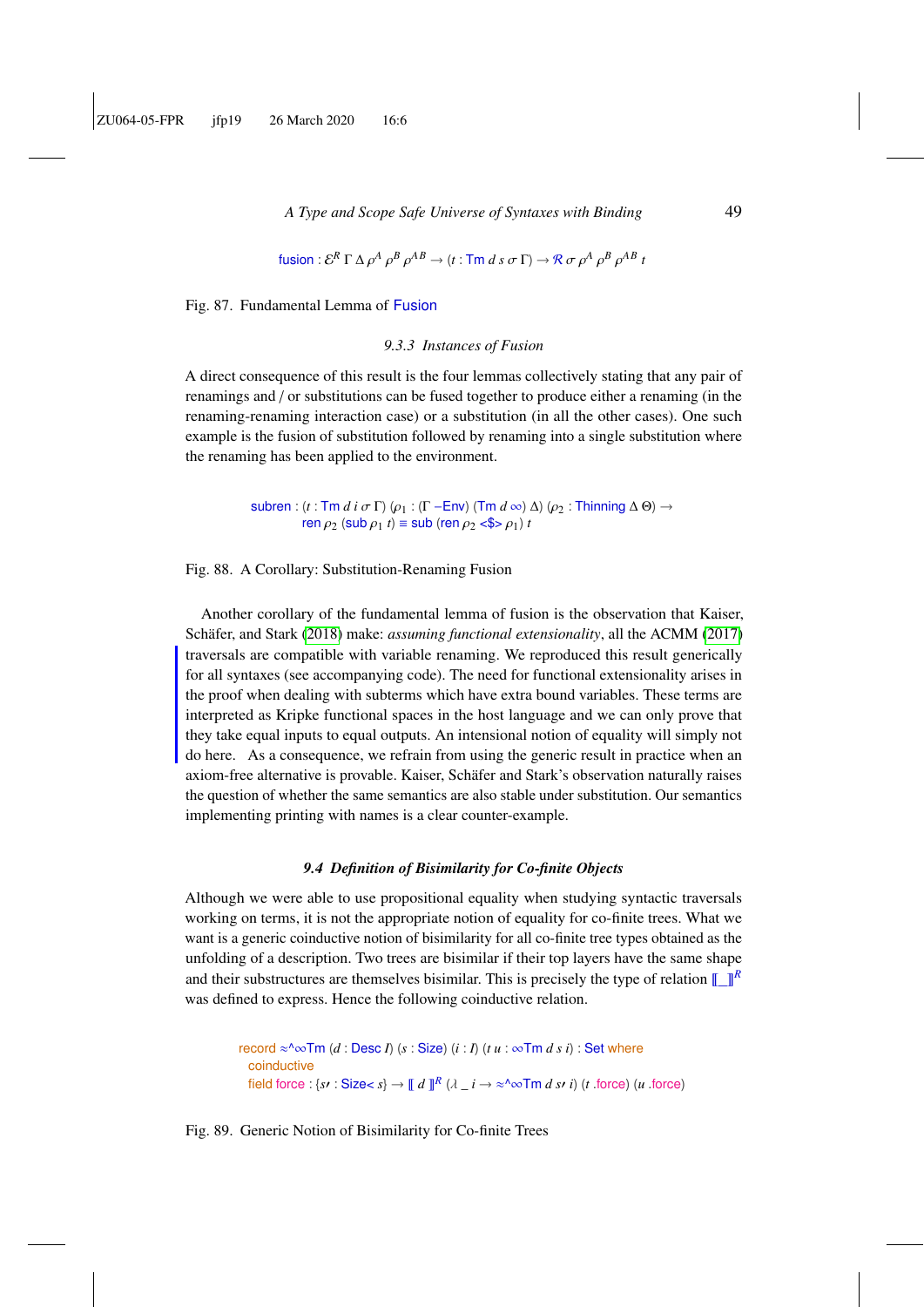We can then prove by coinduction that this generic definition always gives rise to an equivalence relation by using the relator's stability properties (if *R* is reflexive / symmetric / transitive then so is ( $\llbracket d \rrbracket^R R$ ) mentioned in Section [9.1.](#page-43-1)

```
refl : ≈^∞Tm d s i t t
sym : \alpha \inftyTm d s i t u \rightarrow \alpha \inftyTm d s i u t
trans : \approx<sup>n</sup>\inftyTm d s i t u \rightarrow \approx<sup>n\inftyTm d s i i v \rightarrow \infty<sup>n\inftyTm d s i t v</sup></sup>
```
This definition can be readily deployed to prove e.g. that the unfolding of  $01 \circ$  defined in Section [8.1](#page-38-2) is indeed bisimilar to  $01 \cdots$  which was defined in direct style. The proof is straightforward due to the simplicity of this example: the first refl witnesses the fact that both definitions pick the same constructor (a cons cell), the second that they carry the same natural number, and we can conclude by an appeal to the coinduction hypothesis.

eq-01 :  $\{i : \text{Size}\} \rightarrow \infty$   $\infty$  Tm (CListD N)  $i$  tt 01 $\cdots$  (unfold 01 $\circ$ )  $eq-10$ :  $\{i : \text{Size}\} \rightarrow \infty$  m (CListD N)  $i$  tt  $10 \cdots$  (unfold  $(1 :: 0 :: 1 :: \infty$  s z)) eq-01  $f$  .force = refl, refl, eq-10, tt eq-10  $force = refl$ , refl, eq-01, tt

#### 10 Related Work

#### *10.1 Variable Binding*

<span id="page-49-0"></span>The representation of variable binding in formal systems has been a hot topic for decades. Part of the purpose of the first POPLMark challenge [\(2005\)](#page-55-15) was to explore and compare various methods.

Having based our work on a de Bruijn encoding of variables, and thus a canonical treatment of  $\alpha$ -equivalence classes, our work has no direct comparison with permutationbased treatments such as those of Pitts' and Gabbay's nominal syntax [\(2002\)](#page-57-10).

Our generic universe of syntax is based on scoped and typed de Bruijn indices [\(de Bruijn](#page-57-3) [\(1972\)](#page-57-3)) but it is not a necessity. It is for instance possible to give an interpretation of Descriptions corresponding to Chlipala's Parametric Higher-Order Abstract Syntax [\(2008\)](#page-56-9) and we would be interested to see what the appropriate notion of Semantics is for this representation.

#### *10.2 Alternative Binding Structures*

The binding structure we present here is based on a flat, lexical scoping strategy. There are other strategies and it would be interesting to see whether our approach could be reused in these cases.

Weirich, Yorgey, and Sheard's work [\(2011\)](#page-60-1) encompassing a large array of patterns (nested, recursive, telescopic, and n-ary) can inform our design. They do not enforce scoping invariants internally which forces them to introduce separate constructors for a simple binder, a recursive one, or a telescopic pattern. They recover guarantees by giving their syntaxes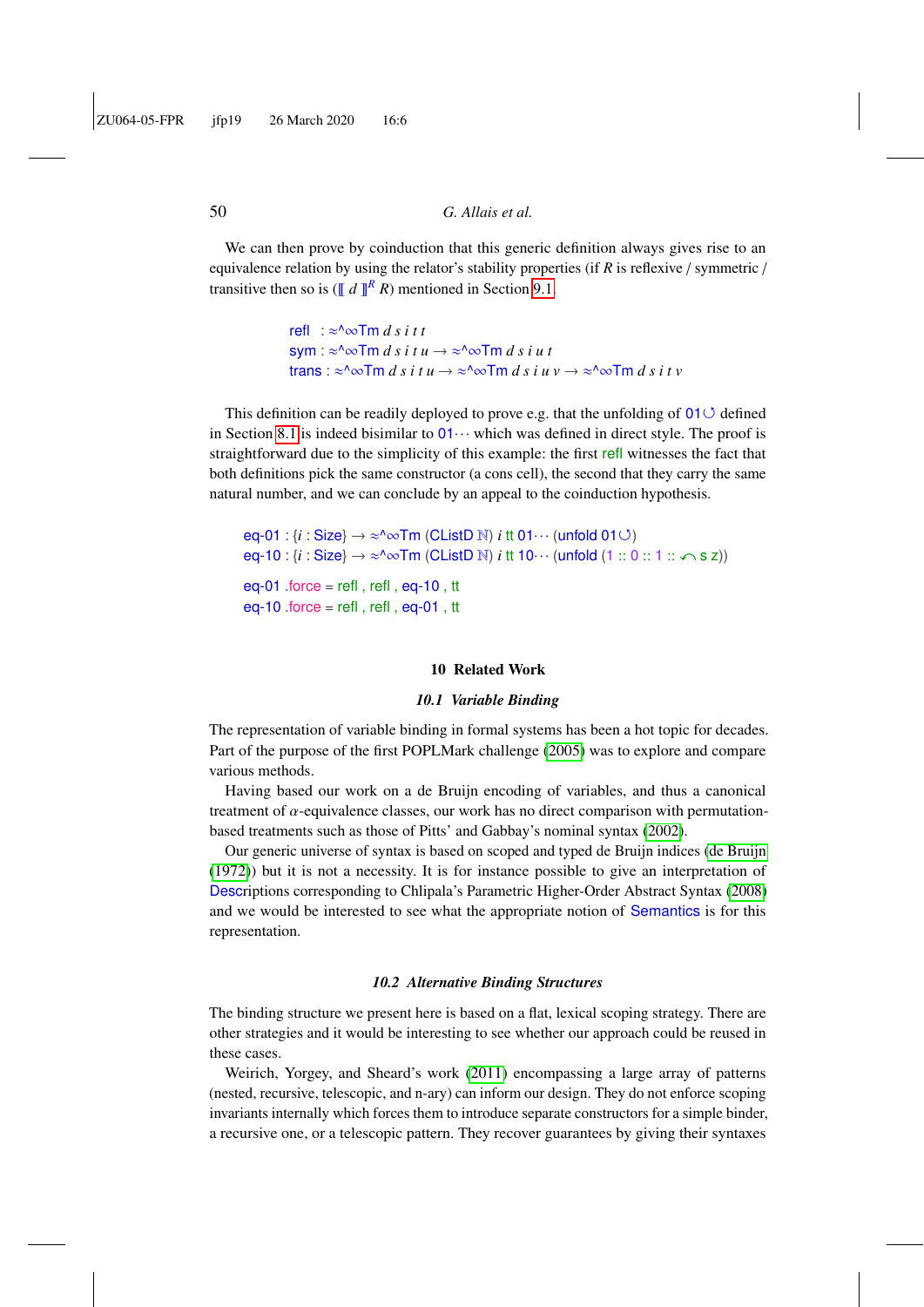a nominal semantics thus bolting down the precise meaning of each combinator and then proving that users may only generate well formed terms.

Bach Poulsen, Rouvoet, Tolmach, Krebbers and Visser [\(2018\)](#page-55-1) introduce notions of scope graphs and frames to scale the techniques typical of well scoped and typed deep embeddings to imperative languages. They showcase the core ideas of their work using STLC extended with references and then demonstrate that they can already handle a large subset of Middleweight Java. We have demonstrated that our framework could be used to define effectful semantics by choosing an appropriate monad stack [\(Moggi](#page-59-11) [\(1991\)](#page-59-11)). This suggests we should be able to model STLC+Ref. It is however clear that the scoping structures handled by scope graphs and frames are, in their full generality, out of reach for our framework. In constrast, our work shines by its generality: we define an entire universe of syntaxes and provide users with traversals and lemmas implemented *once and for all*.

Many other opportunities to enrich the notion of binder in our library are highlighted by Cheney [\(2005\)](#page-56-10). As we have demonstrated in Sections [7.5](#page-31-0) and [7.6](#page-33-0) we can already handle let-bindings generically for all syntaxes. We are currently considering the modification of our system to handle deeply-nested patterns by removing the constraint that the binders' and variables' sorts are identical. A notion of binding corresponding to hierarchical namespaces would be an exciting addition.

We have demonstrated how to write generic programs over the potentially cyclic structures of Ghani, Hamana, Uustalu and Vene [\(2006\)](#page-59-12). Further work by Hamana [\(2009\)](#page-57-11) yielded a different presentation of cyclic structures which preserves sharing: pointers can not only refer to nodes above them but also across from them in the cyclic tree. Capturing this class of inductive types as a set of syntaxes with binding and writing generic programs over them is still an open problem.

#### *10.3 Semantics of Syntaxes with Binding*

An early foundational study of a general *semantic* framework for signatures with binding, algebras for such signatures, and initiality of the term algebra, giving rise to a categorical 'program' for substitution and proofs of its properties, was given by Fiore, Plotkin and Turi [\(Fiore](#page-57-12) *et al.* [\(1999\)](#page-57-12)). They worked in the category of presheaves over renamings, (a skeleton of) the category of finite sets. The presheaf condition corresponds to our notion of being Thinnable. Exhibiting algebras based on both de Bruijn *level* and *index* encodings, their approach isolates the usual (abstract) arithmetic required of such encodings.

By contrast, we are working in an *implemented* type theory where the encoding can be understood as its own foundation without appeal to an external mathematical semantics. We are able to go further in developing machine-checked such implementations and proofs, themselves generic with respect to an abstract syntax Desc of syntaxes-with-binding. Moreover, the usual source of implementation anxiety, namely concrete arithmetic on de Bruijn indices, has been successfully encapsulated via the  $\Box$  coalgebra structure. It is perhaps noteworthy that our type-theoretic constructions, by contrast with their categorical ones, appear to make fewer commitments as to functoriality, thinnability, etc. in our specification of semantics, with such properties typically being *provable* as a further instance of our framework.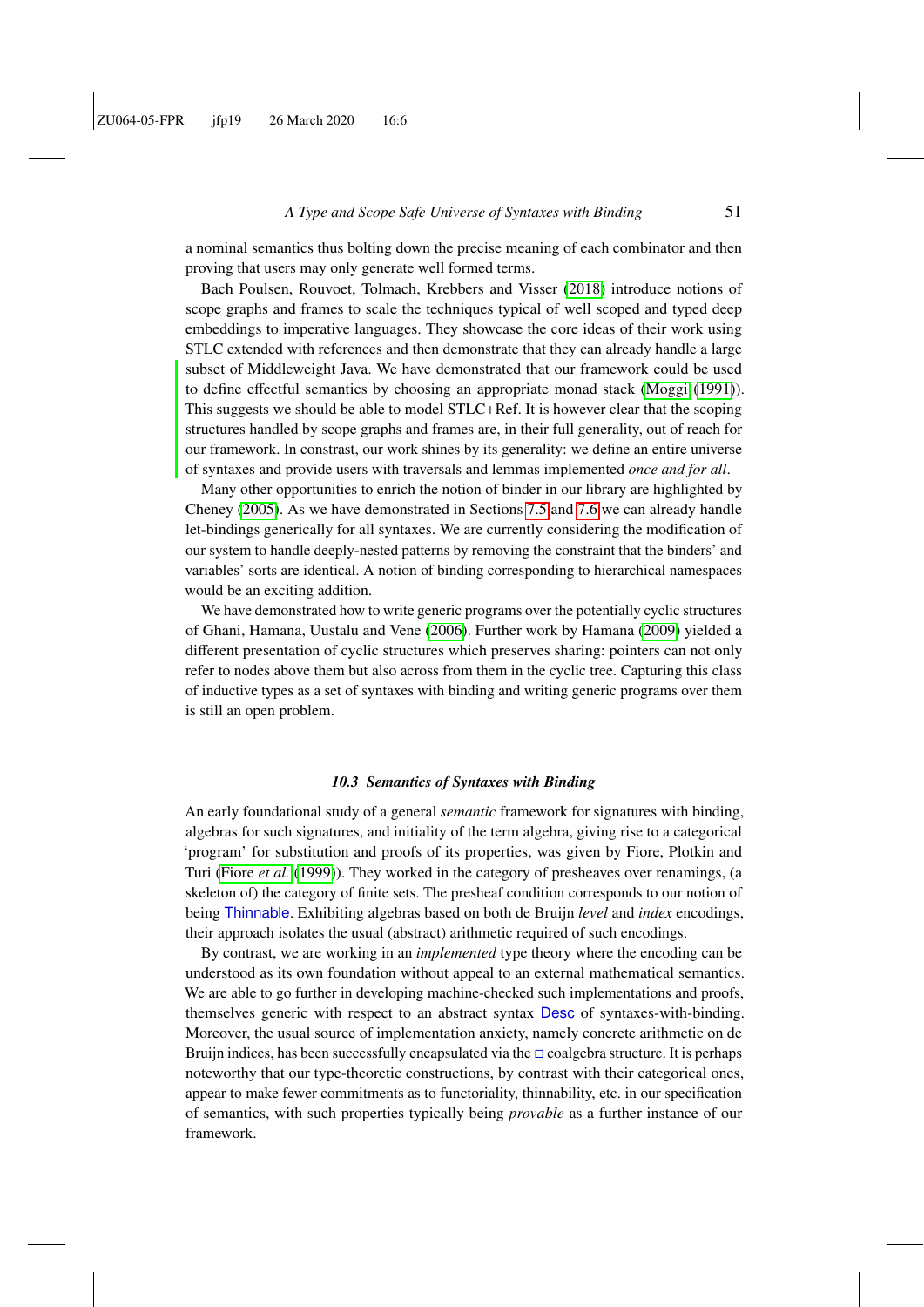#### *10.4 Meta-Theory Automation via Tactics and Code Generation*

The tediousness of repeatedly proving similar statements has unsurprisingly led to various attempts at automating the pain away via either code generation or the definition of tactics. These solutions can be seen as untrusted oracles driving the interactive theorem prover.

Polonowski's DBGen [\(2013\)](#page-59-14) takes as input a raw syntax with comments annotating binding sites. It generates a module defining lifting, substitution as well as a raw syntax using names and a validation function transforming named terms into de Bruijn ones; we refrain from calling it a scopechecker as terms are not statically proven to be well scoped.

Kaiser, Schäfer, and Stark [\(2018\)](#page-58-9) build on our previous paper to draft possible theoretical foundations for Autosubst, a so-far untrusted set of tactics. The paper is based on a specific syntax: well scoped call-by-value System F. In contrast, our effort has been here to carve out a precise universe of syntaxes with binding and give a systematic account of these syntaxes' semantics and proofs.

Keuchel, Weirich, and Schrijvers' Needle [\(2016\)](#page-58-10) is a code generator written in Haskell producing syntax-specific Coq modules implementing common traversals and lemmas about them.

#### *10.5 Universes of Syntaxes with Binding*

Keeping in mind Altenkirch and McBride's observation that generic programming is everyday programming in dependently-typed languages [\(2002\)](#page-55-13), we can naturally expect generic, provably sound, treatments of these notions in tools such as Agda or Coq.

Keuchel [\(2011\)](#page-58-11) together with Jeuring [\(2012\)](#page-58-2) define a universe of syntaxes with binding with a rich notion of binding patterns closed under products but also sums as long as the disjoint patterns bind the same variables. They give their universe two distinct semantics: a first one based on well scoped de Bruijn indices and a second one based on Parametric Higher-Order Abstract Syntax (PHOAS) [\(Chlipala](#page-56-9) [\(2008\)](#page-56-9)) together with a generic conversion function from the de Bruijn syntax to the PHOAS one. Following McBride [\(2005\)](#page-59-15), they implement both renaming and substitution in one fell swoop. They leave other opportunities for generic programming and proving to future work.

Keuchel, Weirich, and Schrijvers' Knot [\(2016\)](#page-58-10) implements as a set of generic programs the traversals and lemmas generated in specialised forms by their Needle program. They see Needle as a pragmatic choice: working directly with the free monadic terms over finitary containers would be too cumbersome. In our experience solving the POPLMark Reloaded challenge, Agda's pattern synonyms make working with an encoded definition almost seamless.

The GMeta generic framework [\(2012\)](#page-58-12) provides a universe of syntaxes and offers various binding conventions (locally nameless [\(Charguéraud](#page-56-11) [\(2012\)](#page-56-11)) or de Bruijn indices). It also generically implements common traversals (e.g. computing the sets of free variables, shifting de Bruijn indices or substituting terms for parameters) as well as common predicates (e.g. being a closed term) and provides generic lemmas proving that they are well behaved. It does not offer a generic framework for defining new well scoped-and-typed semantics and proving their properties.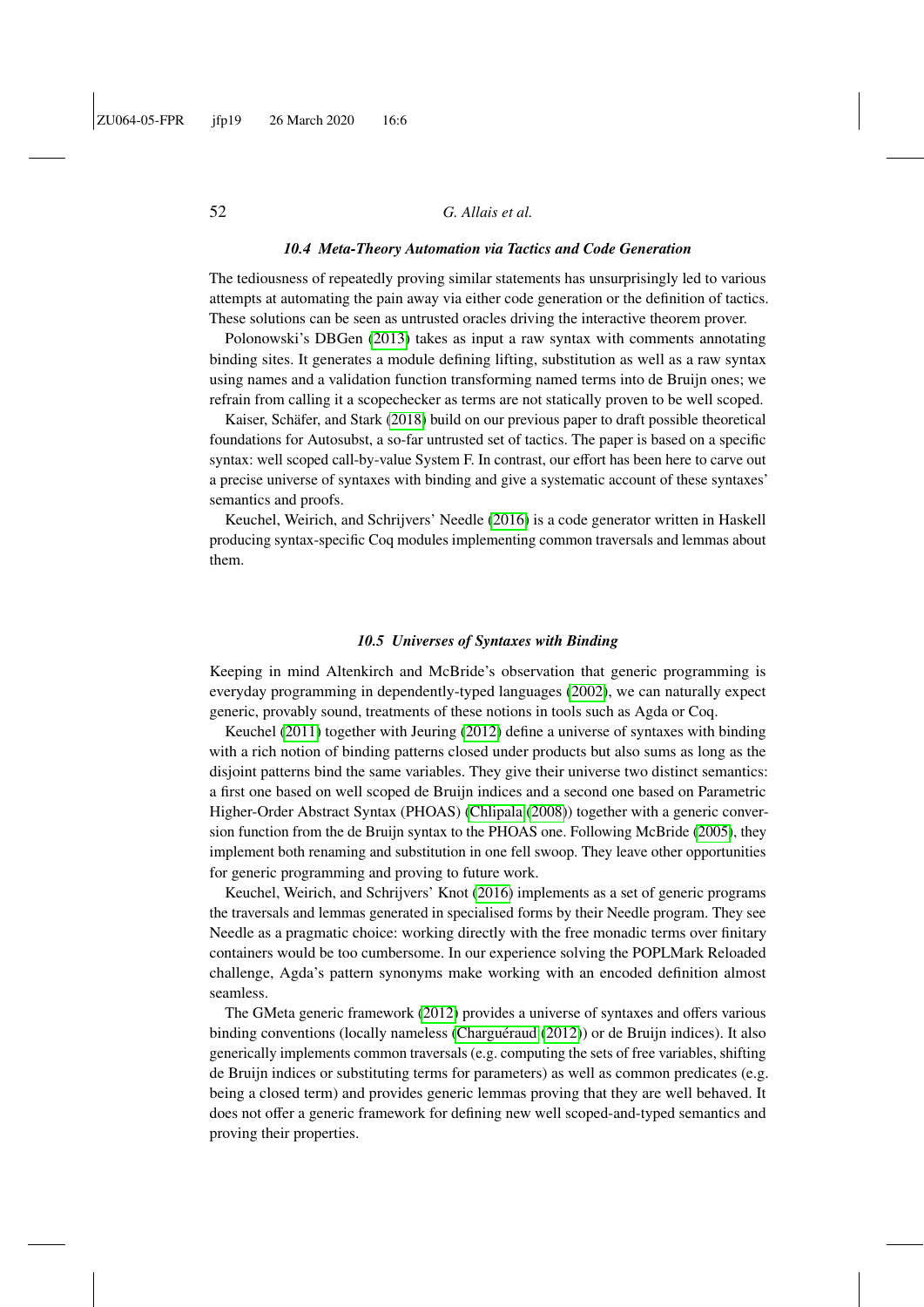Érdi [\(2018\)](#page-57-13) defines a universe inspired by a first draft of this paper and gives three different interpretations (raw, scoped and typed syntax) related via erasure. He provides scope- and type- preserving renaming and substitution as well as various generic proofs that they are well behaved but offers neither a generic notion of semantics, nor generic proof frameworks.

Copello [\(2017\)](#page-56-12) works with *named* binders and defines nominal techniques (e.g. name swapping) and ultimately α-equivalence over a universe of regular trees with binders inspired by Morris' [\(2006\)](#page-59-16).

#### *10.6 Fusion of Successive Traversals*

The careful characterisation of the successive recursive traversals which can be fused together into a single pass in a semantics-preserving way is not new. This transformation is a much needed optimisation principle in a high-level functional language.

Through the careful study of the recursion operator associated to each strictly positive datatype, Malcolm [\(1990\)](#page-58-13) defined optimising fusion proof principles. Other optimisations such as deforestation [\(Wadler](#page-60-2) [\(1990\)](#page-60-2)) or the compilation of a recursive definition into an equivalent abstract machine-based tail-recursive program [\(Cortiñas & Swierstra](#page-56-13) [\(2018\)](#page-56-13)) rely on similar generic proofs that these transformations are meaning-preserving.

#### 11 Conclusion and Future Work

Recalling our earlier work [\(2017\)](#page-55-6) we have started from an example of a scope- and typesafe language (the simply typed  $\lambda$ -calculus), have studied common invariant preserving traversals and noticed their similarity. After introducing a notion of semantics and refactoring these traversals as instances of the same fundamental lemma, we have observed the tight connection between the abstract definition of semantics and the shape of the language.

By extending a universe of datatype descriptions to support a notion of binding, we have given a generic presentation of syntaxes with binding. We then described a large class of scope- and type-safe generic programs acting on all of them. We started with syntactic traversals such as renaming and substitution. We then demonstrated how to write a small compiler pipeline: scope checking, type checking and elaboration to a core language, desugaring of new constructors added by a language transformer, dead code elimination and inlining, partial evaluation, and printing with names.

We have seen how to construct generic proofs about these generic programs. We first introduced a Simulation relation showing what it means for two semantics to yield related outputs whenever they are fed related input environments. We then built on our experience to tackle a more involved case: identifying a set of constraints guaranteeing that two semantics run consecutively can be subsumed by a single pass of a third one.

We have put all of these results into practice by using them to solve the (to be published) POPLMark Reloaded challenge which consists of formalising strong normalisation for the simply typed  $\lambda$ -calculus via a logical-relation argument. This also gave us the opportunity to try our framework on larger languages by tackling the challenge's extensions to sum types and Gödel's System T.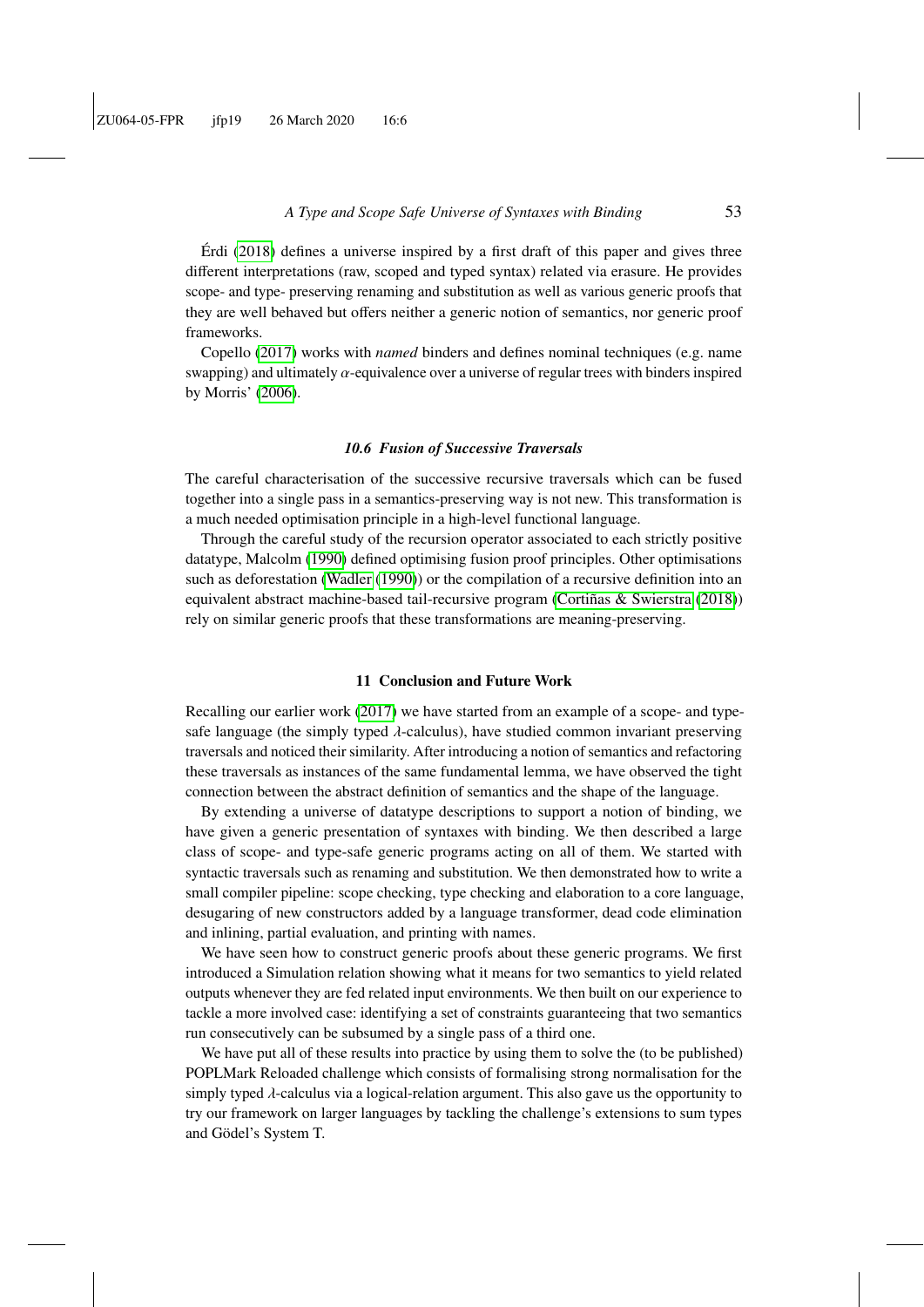Finally, we have demonstrated that this formalisation can be re-used in other domains by seeing our syntaxes with binding as potentially cyclic terms. Their unfolding is a nonstandard semantics and we provide the user with a generic notion of bisimilarity to reason about them.

#### *11.1 Limitations of the Current Framework*

Although quite versatile already our current framework has some limitations which suggest avenues for future work. We list these limitations from easiest to hardest to resolve. Remember that each modification to the universe of syntaxes needs to be given an appropriate semantics.

Closure under Products Our current universe of descriptions is closed under sums as demonstrated in Section [5.](#page-17-1) It is however not closed under products: two arbitrary rightnested products conforming to a description may disagree on the sort of the term they are constructing. An approach where the sort is an input from which the description of allowed constructors is computed (à la Dagand [\(2013\)](#page-57-14) where, for instance, the 'lam constructor is only offered if the input sort is a function type) would not suffer from this limitation.

Unrestricted Variables Our current notion of variable can be used to form a term of any kind. We remarked in Sections [7.3](#page-26-0) and [7.4](#page-28-0) that in some languages we want to restrict this ability to one kind in particular. In that case, we wanted users to only be able to use variables at the kind Infer of our bidirectional language. For the time being we made do by restricting the environment values our Semantics use to a subset of the kinds: terms with variables of the wrong kind will not be given a semantics.

Flat Binding Structure Our current setup limits us to flat binding structures: variable and binder share the same kinds. This prevents us from representing languages with binding patterns, for instance pattern-matching let-binders which can have arbitrarily nested patterns taking pairs apart.

Closure under Derivation One-hole contexts play a major role in the theory of programming languages. Just like the one-hole context of a datatype is a datatype [\(Abbott](#page-54-2) *et al.* [\(2005\)](#page-54-2)), we would like our universe to be closed under derivatives so that the formalisation of e.g. evaluation contexts could benefit directly from the existing machinery.

Closure under Closures Jander's work on formalising and certifying continuation passing style transformations [\(Jander](#page-58-14) [\(2019\)](#page-58-14)) highlighted the need for a notion of syntaxes with closures. Recalling that our notion of Semantics is always compatible with precomposition with a renaming [\(Kaiser](#page-58-9) *et al.* [\(2018\)](#page-58-9)) but not necessarily precomposition with a substitution (printing is for instance not stable under substitution), accommodating terms with suspended substitutions is a real challenge. Preliminary experiments show that a drastic modification of the type of the fundamental lemma of Semantics makes dealing with such closures possible. Whether the resulting traversal has good properties that can be proven generically is still an open problem.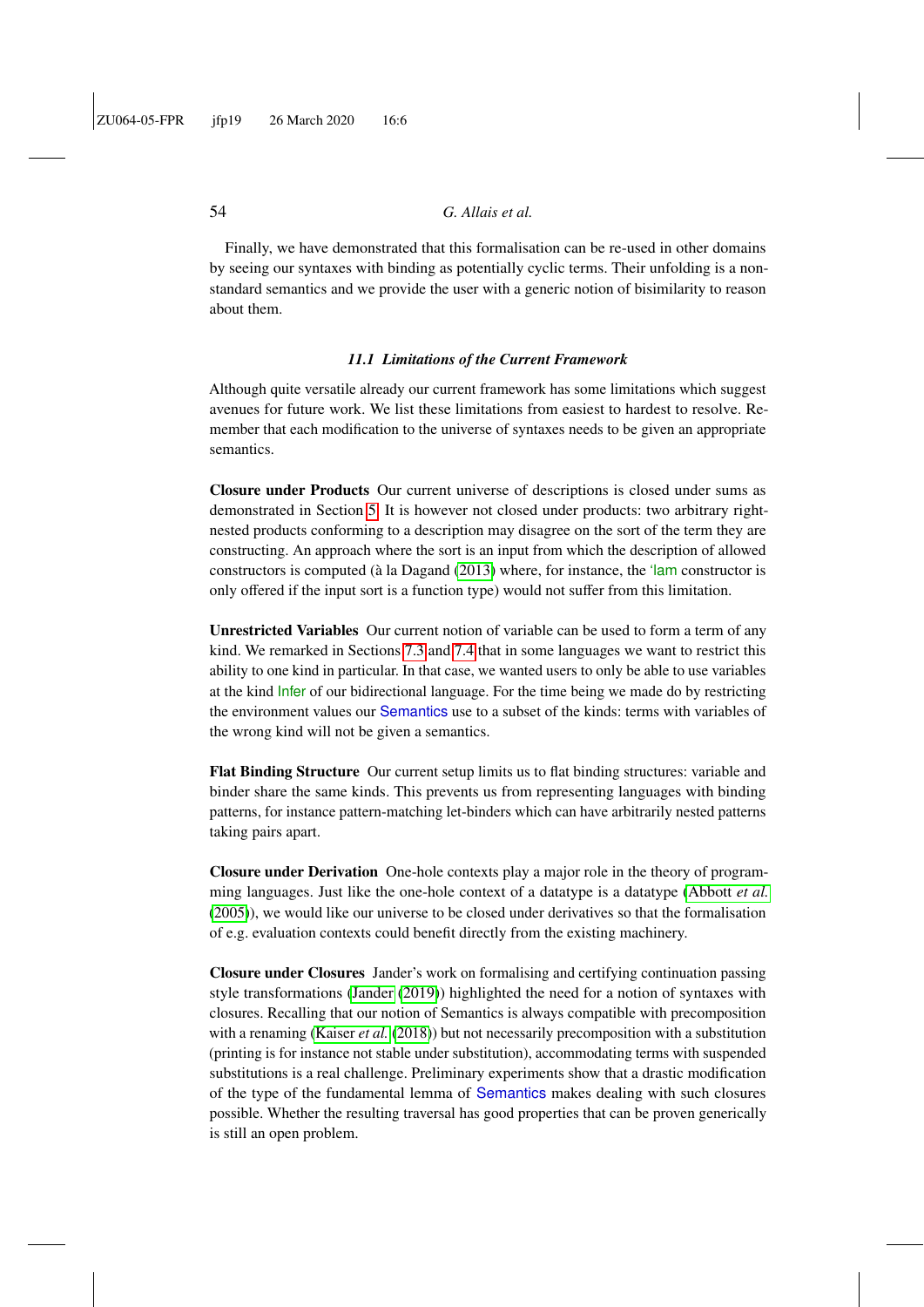#### *11.2 Future work*

The diverse influences leading to this work suggest many opportunities for future research.

- Our example of the elaboration of an enriched language to a core one, ACMM's implementation of a Continuation Passing Style conversion function, and Jander's work [\(2019\)](#page-58-14) on the certification of a intrinsically typed CPS transformation raises the question of how many such common compilation passes can be implemented generically.
- Our universe only includes syntaxes that allow unrestricted variable use. Variables may be used multiple times or never, with no restriction. We are interested in representing syntaxes that only allow single use of variables, such as term calculi for linear logic [\(Benton](#page-56-14) *et al.* [\(1993\)](#page-56-14); [Barber](#page-55-16) [\(1996\)](#page-55-16); [Atkey & Wood](#page-55-17) [\(2018\)](#page-55-17)), or that annotate variables with usage information [\(Brunel](#page-56-15) *et al.* [\(2014\)](#page-56-15); [Ghica & Smith](#page-57-15) [\(2014\)](#page-57-15); [Petricek](#page-59-17) *[et al.](#page-59-17)* [\(2014\)](#page-59-17)), or arrange variables into non-list like structures such as bunches [\(O'Hearn](#page-59-18) [\(2003\)](#page-59-18)), or arbitrary algebraic structures [\(Licata](#page-58-15) *et al.* [\(2017\)](#page-58-15)), and in investigating what form a generic semantics for these syntaxes takes.
- An extension of McBride's theory of ornaments [\(2017\)](#page-59-19) could provide an appropriate framework to formalise and mechanise the connection between various languages, some being seen as refinements of others. This is particularly evident when considering the informative typechecker (see the accompanying code) which given a scoped term produces a scoped-and-typed term by type-checking or type-inference.
- Our work on the POPLMark Reloaded challenge highlights a need for generic notions of congruence closure which would come with guarantees (if the original relation is stable under renaming and substitution so should the closure). Similarly, the "evaluation contexts" corresponding to a syntax could be derived automatically by building on the work of Huet [\(1997\)](#page-58-16) and Abbott, Altenkirch, McBride and Ghani [\(2005\)](#page-54-2), allowing us to revisit previous work based on concrete instances of ACMM such as McLaughlin, McKinna and Stark [\(2018\)](#page-59-20).

We now know how to generically describe syntaxes and their well behaved semantics. We can now start asking what it means to define well behaved judgments. Why stop at helping the user write their specific language's meta-theory when we could study meta-meta-theory?

#### References

- <span id="page-54-2"></span>Abbott, Michael Gordon, Altenkirch, Thorsten, McBride, Conor, & Ghani, Neil. (2005). δ for data: Differentiating data structures. *Fundam. inform.*, 65(1-2), 1–28.
- <span id="page-54-1"></span>Abel, Andreas. (2010). MiniAgda: Integrating Sized and Dependent Types. *Pages 14–28 of:* Bove, Ana, Komendantskaya, Ekaterina, & Niqui, Milad (eds), *Proceedings Workshop on Partiality and Recursion in Interactive Theorem Provers, PAR 2010, Edinburgh, UK, 15th July 2010.* EPTCS, vol. 43.
- <span id="page-54-0"></span>Abel, Andreas, Pientka, Brigitte, Thibodeau, David, & Setzer, Anton. (2013). Copatterns: programming infinite structures by observations. *Pages 27–38 of: ACM SIGPLAN Notices*, vol. 48. ACM.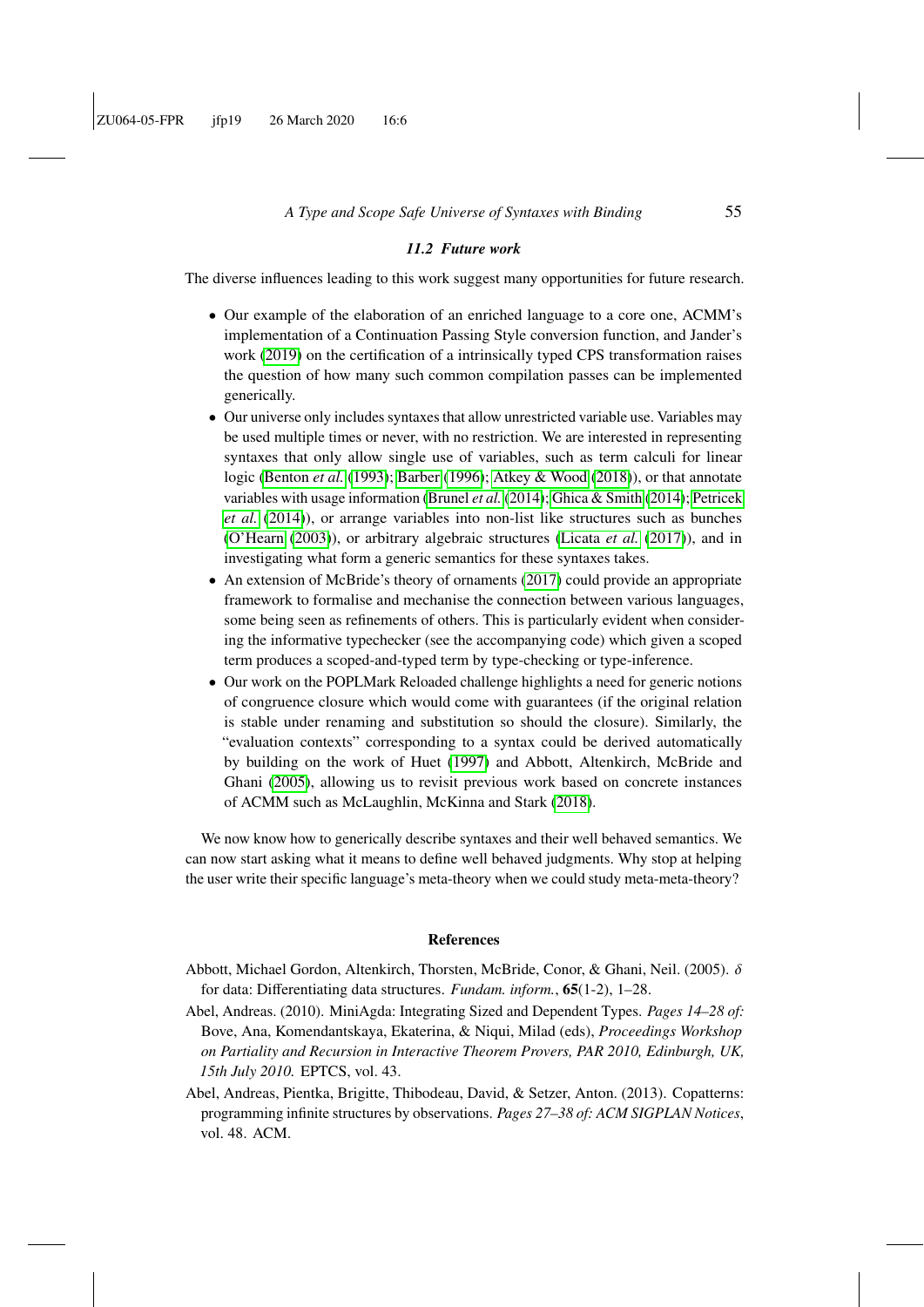- <span id="page-55-14"></span>Abel, Andreas, Momigliano, Alberto, & Pientka, Brigitte. (2017). POPLMark Reloaded. *Proceedings of the Logical Frameworks and Meta-Languages: Theory and Practice workshop*.
- <span id="page-55-11"></span>Allais, Guillaume. (2018). agdarsec – Total parser combinators. *Pages 45–59 of:* Boldo, Sylvie, & Magaud, Nicolas (eds), *JFLA 2018 Journées Francophones des Langages Applicatifs*. Banyuls-sur-Mer, France: publié par les auteurs.
- <span id="page-55-6"></span>Allais, Guillaume, Chapman, James, McBride, Conor, & McKinna, James. (2017). Typeand-scope safe programs and their proofs. *Pages 195–207 of: Proceedings of the 6th ACM SIGPLAN Conference on Certified Programs and Proofs*. CPP 2017. ACM.
- <span id="page-55-13"></span>Altenkirch, Thorsten, & McBride, Conor. (2002). Generic programming within dependently typed programming. *Pages 1–20 of:* Gibbons, Jeremy, & Jeuring, Johan (eds), *Generic Programming, IFIP TC2*/*WG2.1 Working Conference on Generic Programming, July 11-12, 2002, Dagstuhl, Germany*. IFIP Conference Proceedings, vol. 243. Kluwer.
- <span id="page-55-0"></span>Altenkirch, Thorsten, & Reus, Bernhard. (1999). Monadic presentations of lambda terms using generalized inductive types. *Pages 453–468 of: CSL*. Springer.
- <span id="page-55-8"></span>Altenkirch, Thorsten, Hofmann, Martin, & Streicher, Thomas. (1995). Categorical reconstruction of a reduction free normalization proof. *Pages 182–199 of: LNCS*, vol. 530. Springer.
- <span id="page-55-5"></span>Altenkirch, Thorsten, Chapman, James, & Uustalu, Tarmo. (2014). Relative monads formalised. *Journal of formalized reasoning*, 7(1), 1–43.
- <span id="page-55-10"></span>Altenkirch, Thorsten, Ghani, Neil, Hancock, Peter, McBride, Conor, & Morris, Peter. (2015a). Indexed containers. *J. funct. program.*, 25.
- <span id="page-55-4"></span>Altenkirch, Thorsten, Chapman, James, & Uustalu, Tarmo. (2015b). Monads need not be endofunctors. *Logical methods in computer science*, 11(1).
- <span id="page-55-12"></span>Appel, Andrew W., & Jim, Trevor. (1997). Shrinking lambda expressions in linear time. *J. funct. program.*, 7(5), 515–540.
- <span id="page-55-7"></span>Atkey, Robert. (2015). *An algebraic approach to typechecking and elaboration*. Talk.
- <span id="page-55-17"></span>Atkey, Robert, & Wood, James. (2018). Context constrained computation. *3rd Workshop on Type-Driven Development (TyDe '18), Extended Abstract*.
- <span id="page-55-15"></span>Aydemir, Brian E., Bohannon, Aaron, Fairbairn, Matthew, Foster, J. Nathan, Pierce, Benjamin C., Sewell, Peter, Vytiniotis, Dimitrios, Washburn, Geoffrey, Weirich, Stephanie, & Zdancewic, Steve. (2005). Mechanized Metatheory for the Masses: The POPLMark Challenge. *Pages 50–65 of:* Hurd, Joe, & Melham, Tom (eds), *Theorem Proving in Higher Order Logics*. Springer.
- <span id="page-55-1"></span>Bach Poulsen, Casper, Rouvoet, Arjen, Tolmach, Andrew, Krebbers, Robbert, & Visser, Eelco. (2018). Intrinsically-typed definitional interpreters for imperative languages. *Proc. acm program. lang.*, 2(POPL), 16:1–16:34.
- <span id="page-55-16"></span>Barber, Andrew. (1996). *Dual intuitionistic linear logic*. Tech. rept. ECS-LFCS-96-347. LFCS, University of Edinburgh.
- <span id="page-55-3"></span>Bellegarde, Françoise, & Hook, James. (1994). Substitution: A formal methods case study using monads and transformations. *Science of computer programming*, 23(2), 287 – 311.
- <span id="page-55-9"></span>Benke, Marcin, Dybjer, Peter, & Jansson, Patrik. (2003). Universes for generic programs and proofs in dependent type theory. *Nordic j. of computing*, 10(4), 265–289.
- <span id="page-55-2"></span>Benton, Nick, Hur, Chung-Kil, Kennedy, Andrew J, & McBride, Conor. (2012). Strongly typed term representations in Coq. *Jar*, 49(2), 141–159.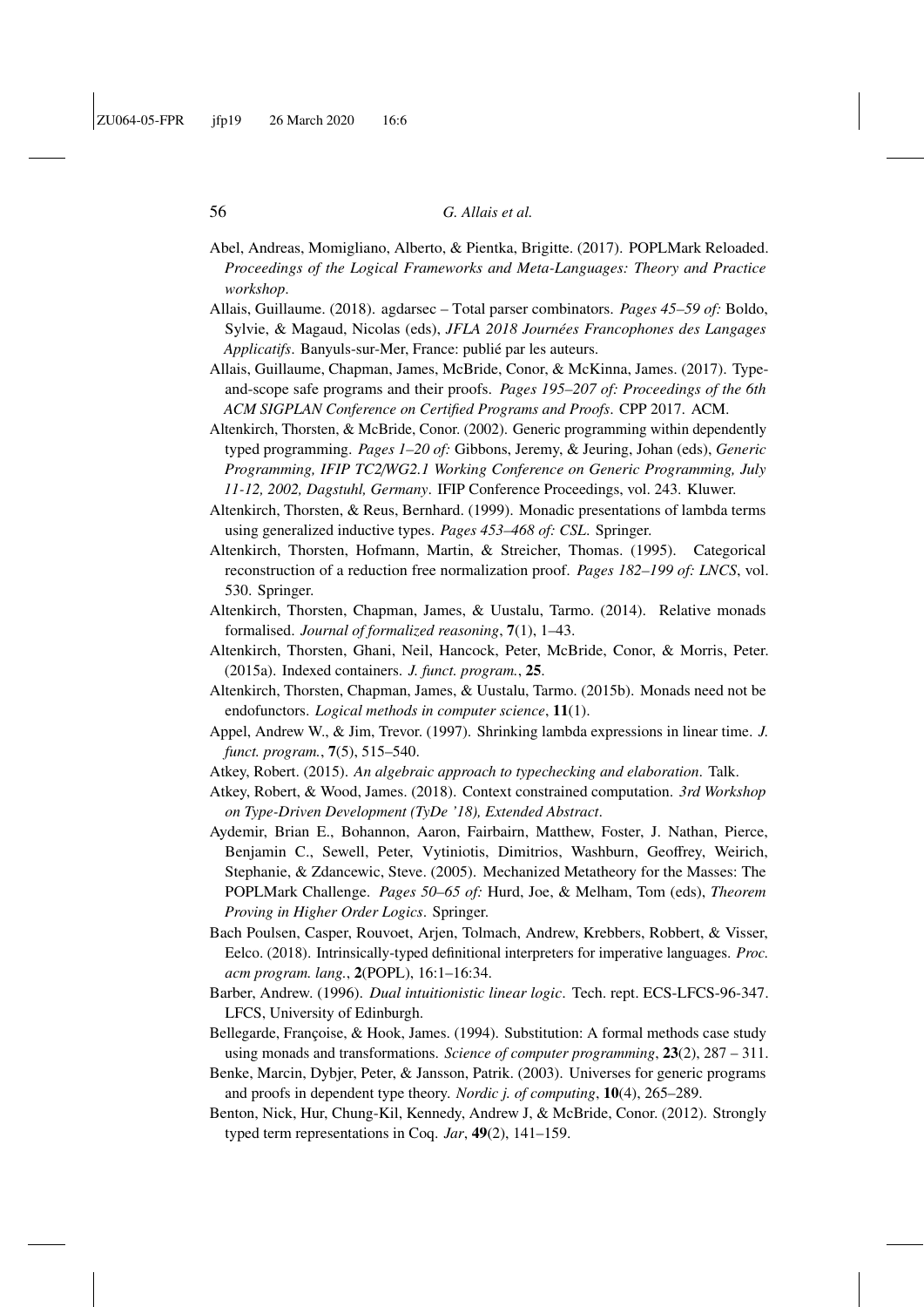- <span id="page-56-14"></span>Benton, P. N., Bierman, Gavin M., de Paiva, Valeria, & Hyland, Martin. (1993). A term calculus for intuitionistic linear logic. *Pages 75–90 of:* Bezem, Marc, & Groote, Jan Friso (eds), *Typed Lambda Calculi and Applications, International Conference on Typed Lambda Calculi and Applications, TLCA '93, Utrecht, The Netherlands, March 16-18, 1993, Proceedings*. Lecture Notes in Computer Science, vol. 664. Springer.
- <span id="page-56-5"></span>Berger, Ulrich. (1993). Program extraction from normalization proofs. *Pages 91–106 of: TLCA*. Springer.
- <span id="page-56-4"></span>Berger, Ulrich, & Schwichtenberg, Helmut. (1991). An inverse of the evaluation functional for typed λ-calculus. *Pages 203–211 of: LICS*. IEEE.
- <span id="page-56-2"></span>Bird, Richard S., & Paterson, Ross. (1999). de Bruijn notation as a nested datatype. *Journal of functional programming*, 9(1), 77–91.
- <span id="page-56-1"></span>Brady, Edwin. (2013). Idris, a general-purpose dependently typed programming language: Design and implementation. *Journal of functional programming*, 23(5), 552–593.
- <span id="page-56-0"></span>Brady, Edwin, & Hammond, Kevin. (2006). A verified staged interpreter is a verified compiler. *Pages 111–120 of:* Jarzabek, Stan, Schmidt, Douglas C., & Veldhuizen, Todd L. (eds), *Generative Programming and Component Engineering, 5th International Conference, GPCE 2006, Portland, Oregon, USA, October 22-26, 2006, Proceedings*. ACM.
- <span id="page-56-15"></span>Brunel, Aloïs, Gaboardi, Marco, Mazza, Damiano, & Zdancewic, Steve. (2014). A Core Quantitative Coeffect Calculus. *Pages 351–370 of: Programming Languages and Systems - 23rd European Symposium on Programming, ESOP 2014*.
- <span id="page-56-8"></span>Chapman, James, Dagand, Pierre-Évariste, McBride, Conor, & Morris, Peter. (2010). The gentle art of levitation. *Pages 3–14 of: Proceedings of the 15th ACM SIGPLAN International Conference on Functional Programming*. ICFP '10. ACM.
- <span id="page-56-3"></span>Chapman, James Maitland. (2009). *Type checking and normalisation*. Ph.D. thesis, University of Nottingham (UK).
- <span id="page-56-11"></span>Charguéraud, Arthur. (2012). The locally nameless representation. *Journal of automated reasoning*, 49(3), 363–408.
- <span id="page-56-10"></span>Cheney, James. (2005). Toward a general theory of names: binding and scope. *Pages 33–40 of:* Pollack, Randy (ed), *ACM SIGPLAN International Conference on Functional Programming, Workshop on Mechanized reasoning about languages with variable binding, MERLIN 2005, Tallinn, Estonia, September 30, 2005*. ACM.
- <span id="page-56-9"></span>Chlipala, Adam. (2008). Parametric higher-order abstract syntax for mechanized semantics. *Pages 143–156 of:* Hook, James, & Thiemann, Peter (eds), *Proceeding of the 13th ACM SIGPLAN international conference on Functional programming, ICFP 2008, Victoria, BC, Canada, September 20-28, 2008*. ACM.
- <span id="page-56-12"></span>Copello, Ernesto. (2017). *On the formalisation of the metatheory of the lambda calculus and languages with binders*. Ph.D. thesis, Universidad de la República (Uruguay).
- <span id="page-56-7"></span>Coquand, Catarina. (2002). A formalised proof of the soundness and completeness of a simply typed lambda-calculus with explicit substitutions. *Higher-order and symbolic computation*, 15(1), 57–90.
- <span id="page-56-6"></span>Coquand, Thierry, & Dybjer, Peter. (1997). Intuitionistic model constructions and normalization proofs. *Mscs*, 7(01), 75–94.
- <span id="page-56-13"></span>Cortiñas, Carlos Tomé, & Swierstra, Wouter. (2018). From algebra to abstract machine: a verified generic construction. *Pages 78–90 of:* Eisenberg, Richard A., & Vazou, Niki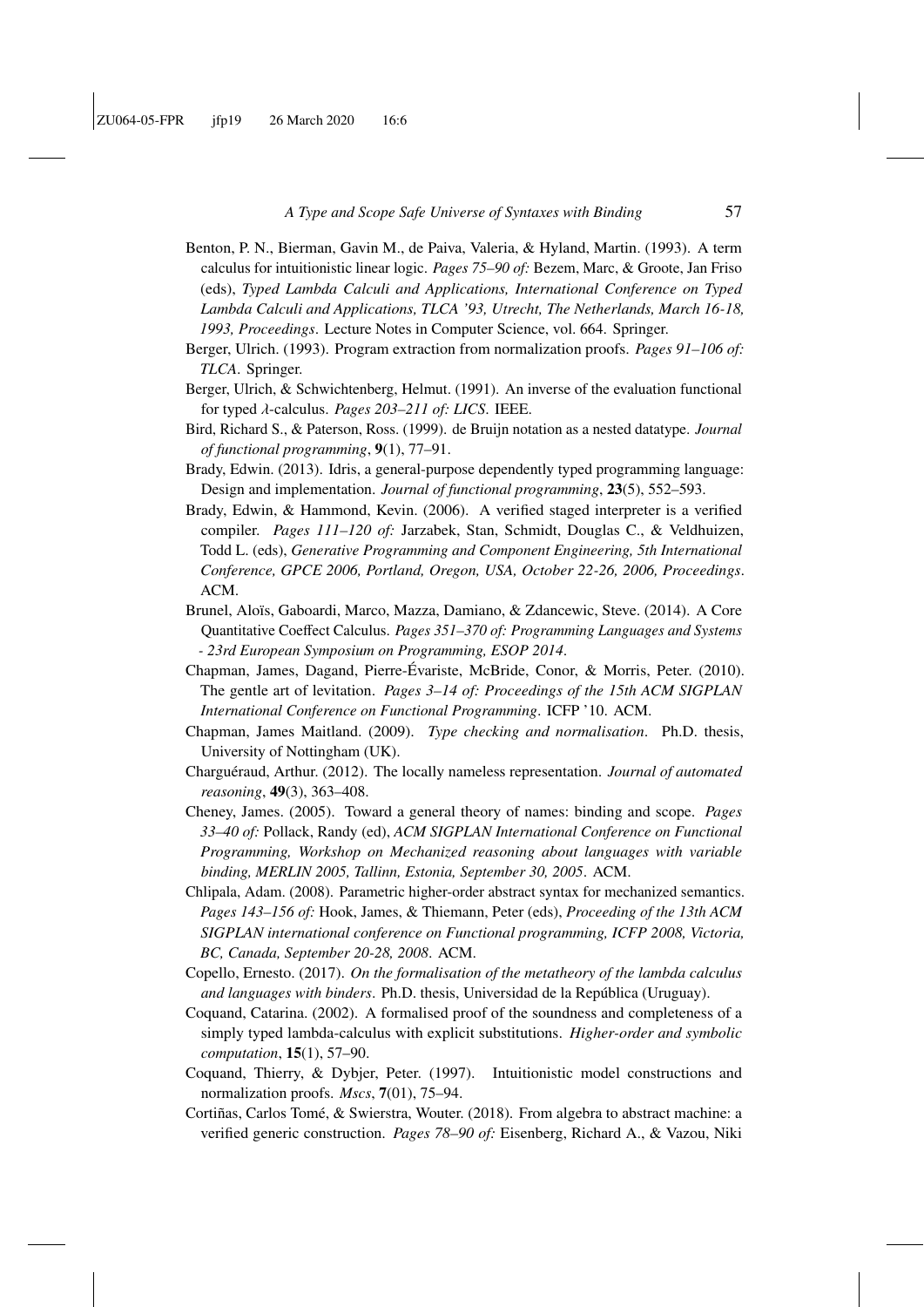(eds), *Proceedings of the 3rd ACM SIGPLAN International Workshop on Type-Driven Development, TyDe@ICFP 2018, St. Louis, MO, USA, September 27, 2018*. ACM.

- <span id="page-57-14"></span>Dagand, Pierre-Évariste. (2013). *A cosmology of datatypes : reusability and dependent types*. Ph.D. thesis, University of Strathclyde, Glasgow, UK.
- <span id="page-57-5"></span>Danielsson, Nils Anders. (2010). Total parser combinators. *Pages 285–296 of:* Hudak, Paul, & Weirich, Stephanie (eds), *Proceeding of the 15th ACM SIGPLAN international conference on Functional programming, ICFP 2010, Baltimore, Maryland, USA, September 27-29, 2010*. ACM.
- <span id="page-57-3"></span>de Bruijn, Nicolaas Govert. (1972). Lambda Calculus notation with nameless dummies. *Pages 381–392 of: Indagationes Mathematicae*, vol. 75. Elsevier.
- <span id="page-57-2"></span>de Moura, Leonardo Mendonça, Kong, Soonho, Avigad, Jeremy, van Doorn, Floris, & von Raumer, Jakob. (2015). The Lean theorem prover (system description). *Pages 378–388 of:* Felty, Amy P., & Middeldorp, Aart (eds), *Automated Deduction - CADE-25 - 25th International Conference on Automated Deduction, Berlin, Germany, August 1-7, 2015, Proceedings*. Lecture Notes in Computer Science, vol. 9195. Springer.
- <span id="page-57-7"></span>Dunfield, Joshua, & Pfenning, Frank. (2004). Tridirectional typechecking. *Pages 281– 292 of: Proceedings of the 31st ACM SIGPLAN-SIGACT Symposium on Principles of Programming Languages*. POPL '04. ACM.
- <span id="page-57-0"></span>Dybjer, Peter. (1994). Inductive families. *Formal aspects of computing*, 6(4), 440–465.
- <span id="page-57-4"></span>Dybjer, Peter, & Setzer, Anton. (1999). A finite axiomatization of inductive-recursive definitions. *Pages 129–146 of:* Girard, Jean-Yves (ed), *Typed Lambda Calculi and Applications, 4th International Conference, TLCA'99, L'Aquila, Italy, April 7-9, 1999, Proceedings*. Lecture Notes in Computer Science, vol. 1581. Springer.
- <span id="page-57-1"></span>Eisenberg, Richard A. (2018). *Stitch: The sound type-indexed type checker*. Draft.
- <span id="page-57-13"></span>Érdi, Gergo. (2018). ˝ *Generic description of well-scoped, well-typed syntaxes*. Unpublished draft, privately communicated.
- <span id="page-57-12"></span>Fiore, Marcelo P., Plotkin, Gordon D., & Turi, Daniele. (1999). Abstract syntax and variable binding. *Pages 193–202 of: 14th Annual IEEE Symposium on Logic in Computer Science, Trento, Italy, July 2-5, 1999*. IEEE Computer Society.
- <span id="page-57-10"></span>Gabbay, Murdoch, & Pitts, Andrew M. (2002). A new approach to abstract syntax with variable binding. *Formal asp. comput.*, 13(3-5), 341–363.
- <span id="page-57-15"></span>Ghica, Dan R., & Smith, Alex I. (2014). Bounded linear types in a resource semiring. *Pages 331–350 of: Programming Languages and Systems - 23rd European Symposium on Programming, ESOP 2014*.
- <span id="page-57-6"></span>Gibbons, Jeremy, & d. S. Oliveira, Bruno C. (2009). The essence of the Iterator pattern. *J. funct. program.*, 19(3-4), 377–402.
- <span id="page-57-11"></span>Hamana, Makoto. (2009). Initial algebra semantics for cyclic sharing structures. *Pages 127–141 of:* Curien, Pierre-Louis (ed), *Typed Lambda Calculi and Applications, 9th International Conference, TLCA 2009, Brasilia, Brazil, July 1-3, 2009. Proceedings*. Lecture Notes in Computer Science, vol. 5608. Springer.
- <span id="page-57-8"></span>Hatcliff, John, & Danvy, Olivier. (1994). A generic account of continuation-passing styles. *Pages 458–471 of: Proceedings of the 21st ACM SIGPLAN-SIGACT symposium on Principles of programming languages*. ACM.
- <span id="page-57-9"></span>Hedberg, Michael. (1998). A coherence theorem for Martin-Löf's type theory. *J. funct. program.*, 8(4), 413–436.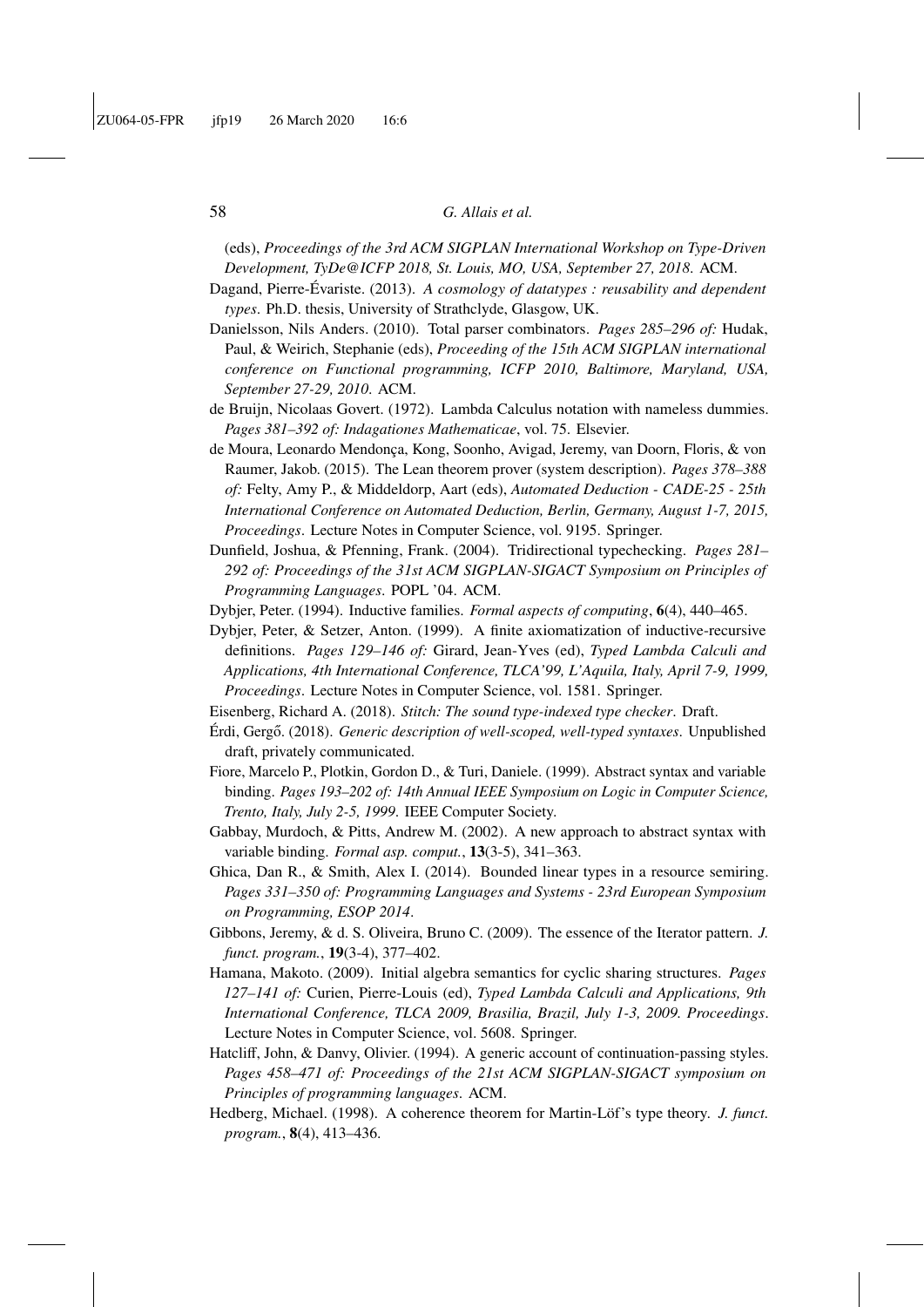- <span id="page-58-5"></span>Hinze, Ralf, & Peyton Jones, Simon L. (2000). Derivable type classes. *Electr. notes theor. comput. sci.*, 41(1), 5–35.
- <span id="page-58-1"></span>Hirschowitz, André, & Maggesi, Marco. (2012). Nested abstract syntax in Coq. *J. autom. reasoning*, 49(3), 409–426.
- <span id="page-58-8"></span>Hofmann, Martin, & Streicher, Thomas. (1994). The groupoid model refutes uniqueness of identity proofs. *Pages 208–212 of: Proceedings of the Ninth Annual Symposium on Logic in Computer Science (LICS '94), Paris, France, July 4-7, 1994*. IEEE Computer Society.
- <span id="page-58-0"></span>Hudak, Paul. (1996). Building domain-specific embedded languages. *Acm computing surveys (csur)*, 28(4es), 196.
- <span id="page-58-16"></span>Huet, Gérard. (1997). The zipper. *Journal of functional programming*, 7(5), 549–554.
- <span id="page-58-14"></span>Jander, Piotr. (2019). *Verifying type-and-scope safe program transformations*. M.Phil. thesis, University of Edinburgh.
- <span id="page-58-3"></span>Jeffrey, Alan. (2011). *Associativity for free!* [http://thread.gmane.org/gmane.comp.](http://thread.gmane.org/gmane.comp.lang.agda/3259) [lang.agda/3259](http://thread.gmane.org/gmane.comp.lang.agda/3259).
- <span id="page-58-9"></span>Kaiser, Jonas, Schäfer, Steven, & Stark, Kathrin. (2018). Binder aware recursion over well-scoped de Bruijn syntax. *Pages 293–306 of: Proceedings of the 7th ACM SIGPLAN International Conference on Certified Programs and Proofs*. CPP 2018. ACM.
- <span id="page-58-4"></span>Keep, Andrew W., & Dybvig, R. Kent. (2013). A nanopass framework for commercial compiler development. *Sigplan not.*, 48(9), 343–350.
- <span id="page-58-11"></span>Keuchel, Steven. (2011). *Generic programming with binders and scope*. M.Phil. thesis, Utrecht University.
- <span id="page-58-2"></span>Keuchel, Steven, & Jeuring, Johan. (2012). Generic conversions of abstract syntax representations. *Pages 57–68 of:* Löh, Andres, & Garcia, Ronald (eds), *Proceedings of the 8th ACM SIGPLAN workshop on Generic programming, WGP@ICFP 2012, Copenhagen, Denmark, September 9-15, 2012*. ACM.
- <span id="page-58-10"></span>Keuchel, Steven, Weirich, Stephanie, & Schrijvers, Tom. (2016). Needle & Knot: Binder boilerplate tied up. *Pages 419–445 of: Proceedings of the 25th European Symposium on Programming Languages and Systems - Volume 9632*. Springer-Verlag New York, Inc.
- <span id="page-58-12"></span>Lee, Gyesik, Oliveira, Bruno C. D. S., Cho, Sungkeun, & Yi, Kwangkeun. (2012). GMeta: A generic formal metatheory framework for first-order representations. *Pages 436–455 of:* Seidl, Helmut (ed), *Programming Languages and Systems*. Springer.
- <span id="page-58-15"></span>Licata, Daniel R., Shulman, Michael, & Riley, Mitchell. (2017). A fibrational framework for substructural and modal logics. *Pages 25:1–25:22 of:* Miller, Dale (ed), *2nd International Conference on Formal Structures for Computation and Deduction, FSCD 2017, September 3-9, 2017, Oxford, UK*. LIPIcs, vol. 84. Schloss Dagstuhl - Leibniz-Zentrum fuer Informatik.
- <span id="page-58-7"></span>Löh, Andres, & Magalhães, José Pedro. (2011). Generic programming with indexed functors. *Pages 1–12 of:* Järvi, Jaakko, & Mu, Shin-Cheng (eds), *Proceedings of the seventh ACM SIGPLAN workshop on Generic programming, WGP@ICFP 2011, Tokyo, Japan, September 19-21, 2011*. ACM.
- <span id="page-58-6"></span>Magalhães, José Pedro, Dijkstra, Atze, Jeuring, Johan, & Löh, Andres. (2010). A generic deriving mechanism for haskell. *Pages 37–48 of:* Gibbons, Jeremy (ed), *Proceedings of the 3rd ACM SIGPLAN Symposium on Haskell, Haskell 2010, Baltimore, MD, USA, 30 September 2010*. ACM.
- <span id="page-58-13"></span>Malcolm, Grant. (1990). Data structures and program transformation. *Sci. comput. program.*, 14(2-3), 255–279.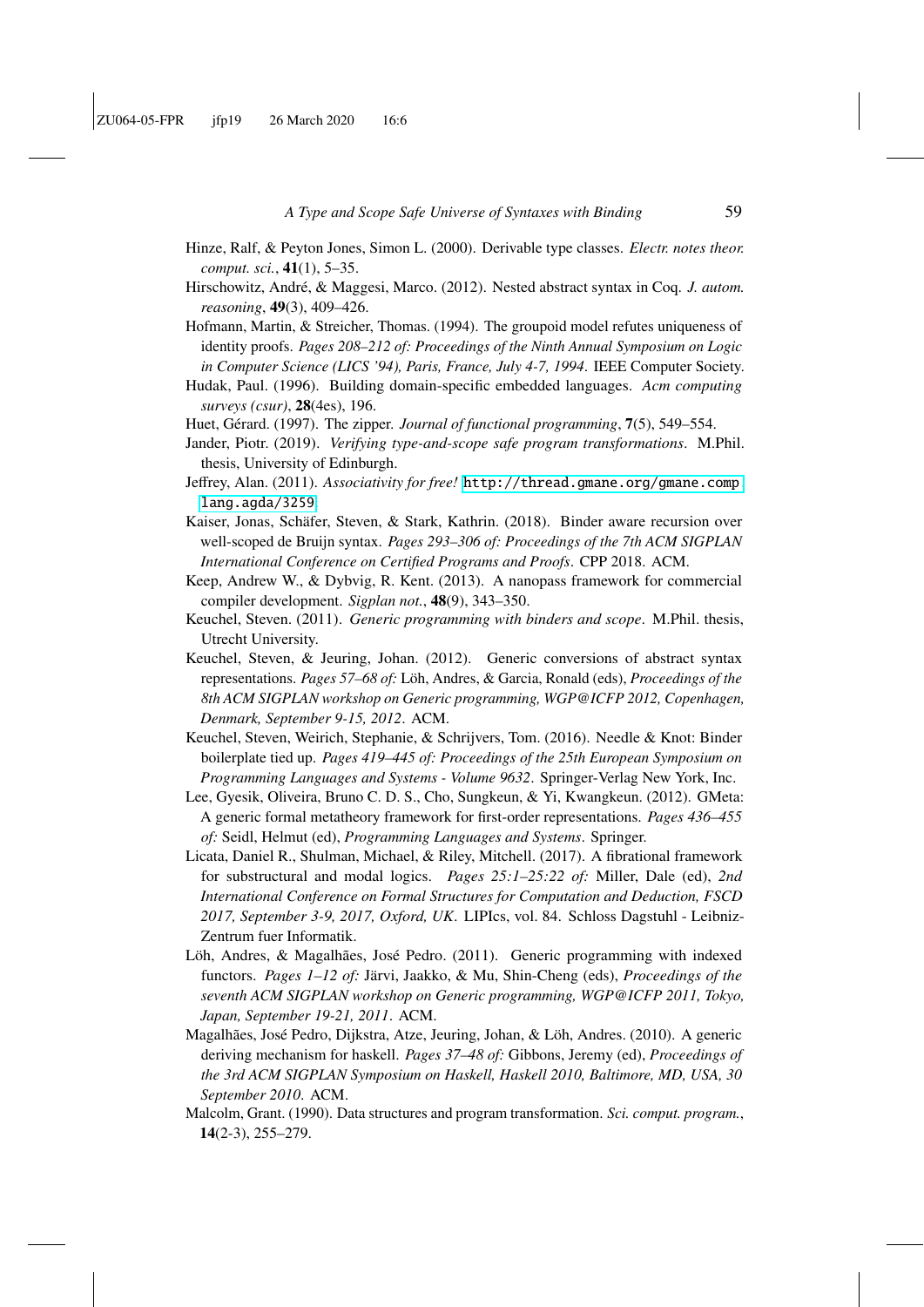<span id="page-59-1"></span>Martin-Löf, Per. (1982). Constructive mathematics and computer programming. *Studies in logic and the foundations of mathematics*, 104, 153–175.

<span id="page-59-2"></span>The Coq Development Team. (2017). *The Coq proof assistant reference manual*. π*<sup>r</sup>* <sup>2</sup> Team. Version 8.6.

<span id="page-59-15"></span>McBride, Conor. (2005). *Type-preserving renaming and substitution*. Unpublished draft.

- <span id="page-59-19"></span>McBride, Conor. (2017). *Ornamental algebras, algebraic ornaments*. Unpublished draft.
- <span id="page-59-7"></span>McBride, Conor, & McKinna, James. (2004). The view from the left. *J. funct. program.*, 14(1), 69–111.
- <span id="page-59-5"></span>McBride, Conor, & Paterson, Ross. (2008). Applicative programming with effects. *Journal of functional programming*, 18(1), 1–13.
- <span id="page-59-20"></span>McLaughlin, Craig, McKinna, James, & Stark, Ian. (2018). Triangulating context lemmas. *Pages 102–114 of: Proceedings of the 7th ACM SIGPLAN Conference on Certified Programs and Proofs*. CPP 2018. ACM.
- <span id="page-59-13"></span>Mitchell, John C, & Moggi, Eugenio. (1991). Kripke-style models for typed lambda calculus. *Annals of pure and applied logic*, 51(1-2), 99–124.
- <span id="page-59-11"></span>Moggi, Eugenio. (1991). Notions of computation and monads. *Inf. comput.*, 93(1), 55–92.
- <span id="page-59-16"></span>Morris, Peter, Altenkirch, Thorsten, & McBride, Conor. (2006). Exploring the regular tree types. *Pages 252–267 of:* Filliâtre, Jean-Christophe, Paulin-Mohring, Christine, & Werner, Benjamin (eds), *Types for Proofs and Programs*. Springer.
- <span id="page-59-12"></span>Neil Ghani, Makoto Hamana, Tarmo Uustalu, & Vene, Varmo. (2006). Representing cyclic structures as nested datatypes. *Pages 173–188 of: Proceedings of 7th Trends in Functional Programming, 2006*. Intellect.
- <span id="page-59-0"></span>Norell, Ulf. (2009). Dependently typed programming in Agda. *Pages 230–266 of: AFP Summer School*. Springer.
- <span id="page-59-18"></span><span id="page-59-17"></span>O'Hearn, Peter W. (2003). On bunched typing. *J. funct. program.*, 13(4), 747–796.
- Petricek, Tomas, Orchard, Dominic A., & Mycroft, Alan. (2014). Coeffects: a calculus of context-dependent computation. *Pages 123–135 of:* Jeuring, Johan, & Chakravarty, Manuel M. T. (eds), *Proceedings of the 19th ACM SIGPLAN international conference on Functional programming, Gothenburg, Sweden, September 1-3, 2014*. ACM.
- <span id="page-59-8"></span>Pfenning, Frank. (2004). *Lecture 17: Bidirectional type checking*. 15-312: Foundations of Programming Languages.
- <span id="page-59-4"></span>Pierce, Benjamin C, & Turner, David N. (2000). Local type inference. *Acm transactions on programming languages and systems (toplas)*, 22(1), 1–44.
- <span id="page-59-14"></span>Polonowski, Emmanuel. (2013). Automatically generated infrastructure for de Bruijn syntaxes. *Pages 402–417 of:* Blazy, Sandrine, Paulin-Mohring, Christine, & Pichardie, David (eds), *Interactive Theorem Proving*. Springer.
- <span id="page-59-6"></span>Stump, Aaron. (2016). *Verified functional programming in Agda*. New York, NY, USA: Association for Computing Machinery and Morgan & Claypool.
- <span id="page-59-10"></span>Swiestra, Wouter. (2008). Data types à la carte. *Journal of functional programming*, 18(4), 423–436.
- <span id="page-59-3"></span>Thibodeau, David, Momigliano, Alberto, & Pientka, Brigitte. (2016). *A case-study in programming coinductive proofs: Howe's method*. Tech. rept. Technical report, McGill University.
- <span id="page-59-9"></span>Wadler, Philip. (1987). Views: A way for pattern matching to cohabit with data abstraction. *Pages 307–313 of: Conference Record of the Fourteenth Annual ACM Symposium on*